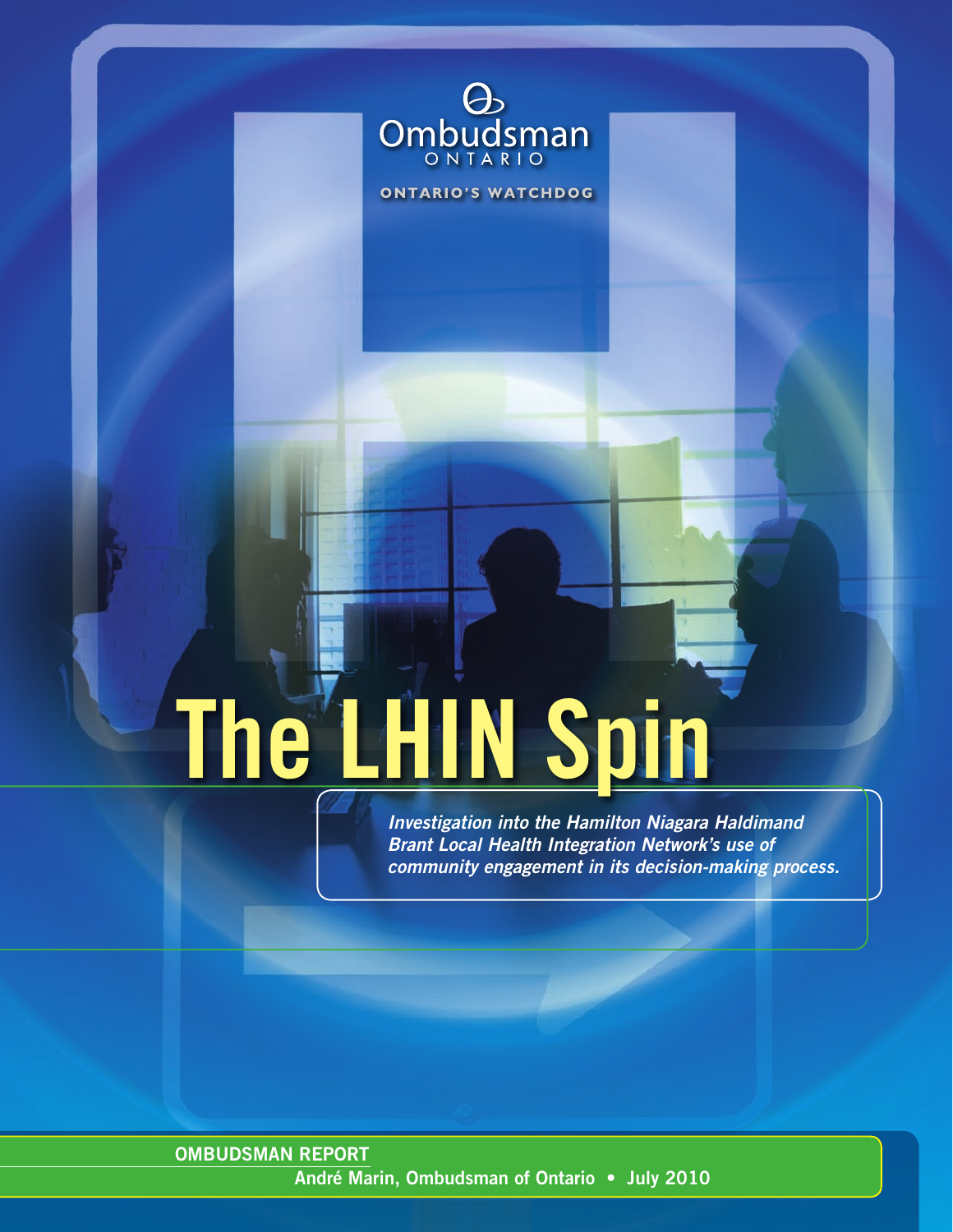

Find us on Facebook – facebook.com/OntarioOmbudsman

**Ewitter** Follow us on Twitter – twitter.com/Ont\_Ombudsman

DIRECTOR SPECIAL OMBUDSMAN RESPONSE TEAM (SORT) Gareth Jones

#### LEAD INVESTIGATOR

Domonie Pierre

#### **INVESTIGATORS**

Megan Dickson Adam Orfanakos

#### EARLY RESOLUTION OFFICER William Cutbush

SENIOR COUNSEL Laura Pettigrew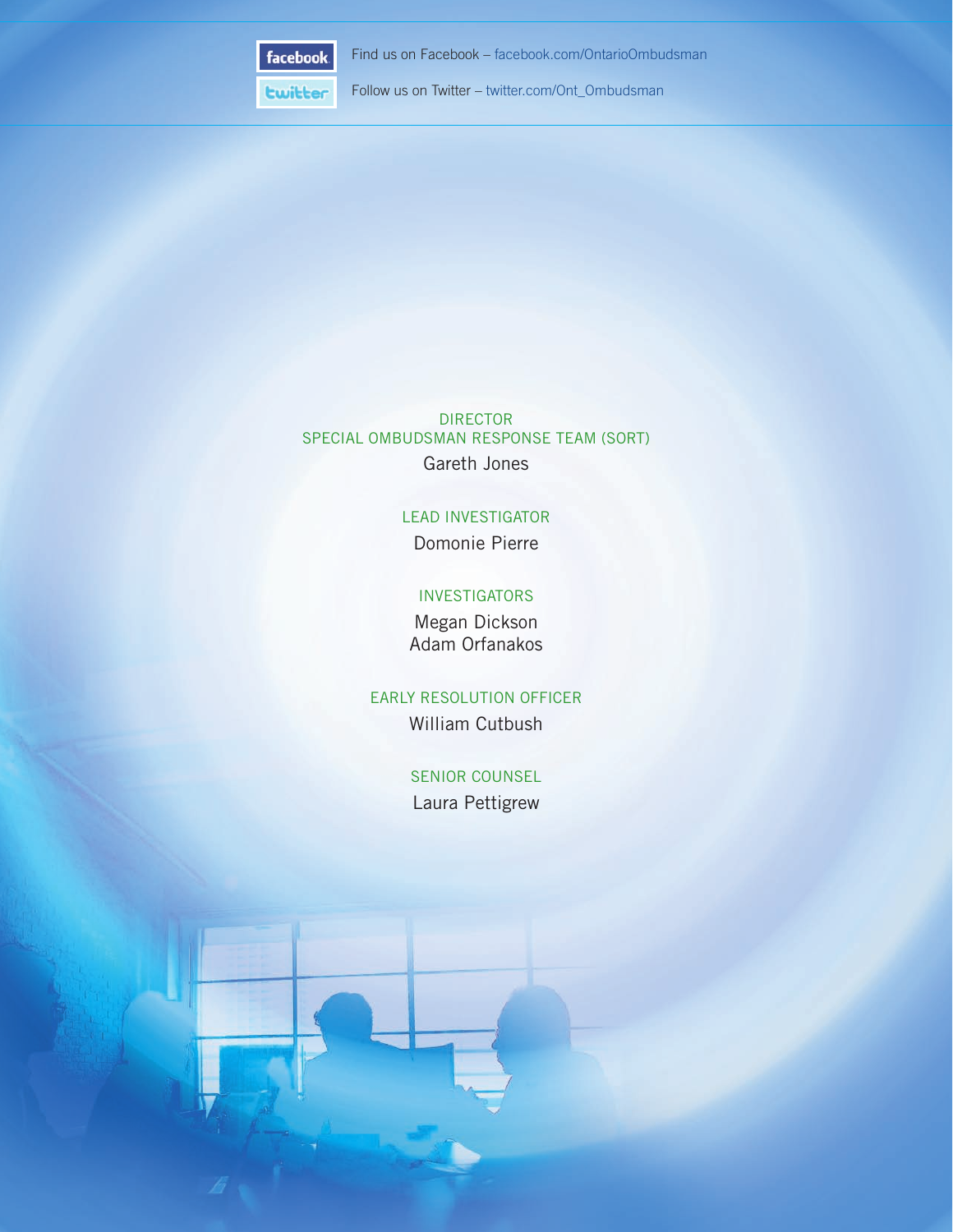

# **Ombudsman Report**

**Investigation into the Hamilton Niagara Haldimand Brant Local Health Integration Network's use of community engagement in its decision-making process**

**"The LHIN Spin"**

**André Marin Ombudsman of Ontario August 2010**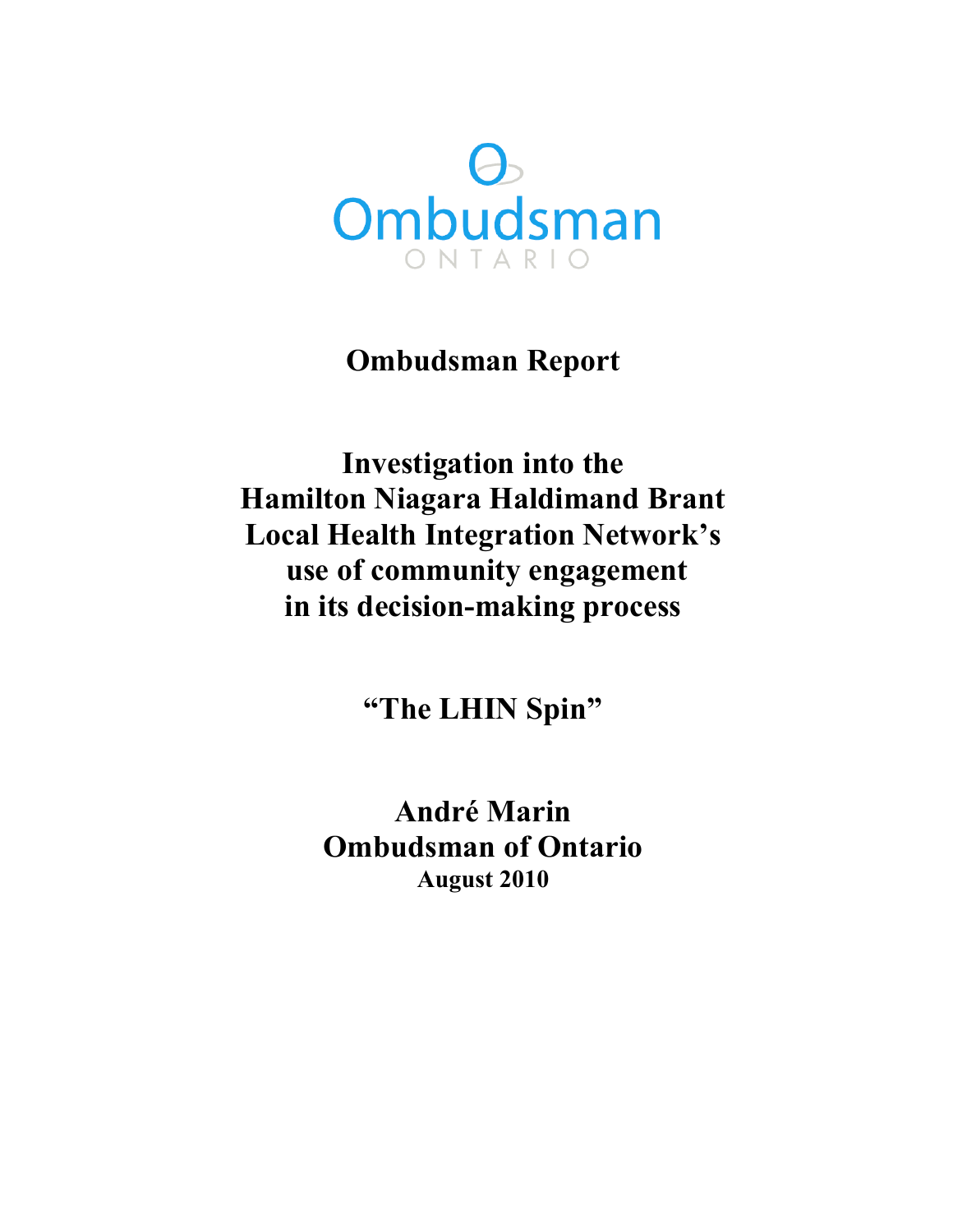# **Table of Contents**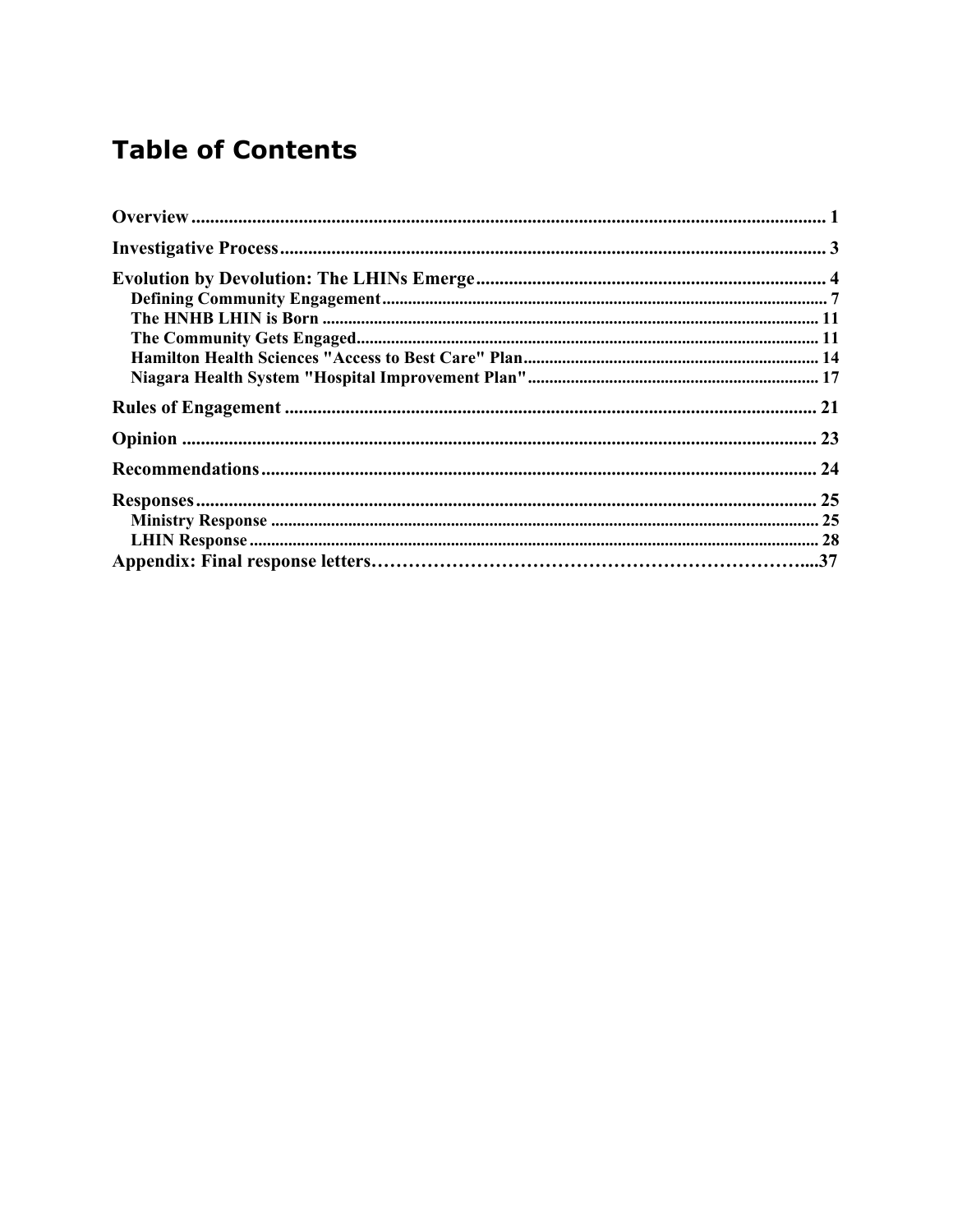## **Overview**

- **1** Government officials touted the arrival of the Local Health Integration Networks as heralding a new era in community health care. Citizens, health service providers and other stakeholders were repeatedly told by government representatives that under the LHIN system, they would have a voice in the health services decisions that affected them. The public was assured that with the advent of the LHINs, an aloof, centralized bureaucracy would no longer be making significant decisions about the future of community health services. Instead, decisions would be informed by local needs and priorities, and made in and by the community for the community.
- **2** Unfortunately, while it is true that as a result of the LHIN model, the Ministry of Health and Long-Term Care has been able to distance itself from difficult decisions surrounding the integration and funding of regional health services, the reality of community decisionmaking has fallen far short of the political spin.
- **3** While members of the 14 LHIN boards of directors are selected from their communities, the extent to which the broader public is actually engaged in decision-making remains undefined and inconsistent. The *Local Health System Integration Act, 2006* provides limited direction when it comes to community engagement. There are no clear minimum standards for soliciting community views on systemic priorities or specific integration plans, and different LHINs interpret their public outreach obligations differently. Understandably, this has led to considerable confusion about the nature of community engagement carried out by both health service providers and the LHINs. This has engendered growing public frustration with LHIN decisions in some areas.
- **4** My Office received more than **60** complaints about two controversial local health services restructuring plans affecting residents in the Hamilton Niagara Haldimand Brant region: The Hamilton Health Sciences "Access to Best Care Plan" and the Niagara Health System "Hospital Improvement Plan."
- **5** The Hamilton Niagara Haldimand Brant Local Health Integration Network (HNHB LHIN) has taken steps to obtain local stakeholder views on the general state of the health care system in its region, which it has used to inform its long-term strategic vision for health services. However, when it comes to concrete planning relating to individual restructuring plans, which promise to have direct and immediate impact on the lives of local residents, many citizens have been highly critical of the adequacy of community engagement. One of the core problems we identified was that the LHIN had not educated the public about what to expect in the way of community engagement through health service providers and its own processes.
- **6** The HNHB LHIN, like its counterparts throughout the province, is charged with making tough decisions. Inevitably, the LHIN will never please all stakeholders – that is why it is critical that LHINs operate as transparently as possible. Under the *Local Health Services*



*"The LHIN Spin"* August 2010

1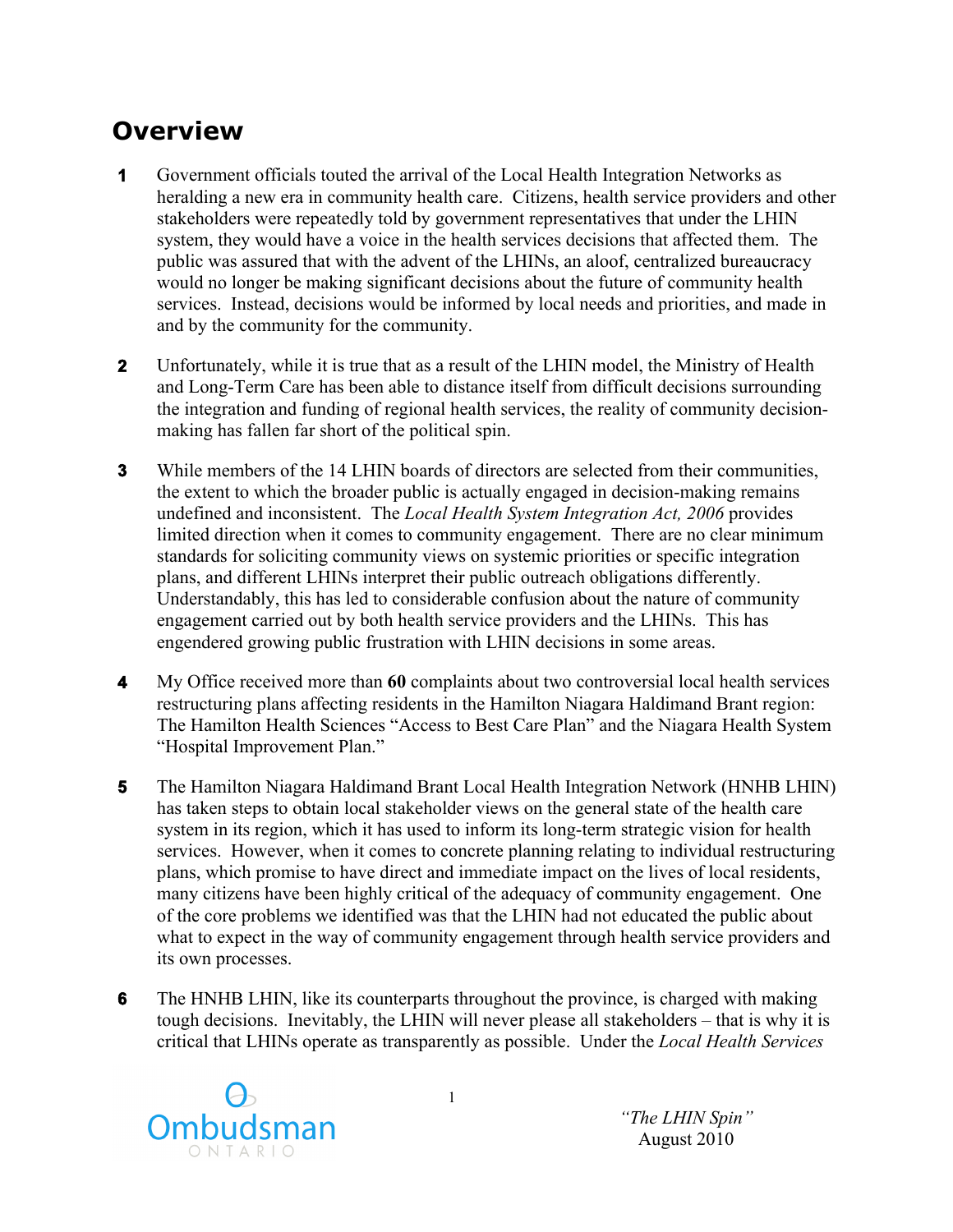*Integration Act*, LHINs in Ontario are required to hold meetings that are open to the public, subject to a limited number of prescribed exceptions. However, similar to other LHINs, the Hamilton Niagara Haldimand Brant LHIN has adopted a template by-law which purports to permit its board of directors to meet behind closed doors for "education sessions." The LHIN followed this practice when considering the two restructuring plans, which led to complaints to my Office.

- **7** Unfortunately, this practice is antithetical to the LHIN model. It serves to undermine the integrity and credibility of the LHIN's decision-making, and in my view, is simply illegal. Any possible advantage gained by the board in meeting in private is inevitably lost by the risk of inciting public suspicion around unpopular decisions.
- **8** The LHIN model may represent an evolution in local health services planning, but it is not without its growing pains. Community engagement is fundamental to the success of the LHIN model, and my investigation has revealed that, at least in the case of the HNHB LHIN, community engagement has not lived up to its promise. Accordingly, in this report I am making three recommendations addressed at improving the situation. First, in order to inject greater accountability and consistency into the LHIN decision-making process generally, I am recommending that the Ministry of Health and Long-Term Care consider putting forward guidelines setting out minimum standards relating to community engagement to be undertaken by both health service providers and LHINs. Second, I am recommending that the HNHB LHIN educate the public using its website, meetings and other methods concerning its general practices relating to community engagement as well as the nature of community engagement to be expected with respect to specific plans under consideration. And finally, I am recommending that the LHIN amend its By-law 2 and immediately cease its practice of holding closed educational sessions or other private meetings in contravention of the Act. In addition, I have recommended that both the Ministry and the HNHB LHIN report back to me on their progress in implementing my recommendations.
- **9** The Ministry has signalled a willingness to take steps to enhance the openness and transparency of the LHIN decision-making process, and has undertaken initiatives recently to address community education guidelines. However, despite its lip service to the principle of transparency, the Ministry is not fully committed to openness with respect to the LHIN process. In initially responding to my recommendations, the Ministry did not take issue with my conclusion that the open meeting requirements of the *Local Health System Integration Act, 2006* prevent LHINs from holding closed and unannounced meetings during which information is obtained and discussed relevant to their decisionmaking. However, the Ministry recently flip-flopped, taking the position that all LHINs are free to hold "education" meetings that are closed to the public provided no actual decisions are reached during these secret sessions. The Ministry's attempt to justify this clandestine practice is very disturbing and clearly inconsistent with the plain wording of the legislation. Unfortunately, the Ministry's stance allows for the perpetuation of the air of mystery that we found surrounded the HNHB LHIN's decision-making. In my view, it



*"The LHIN Spin"* August 2010

2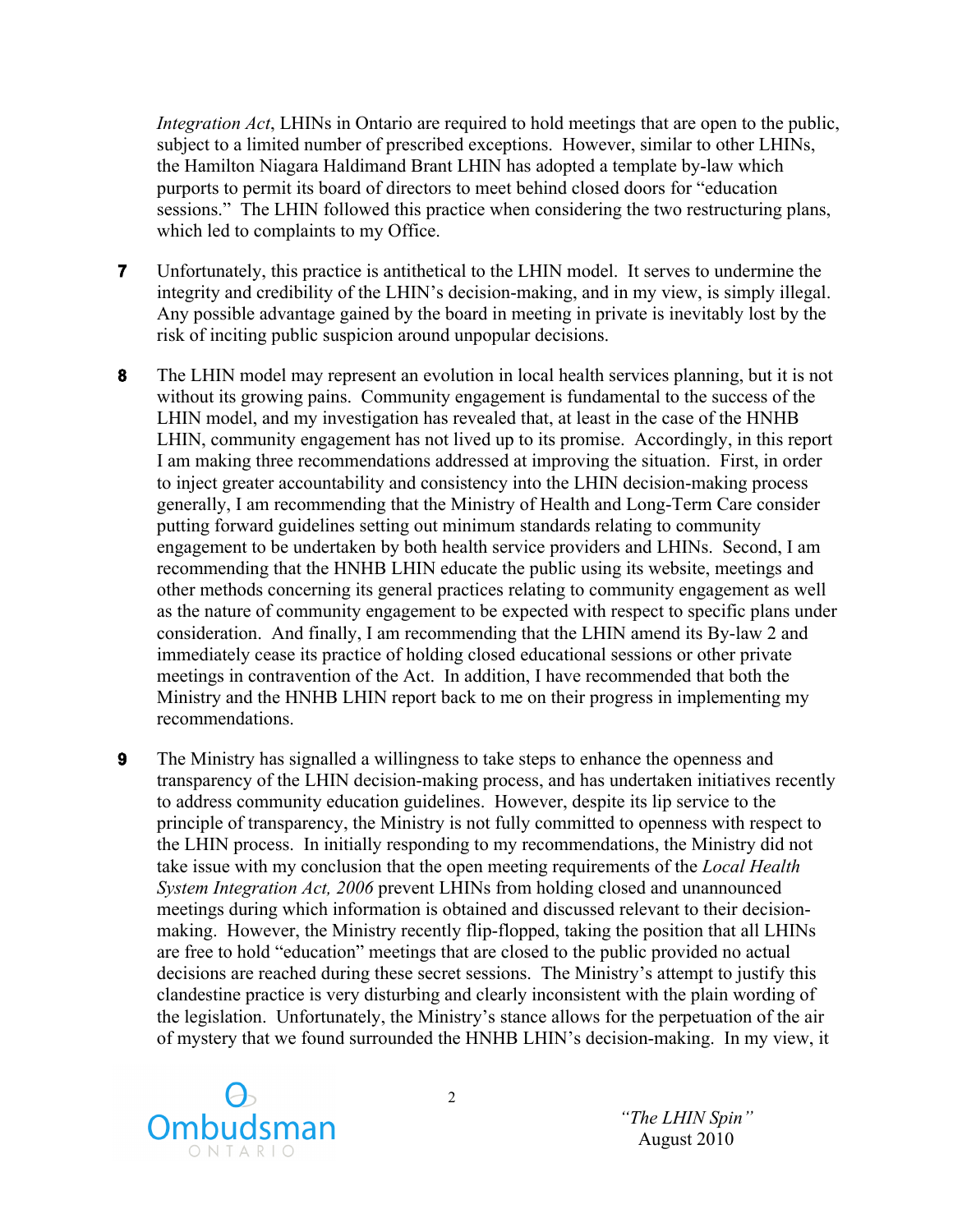is antithetical to the community engagement principles in the Act, wrong in law, and does not serve the public of Ontario well. I note that the Deputy Minister wrote in his July 15, 2010 letter to my Office that "the Ministry is continuing to review the situation with respect to your concerns related to educational meetings" and that the Ministry "will be taking action to clarify educational meetings and enhance the already extensive regulatory framework designed to foster openness and transparency." I sincerely hope that the Ministry will ultimately reconsider its position regarding the application of the open meeting requirement.

**10** As for the HNHB LHIN, it did not accept my findings and opinions concerning its role with respect to community engagement and the legal requirement to hold public meetings. The HNHB LHIN also did not commit to take any action in response to my recommendations. While recently the LHIN has taken some steps towards greater transparency concerning community engagement, its attitude, combined with its failure to follow an open and transparent process, threatens to erode public confidence in decisionmaking relating to the local health system.

## **Investigative Process**

- **11** On September 5, 2008, our Office received a complaint from a resident of the Niagara region about the lack of public consultation undertaken by the HNHB LHIN regarding the proposed restructuring of the Niagara Health System. Soon after, we received a complaint from Hamilton Centre NDP MPP Andrea Horwath that the same LHIN had failed to comply with its community engagement obligation in connection with its decision on a voluntary integration plan proposed by Hamilton Health Sciences. As we were reviewing these complaints, we received 38 more about the LHIN's community engagement when deciding on restructuring plans.
- **12** The complaints focused on the Hamilton Health Sciences "Access to Best Care Plan," and the Niagara Health System "Hospital Improvement Plan."
- **13** While I received complaints about the content of the plans and the adequacy of the community engagement undertaken by the involved health service providers, I have no authority to consider these matters, as hospitals do not come within my jurisdiction. The LHIN, however, is a provincial governmental organization coming within my mandate, and the issue of the sufficiency of the community engagement it undertook when arriving at its decisions is something that I can address.
- **14** On March 24, 2009, I advised the Ministry of Health and Long-Term Care and the HNHB LHIN of my intention to investigate. After the investigation was publicly announced, we received another 26 complaints from municipal leaders, health care professionals,

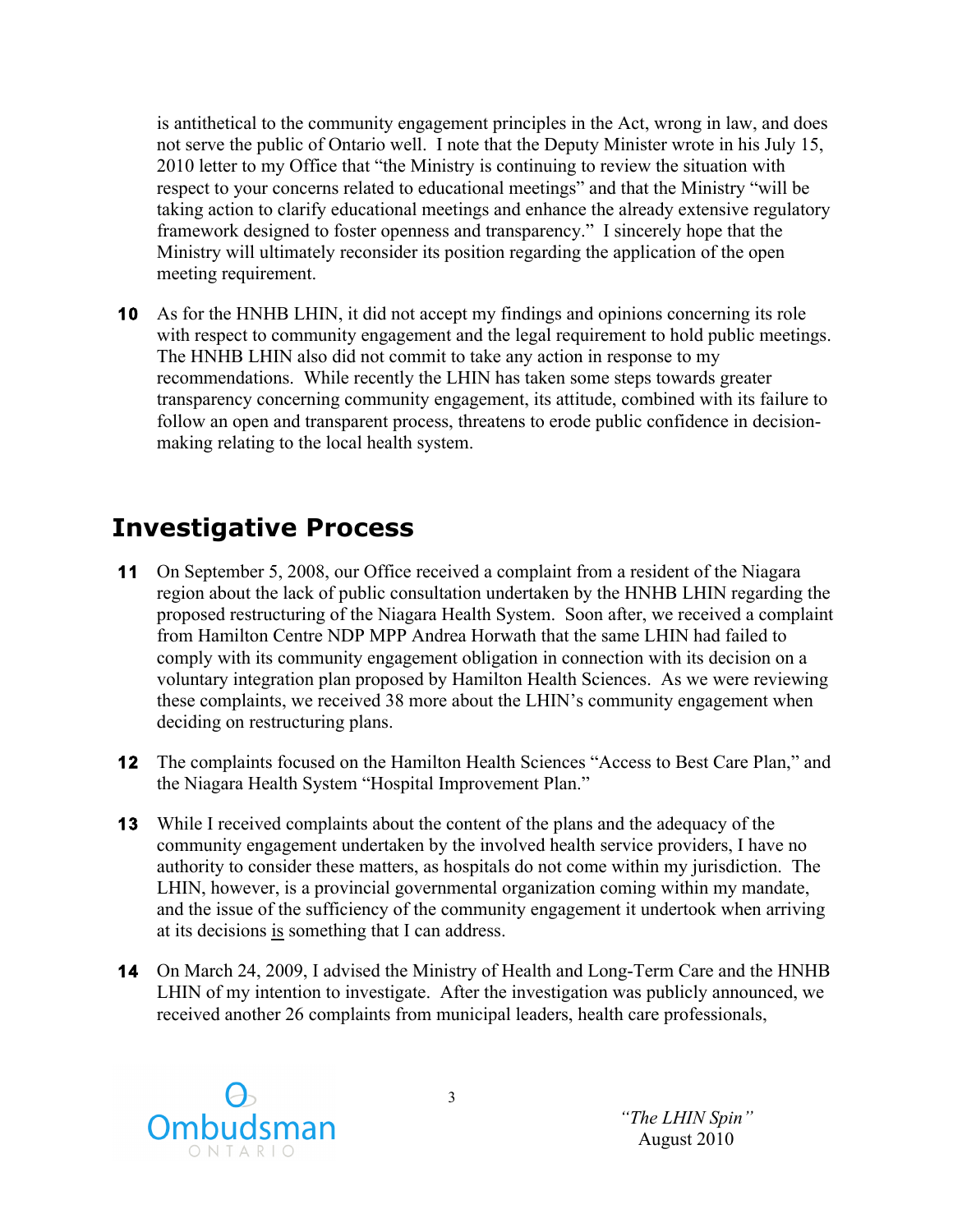community associations and individual residents, all of whom highlighted community engagement as a key concern.

- **15** A Special Ombudsman Response Team (SORT) of four investigators and an Early Resolution Officer was assigned to conduct the investigation. The team conducted 51 interviews, including with all eight members of the LHIN board, as well as a number of LHIN staff.
- **16** In-depth interviews were also conducted with 33 complainants, municipal leaders, health care professionals, community associations and residents, as well as senior representatives from other LHINs, and government health officials in other jurisdictions. Investigators also interviewed officials from the Ontario Ministry of Health and Long-Term Care LHIN Liaison Branch, the Ontario Medical Association and the Ontario Hospital Association. Most interviews were tape-recorded and transcribed.
- **17** The team also reviewed extensive documentation, including 35 binders of documents received from the HNHB LHIN, as well as documents received from the Ministry of Health and Long-Term Care. The SORT team received excellent co-operation from both the LHIN and the Ministry.

# **Evolution by Devolution: The LHINs Emerge**

- **18** Historically, health services in Ontario were funded through the Ministry of Health and Long-Term Care, which dealt directly with hundreds of health service providers in communities throughout the province. In September 2004, the then Minister of Health and Long-Term Care, George Smitherman, announced that the government would be launching a new local and integrated approach to the funding of health services in Ontario, through the creation of 14 Local Health Integration Networks, or LHINs.
- **19** While the Ministry would retain an overarching strategic stewardship role, the LHINs would be delegated authority to make decisions affecting the funding and delivery of local health services. Once the LHINs were operational, responsibility for approximately \$20 billion, which in 2004 represented two-thirds of Ontario's health care budget, would devolve to the local level. $<sup>1</sup>$ </sup>

<sup>(</sup>Ontario Ministry of Finance, 2010 Ontario Budget, Sector Highlights, Health <http://www.fin.gov.on.ca/en/budget/ontariobudgets/2010/sectors/health.html> (last accessed 24 June 2010); and



!!!!!!!!!!!!!!!!!!!!!!!!!!!!!!!!!!!!!!!!!!!!!!!!!!!!!!!

<sup>1</sup> Health care spending has since increased to the point where it now represents about 46 cents out of every dollar of Ontario government program spending. The Ministry of Health and Long-Term Care's budget is estimated at more than \$44.4 billion for the 2010-2011 fiscal year, with more than \$21.5 billion going to the LHINs and related health service providers, representing just under 50% of the Ministry's overall spending.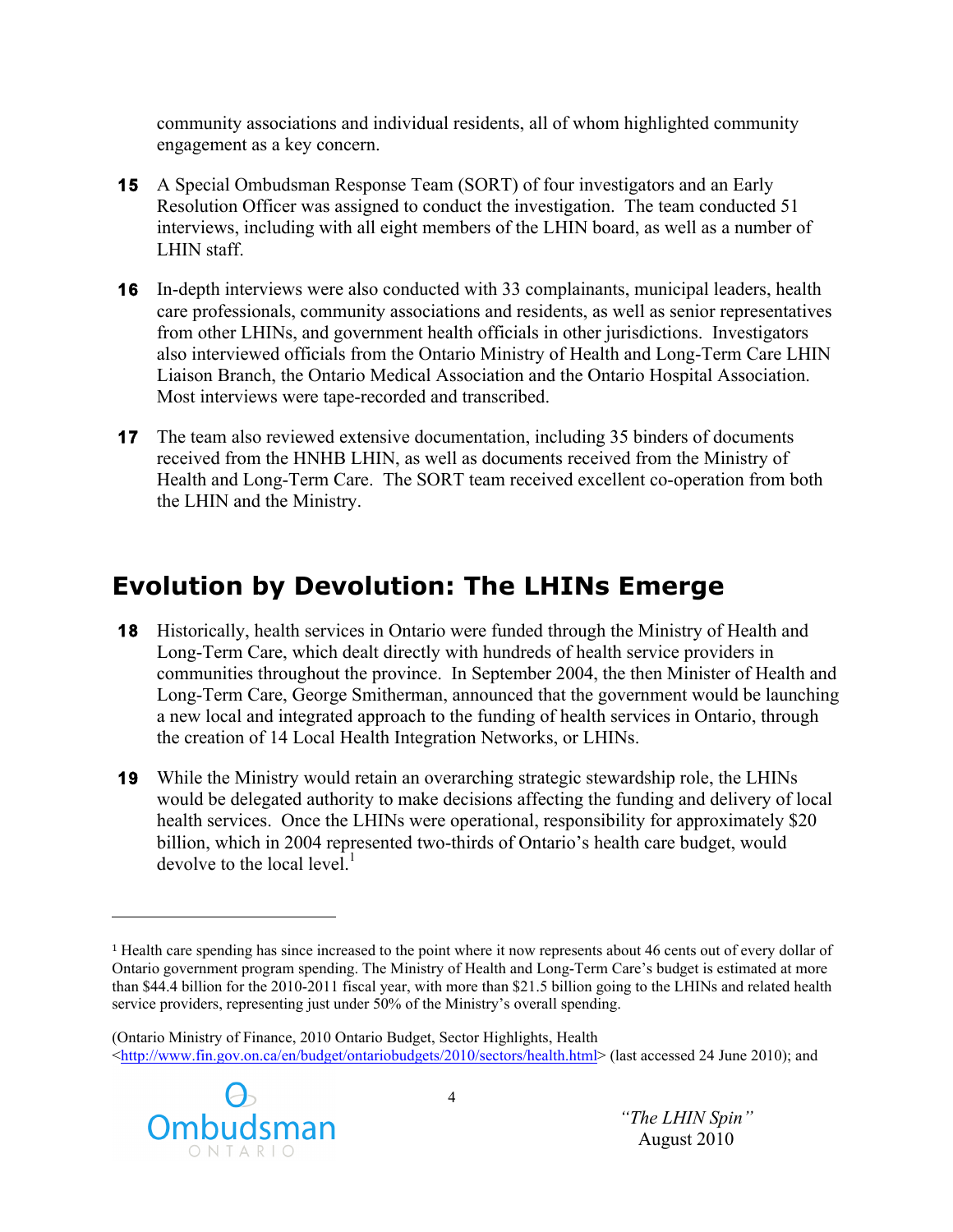- **20** The LHINs were touted as "the next evolution of health care in Ontario … a made-in-Ontario solution."2 The basic premise underlying the LHIN model is that a community's health care should reflect community needs, and be planned, co-ordinated and funded in an integrated manner within and by local communities.
- **21** While the legislation that would bring the LHIN system into being was still in the drafting stages, the Ministry began to work on establishing the LHIN infrastructure. During November and December 2004, the Ministry's System Integration Team conducted a series of workshops in the 14 communities in Ontario that would eventually form the geographic boundaries for the LHINs. The team met with about 4,000 people, including citizens, health service providers, and community and patient advocacy organizations. As a result of these workshops, the Ministry identified existing and future integration priorities for the various communities. The team submitted 14 integration priority reports to the Ministry in February 2005.
- **22** In June 2005, the Ministry began setting up 14 non-profit corporations, which would become the future LHINs.
- **23** While development of the LHINs proceeded, Bill 36, the *Local Health System Integration Act, 2005*, was introduced in the Legislature in November 2005. By March 28, 2006, the Act had received royal assent. Under the Act, the LHINs are responsible for planning, integrating and funding the health care system in each of 14 geographic areas designated by the Ministry. The 14 corporations established before the Act came into force became the LHINs upon its enactment. The Ministry provided the chair of each LHIN with the integration priority reports to inform their integrated health services plans.
- **24** The LHINs were gradually provided with their statutory authority, receiving full funding responsibility on April 1, 2007. Since that date, instead of the Ministry paying hospitals, community care access centres and other health service providers directly, the Ministry has provided funding to the LHINs for distribution. The Ministry and each LHIN must enter into an accountability agreement that includes specific goals and objectives. In turn, each LHIN enters into a service accountability agreement with each health service provider that it funds, which sets out the obligations and expected outcomes for health delivery services. Every three years, each LHIN must develop an integrated health services plan, setting out priorities for its community.

<sup>2</sup> Ontario, Health Results Team, Ministry of Health and Long-Term Care, *Health Results Team First Annual Report 2004-05* (Toronto: Queen's Printer, 2005) at 4.



Ontario Ministry of Finance, Expenditure Estimates, 2010-2011, Vol. 1 (April 22, 2010) Health and Long-Term Care <http://www.fin.gov.on.ca/en/budget/estimates/2010-11/volume1/MOHLTC.html> (last accessed 24 June 2010).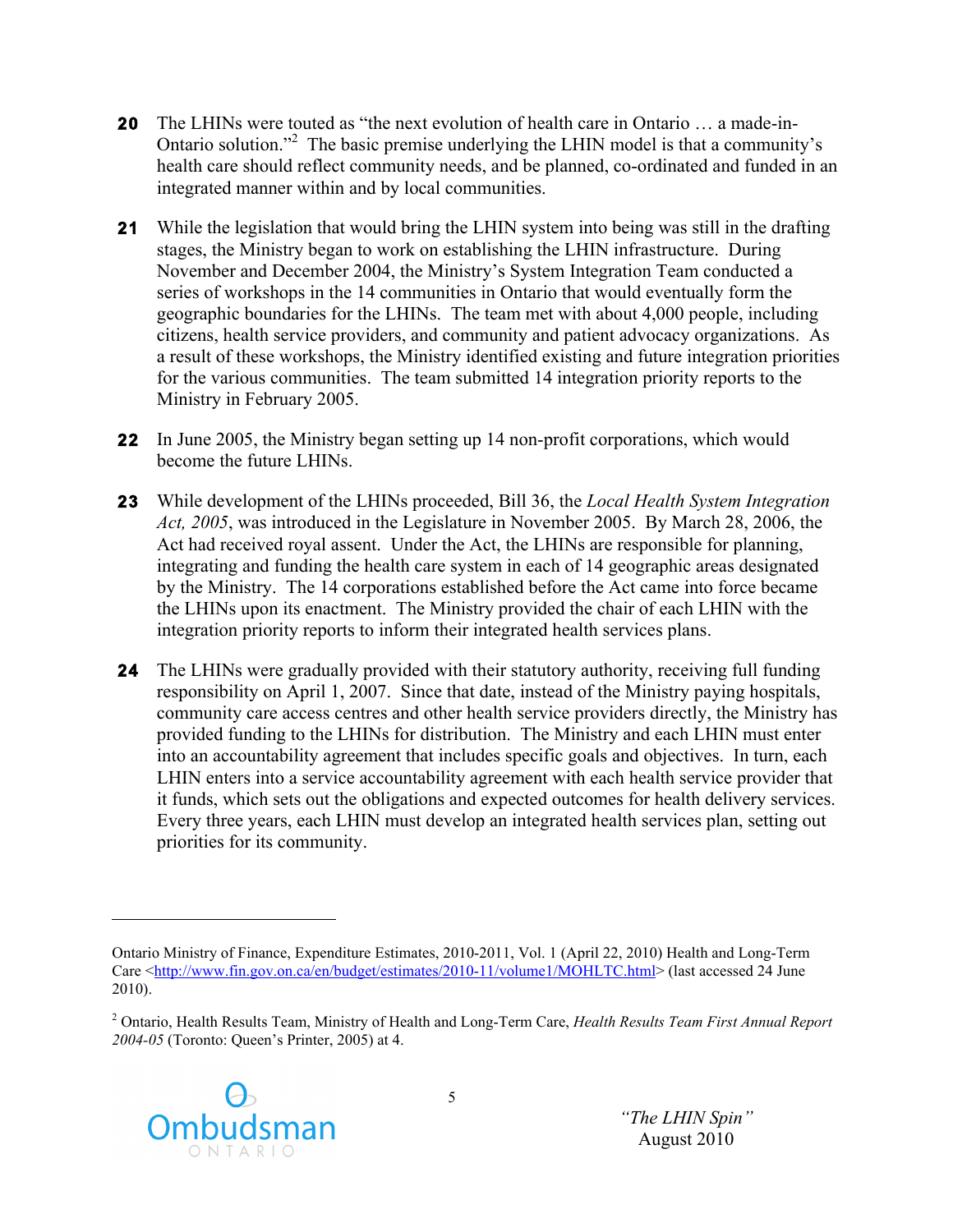- **25** One of the purposes behind the LHIN approach was to eliminate unnecessary duplication in the provision of health services and better co-ordinate services within the community. To that end, each LHIN and health service provider is required – separately and in conjunction – to identify opportunities to integrate the services of the local health system to provide appropriate, co-ordinated, effective and efficient services.<sup>3</sup>
- **26** The LHINs are Crown agents, governed by boards of directors appointed by the provincial Cabinet and approved by the Lieutenant Governor. The government has indicated that LHIN directors are selected from the communities that the LHINs are intended to serve. To qualify for part-time positions on a LHIN board, appointees must have a background in health care, public administration, management, accounting, finance, law, human resources, labour relations, communications, or information management. Each LHIN also has a salaried chief executive officer and may hire additional staff.
- **27** While the *Local Health System Integration Act* was being considered in the Legislature, rather lofty statements were made about the LHIN model and its emphasis on engaging the community in local decision-making. For instance, the then Minister of Health and Long-Term Care, Mr. Smitherman, reinforced community involvement in LHIN decisionmaking on several occasions. In November 2005, he said:

Local health integration networks will also have a duty, I daresay an obligation, to consult with communities about the decisions that are before them. This legislation makes it very clear that decisions must be made on the basis of public interest and in the full view of the public. $4$ 

**28** In April 2006, he said:

!!!!!!!!!!!!!!!!!!!!!!!!!!!!!!!!!!!!!!!!!!!!!!!!!!!!!!!

Community involvement stands very strong. We believe fundamentally that the health care system which belongs to the people of Ontario needs to come under more of their influence. We need to open up their opportunities to influence it and offer their views on how it can be enhanced. $5$ 

**29** Consistent with the LHIN model's emphasis on local decision-making, the Act expressly refers to "community engagement."

<sup>5</sup> Ontario, Legislative Assembly, *Official Report of Debates (Hansard)*, (6 April 2006) at 1510 (Hon. George Smitherman).



<sup>3</sup> *Local Health System Integration Act, 2006*, S.O. 2006, c. 4, s. 24 [*Local Health System Integration Act*].

<sup>4</sup> Ontario, Legislative Assembly, *Official Report of Debates (Hansard*), (24 November 2005) at 1400 (Hon. George Smitherman).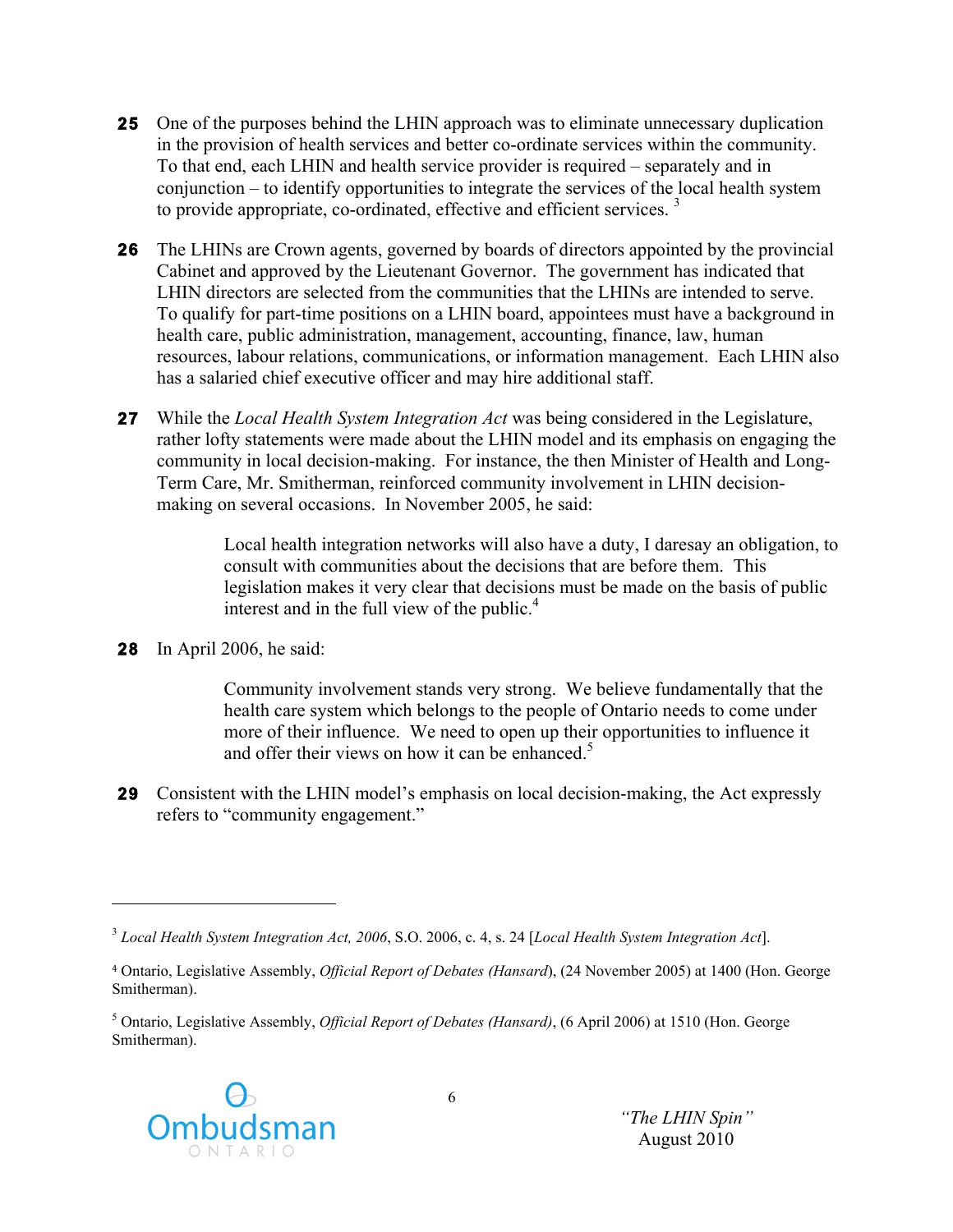## Defining Community Engagement

- **30** The Act provides that one of the objects of the LHINs is to engage the community of persons and entities involved with the local health system in planning and setting priorities for that system, including establishing formal channels for community input and consultation.<sup>6</sup>
- **31** In addition, each LHIN is expressly required "to engage the community of diverse persons and entities involved with the local health system about that system on an ongoing basis, including about the integrated health service plan and while setting priorities."<sup>7</sup>
- **32** "Community engagement" is not defined in the Act, but it does specify that "community" includes patients and other individuals in the geographic area of the network, health service providers and any other person or entity that provides services in or for the local health system and employees involved in the local health system.  $8$  The Act also indicates that the methods for carrying out community engagement may include holding community meetings or focus group meetings or establishing advisory committees.<sup>9</sup> Community engagement must also include prescribed aboriginal, First Nations and French-language health planning entities.<sup>10</sup> In addition, the LHINs are required to establish a health professionals advisory committee.<sup>11</sup>
- **33** While each LHIN is responsible for community engagement in system planning, each health service provider is required "to engage the community of diverse persons and entities in the area where it provides services when developing plans and setting priorities for the delivery of health services."<sup>12</sup> This obligation is reinforced in the service accountability agreements entered into between LHINs and health service providers.
- **34** The Act provides that the province may make regulations respecting community engagement including how and with whom a LHIN or a health service provider shall engage the community, the matters about which a LHIN or a health service provider must

*<sup>7</sup> Ibid.*, s. 16(1).

!!!!!!!!!!!!!!!!!!!!!!!!!!!!!!!!!!!!!!!!!!!!!!!!!!!!!!!

- <sup>8</sup> *Ibid.,* s. 16(2).
- *<sup>9</sup> Ibid.,* s. 16(3).
- *<sup>10</sup> Ibid.,* s. 16(4).
- *<sup>11</sup> Ibid.,* s. 16(5).
- *<sup>12</sup> Ibid.,* s. 16(6).



<sup>6</sup> *Local Health System Integration Act*, *supra* note 3, s. 5(c).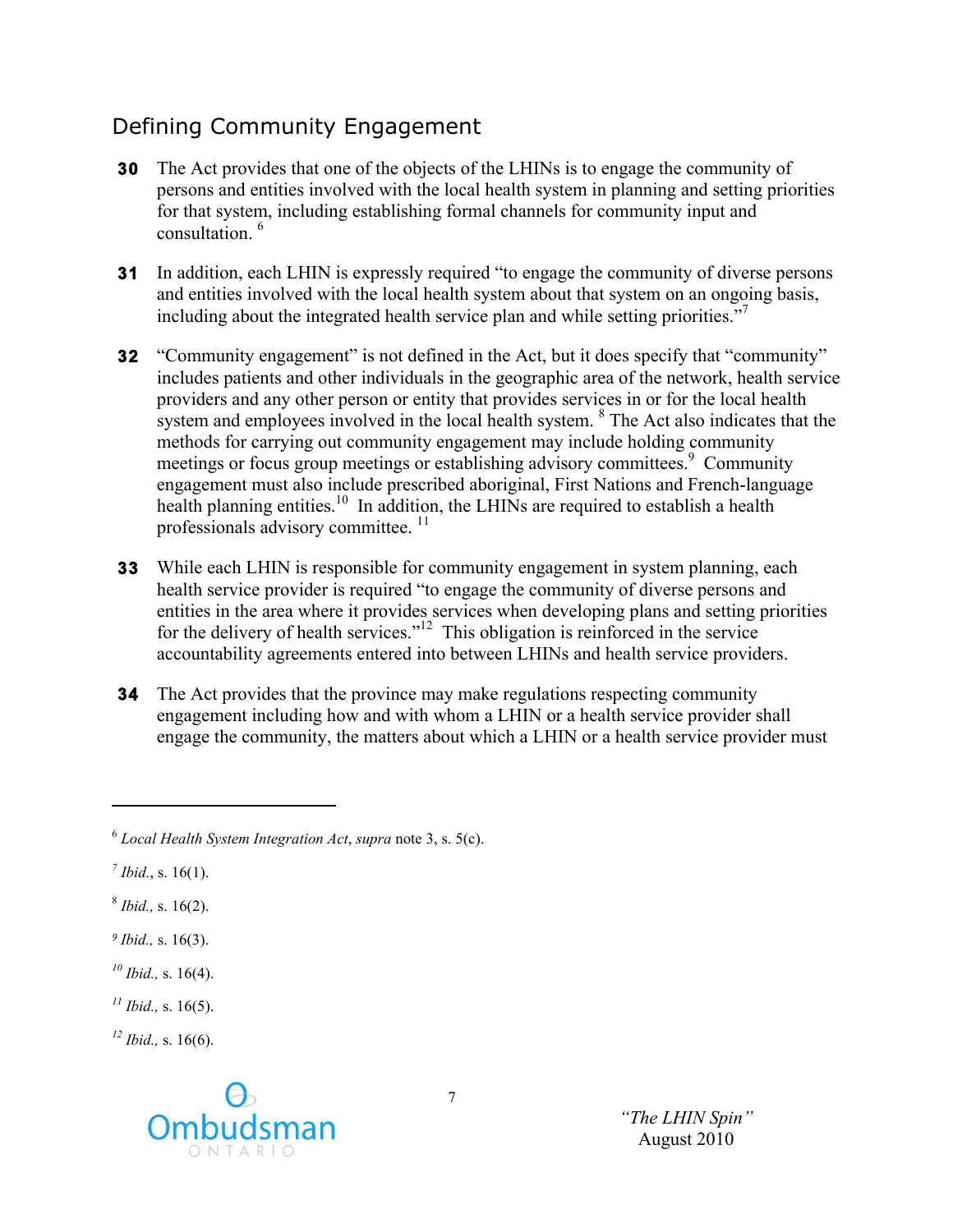engage the community, and the frequency of the engagement.<sup>13</sup> However, no regulations further refining the community engagement obligation have been issued.

- **35** In addition, the Act provides that when a LHIN requires a health service provider to proceed with an integration of health services or orders a health service provider not to proceed with a voluntary integration of services, the public is entitled to notice of the proposed decision and 30 days to make written submissions in response.<sup>14</sup> The Act also underscores the transparency of the LHINs' decision-making process by requiring that all the meetings of the LHIN boards are to be open to the public, subject to a limited number of specific exceptions.15 The public may **only** be excluded if:
	- (a) financial, personal or other matters may be disclosed of such a nature that the desirability of avoiding public disclosure of them in the interest of any person affected or in the public interest outweighs the desirability of adhering to the principle that meetings be open to the public;
	- (b) matters of public security will be discussed;
	- (c) the security of the members or property of the network will be discussed;
	- (d) personal health information, as defined in section 4 of the *Personal Health Information Protection Act, 2004*, will be discussed;
	- (e) a person involved in a civil or criminal proceeding may be prejudiced;
	- (f) the safety of a person may be jeopardized;
	- (g) personnel matters involving an identifiable individual, including an employee of the network, will be discussed;
	- (h) negotiations or anticipated negotiations between the network and a person, bargaining agent or party to a proceeding or an anticipated proceeding relating to labour relations or a person's employment by the network will be discussed;
	- (i) litigation or contemplated litigation affecting the network will be discussed, or any legal advice provided to the network will be discussed, or any other matter subject to solicitor-client privilege will be discussed;
	- (j) matters prescribed for the purposes of this clause will be discussed; or

 $^{15}$  *Ibid.*, s. 9.



!!!!!!!!!!!!!!!!!!!!!!!!!!!!!!!!!!!!!!!!!!!!!!!!!!!!!!!

*<sup>13</sup> Ibid.,* s. 37(1)(f).

<sup>14</sup> *Ibid.,* ss. 26 and 27.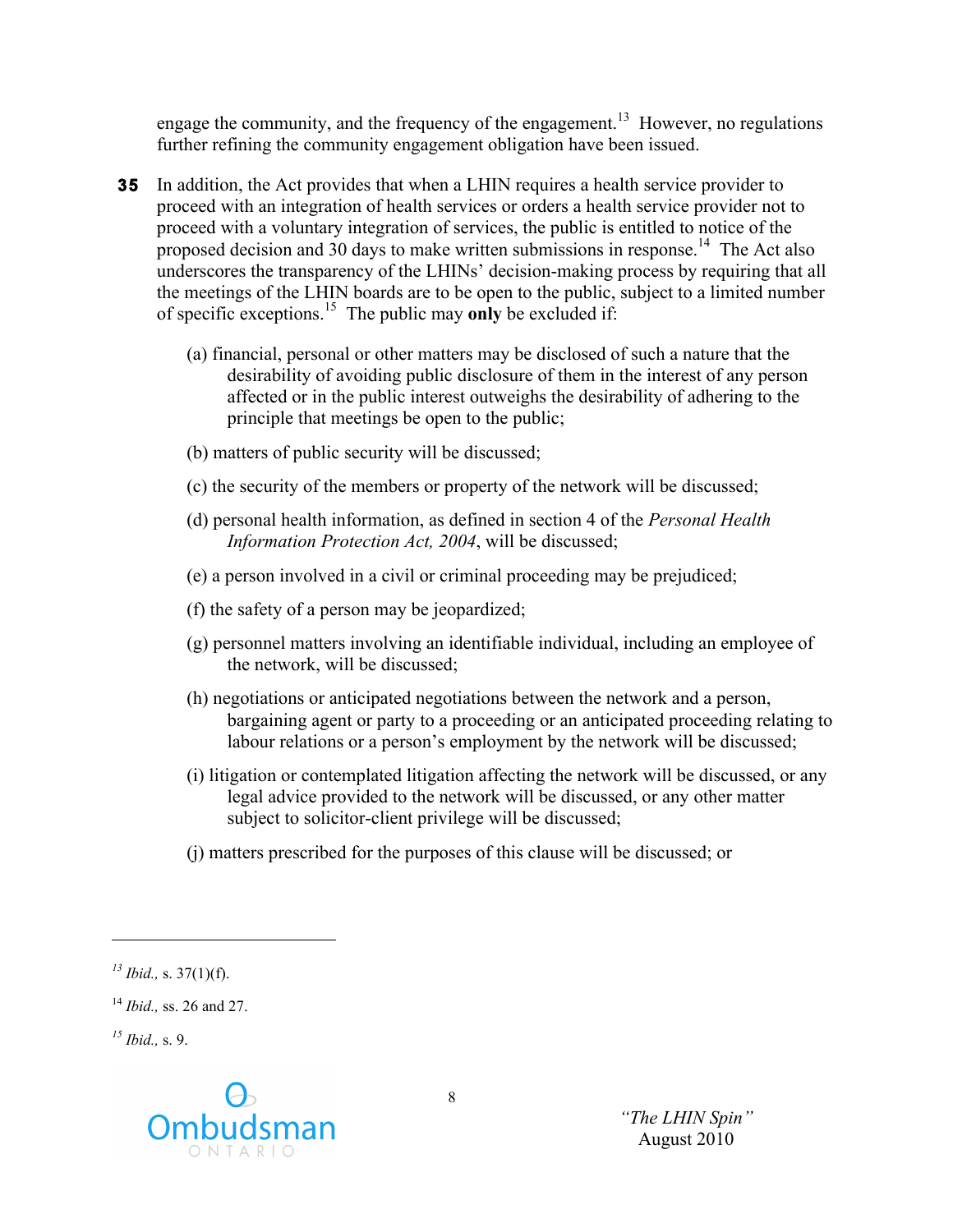- (k) the network will deliberate whether to exclude the public from a meeting, and the deliberation will consider whether one or more of clauses (a) through (j) are applicable to the meeting or part of the meeting.
- **36** The LHIN board must deliberate and vote publicly about whether to exclude the public from a meeting, based on the permitted exceptions. A motion to exclude the public must also clearly state the nature of the matter to be considered at the closed meeting and the general reasons why the public is being excluded.
- **37** The degree of community engagement that a LHIN is required to undertake was the subject of a 2008 court challenge. In *Ontario Public Service Employees Union* v. *Central East Local Health Integration Network,<sup>16</sup>* the Ontario Superior Court of Justice considered whether the Central East LHIN should have engaged in public consultation with respect to the Rouge Valley Health System's deficit elimination plan, which called for the consolidation of mental health services within the two sites it operated. After reviewing the plan, the Central East LHIN had agreed to enter into a revised service accountability agreement with the service provider. It had also required that the service provider conduct public consultation prior to implementing its plan. The court rejected arguments that the LHIN should have consulted with the public in these circumstances. The court found that the situation did not trigger the requirement to provide formal notice to the public and an opportunity to make written submissions. In addition, the court noted that the general obligation of the LHIN to engage the community about the "system" had been satisfied when the Central East LHIN developed its integrated health service plan. The court observed that:

… general statements about the importance of community engagement, particularly in the setting of priorities and development of an HSP [health services plan], are not sufficient to give rise to an enforceable right to consultation about LHIN funding decisions.

- **38** A concern had also been raised in that case that the LHIN had improperly held *in camera* meetings. The Court did not address this issue, since no decisions had been made at the closed sessions and no claim for relief turned on it.
- **39** At present, "community engagement" is a rather nebulous concept, which individual LHINs are left to interpret and apply, based on assessments of their local community needs. It has been noted that despite the requirement for LHINs to engage the community, there is "very little specificity in the legislation about how [community engagement] should be carried out, with whom and through what methods." And as a result, "LHINs have largely been left on their own to develop their own [community engagement]

<sup>16</sup> 2008 CanLII 41820 (Ont. Div. Ct).

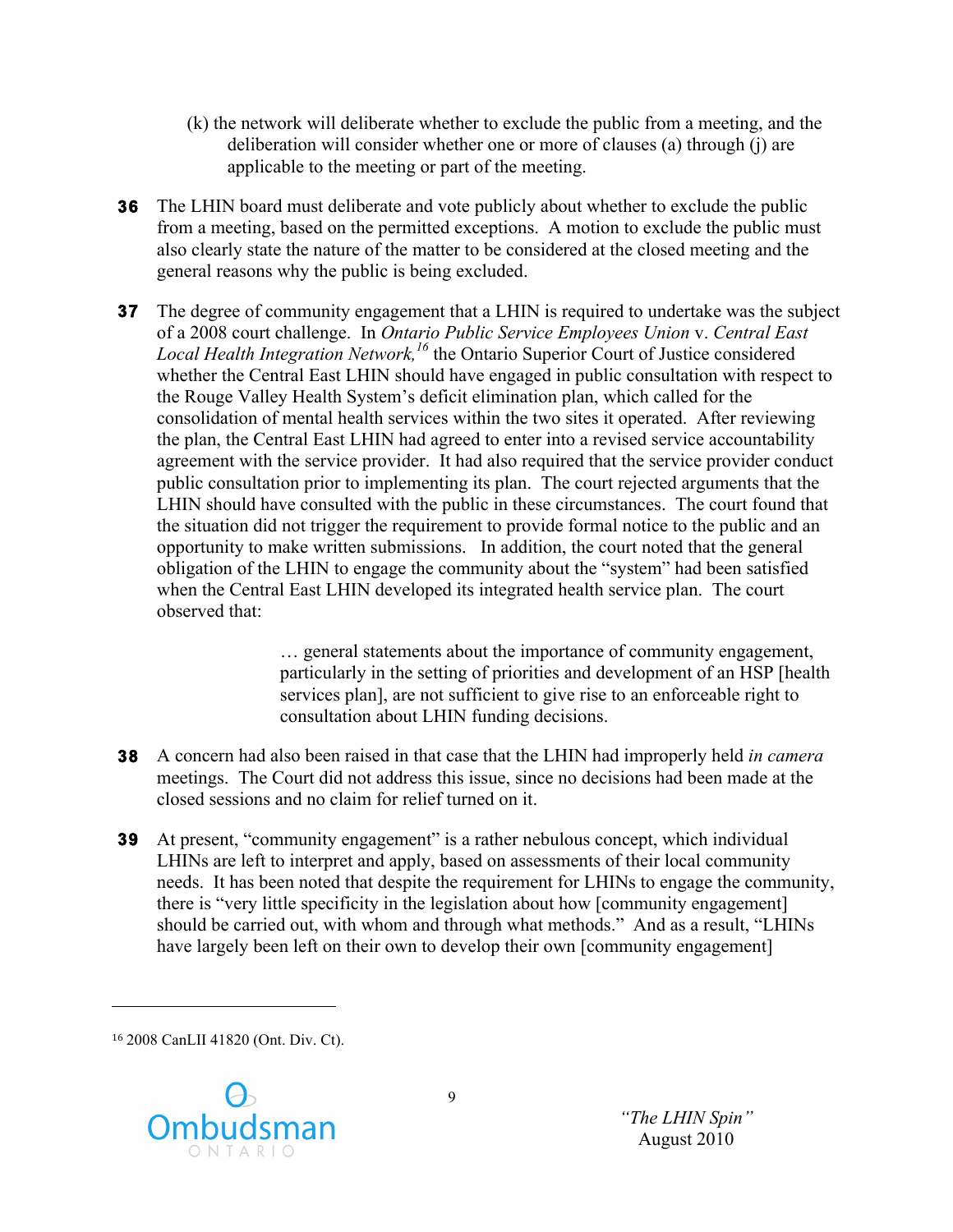plans."<sup>17</sup> An official at the Ministry's LHIN Liaison Branch suggested to us that this legislative imprecision was deliberate and intended to allow the various LHINs flexibility in meeting their mandate. During our investigation, many of the representatives from LHINs throughout Ontario expressed the view that this aspect of the community engagement provisions was a positive factor that permitted engagement to be adapted to suit local needs. On the other hand, some community members were quite critical of the uncertainty that this approach engendered and suggested that there should be clearer legislative parameters.

- **40** It is possible that over time more consistency might develop with respect to the nature of community engagement conducted in Ontario. In March 2009, the 14 LHINs collaborated with an independent health policy organization to mount a symposium and workshop "Community Engagement  $\&$  the LHINs: Truths and Consequences."<sup>18</sup> The participants shared their experiences, perspectives and understanding about the importance, opportunities and challenges of community engagement faced by the LHINs. In June 2009, the web resource "Engaging People, Improving Care (EPIC)," was made available to the LHINs and public as a result of the collaboration of the Ontario Hospital Association, health service provider associations and LHINs. It includes best practices relating to community engagement.<sup>19</sup>
- **41** At present, there is no mandatory minimum standard that must be met to satisfy a LHIN's public outreach obligation. This gap continues to leave open the possibility that citizens in different regions of the province will experience a considerable variance in the quality and quantity of community engagement.
- **42** Certainly, many of the people who complained to our Office about the Hamilton Niagara Haldimand Brant Local Health Integration Network suggested that they would have benefited from greater guidance or information concerning what to expect from community engagement.

<sup>&</sup>lt;sup>19</sup> The HNHB LHIN's website includes this link to EPIC: http://www.epicontario.ca/Home.aspx.



<sup>17</sup> *Community Engagement & the LHINs: Truths and Consequences*, Symposium and Workshop Summary Report March 11, 2009; pg. 16

<sup>&</sup>lt;sup>18</sup> This symposium and workshop was held on March 11, 2009. It was a collaboration between Ontario's 14 LHINs and The Change Foundation.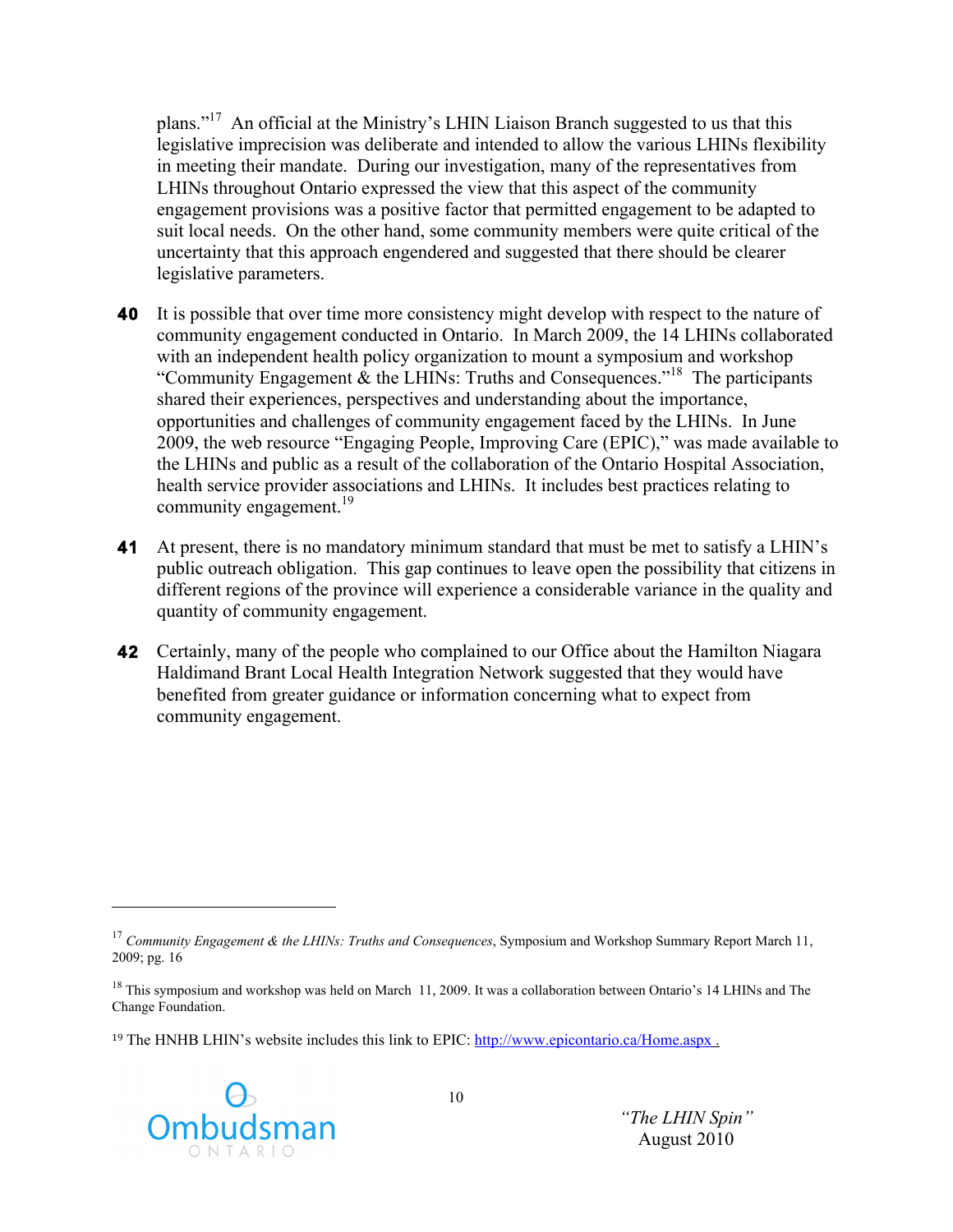### The HNHB LHIN is Born

- **43** The Hamilton Niagara Haldimand Brant LHIN was first introduced to its community in June 2005. It covers an area of approximately 7,000 square kilometres and includes the City of Burlington and much of Norfolk County. There are approximately 250 health service providers within its boundaries and 1.4 million Ontarians, making it the secondlargest LHIN in the province, per capita. Currently, the LHIN has an annual budget of approximately \$2.2 billion, of which \$5 million is used to operate the LHIN<sup>20</sup> and the rest earmarked for transfer to health service providers.
- **44** The LHIN has eight part-time directors, as well as a Chief Executive Officer and 31 staff positions. It is based in Grimsby.
- **45** The LHIN board is responsible for decision-making with regard to health services planning, integration and funding within its region. The board meets once per month in open session. It also holds closed "education" sessions, during which it obtains additional information on specific plans and issues that are before it or that it would like to learn more about. By-Law No. 2 states that a board meeting "for social, educational or purposes other than conducting Corporation business is not a Board Meeting." The LHIN's By-law 2 is based on a template that has apparently been adopted by LHINs throughout the province. During its private "education" sessions, the LHIN board meets with groups or persons it believes will help it reach a better understanding of the issues before it. However, all decisions are made in open session.
- **46** The HNHB LHIN made its public debut in June 2005 at a media event at a seniors' centre in Grimsby. Shortly thereafter, it began the process of engaging the community concerning issues relating to health services.

## The Community Gets Engaged

**47** During July and August 2005, the HNHB LHIN held introductory meetings with health service providers, including their governors, to introduce the LHIN model and inaugural LHIN leadership teams. These meetings were by invitation only. Open houses for the general public were hosted by the LHIN Board Nominating Committee in September and October 2005 to introduce the LHIN model and recruit interested applicants for the LHIN Board. The LHIN was also busy during the fall and winter of 2005, recruiting staff, and conducting various information sessions with community stakeholders. At its open houses and sessions, the LHIN also solicited attendees' views on health care in the community.

 $^{20}$  The LHIN uses these funds to support its planning, funding and integration roles, including community engagement. While the April 1, 2007 – March 31, 2010 Accountability Agreement with the Ministry refers to \$4.028 million being allocated for this purpose, the LHIN advised that \$5 million is actually used to operate the LHIN.



!!!!!!!!!!!!!!!!!!!!!!!!!!!!!!!!!!!!!!!!!!!!!!!!!!!!!!!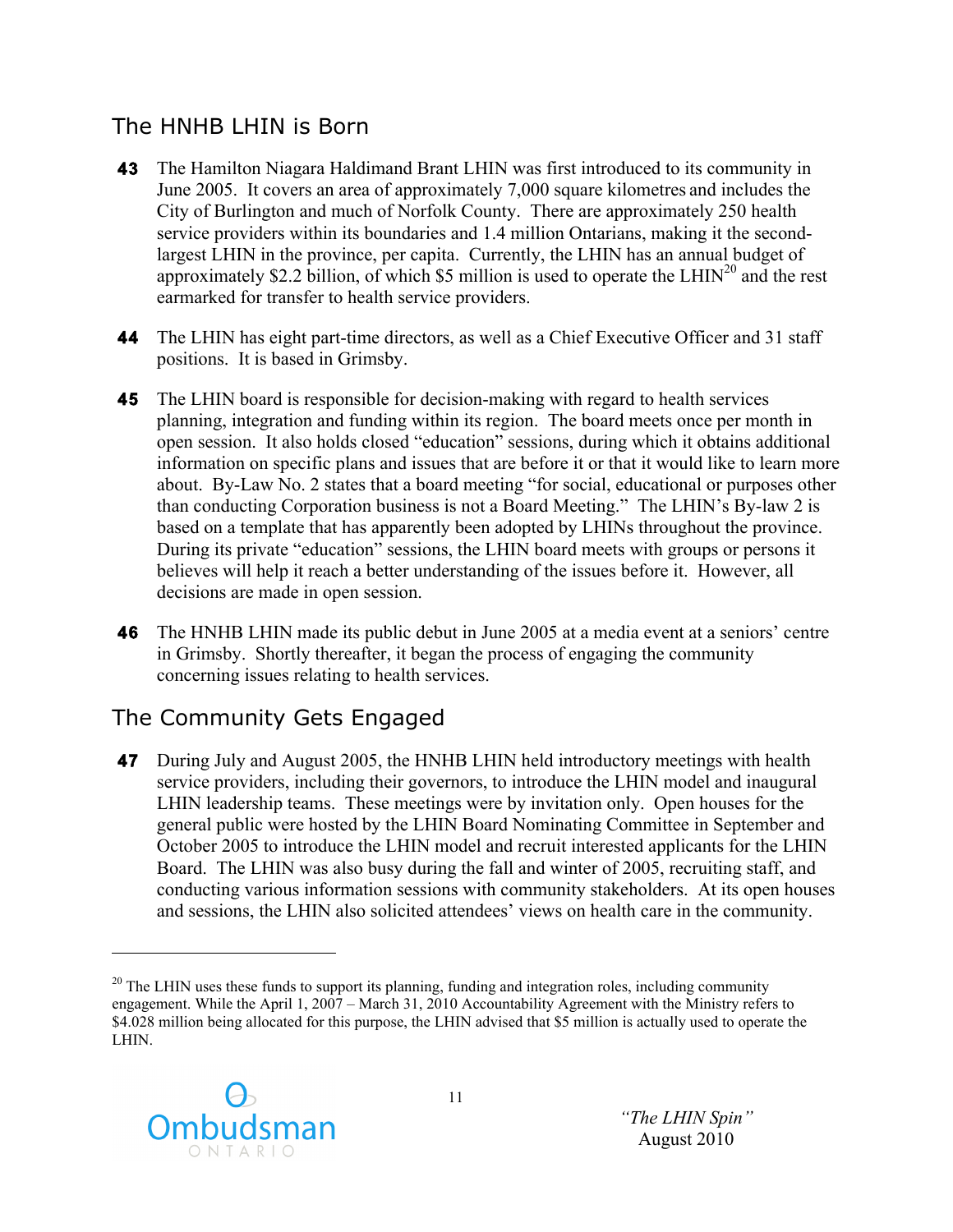- **48** In March 2006, the LHIN issued a document relating to community engagement, entitled *Our Commitment to you: Community Engagement for Health Care Planning & Decision Making*, in which it described community engagement as one of its core functions. The document also refers to different levels of engagement, ranging from "informing" to help the public understand issues, "consulting" to solicit feedback, "involving" the public to ensure that public and private concerns are considered and understood, "collaborating" on each aspect of the decision-making, to "empowering," where decision-making is actually placed in the hands of the public.
- **49** In developing its first integrated health services plan, the LHIN was guided by the information provided by the Ministry's System Integration Team concerning the priorities it had identified through its community workshops in the fall of 2004. In addition to its earlier open houses, meetings and information sessions, the LHIN held 14 open houses throughout the community, where it discussed the priorities that had been identified and received stakeholder views. Community comments were taken into consideration when the LHIN prepared its draft Integrated Health Services Plan, which was released to the public for comment through six open houses held in early fall 2006. The final plan was published in November 2006. Integrated Health Services Plans are required to be submitted every three years. The LHIN held community open houses in the fall of 2009 that focused on finalizing its plan for the next three years. The HNHB LHIN's 2010-2013 Integrated Health Service Plan was issued in December 2009.
- **50** During our investigation, the LHIN advised that as part of its ongoing community engagement, it periodically meets with MPPs and mayors in its catchment area, editorial boards of local newspapers and other stakeholders. The LHIN attends various meetings with community groups, the public and health service providers regarding the community health care system generally as well as specific initiatives. It has indicated that all of these contacts serve to inform its vision of providing the "right care, at the right place, at the right time for community members." LHIN officials suggested that community engagement is an ongoing cumulative process – "a journey, not just an event." We also heard that "community engagement" was a very fluid concept, and could consist of an informal phone call or even a casual conversation with someone in the community. Those "being engaged" might not even be aware that their comments are being filed away for later use in determining priorities and planning for local health services.
- **51** Citizens can contact the LHIN in writing, by telephone, through its website, or through a request for a speaker. The LHIN board does not accept public delegations at its meetings. However, at least one of the LHIN's current members expressed disagreement with this limitation, and it is not a uniform practice amongst  $LHINs.$ <sup>21</sup>

<sup>&</sup>lt;sup>21</sup> The HNHB LHIN has suggested that any comment on the part of a Board member that is inconsistent with the board's adopted practice must have been made in their personal capacity, as it would otherwise be a breach of the board members' fiduciary duty. However, the Ombudsman's interviews are conducted under the authority of the

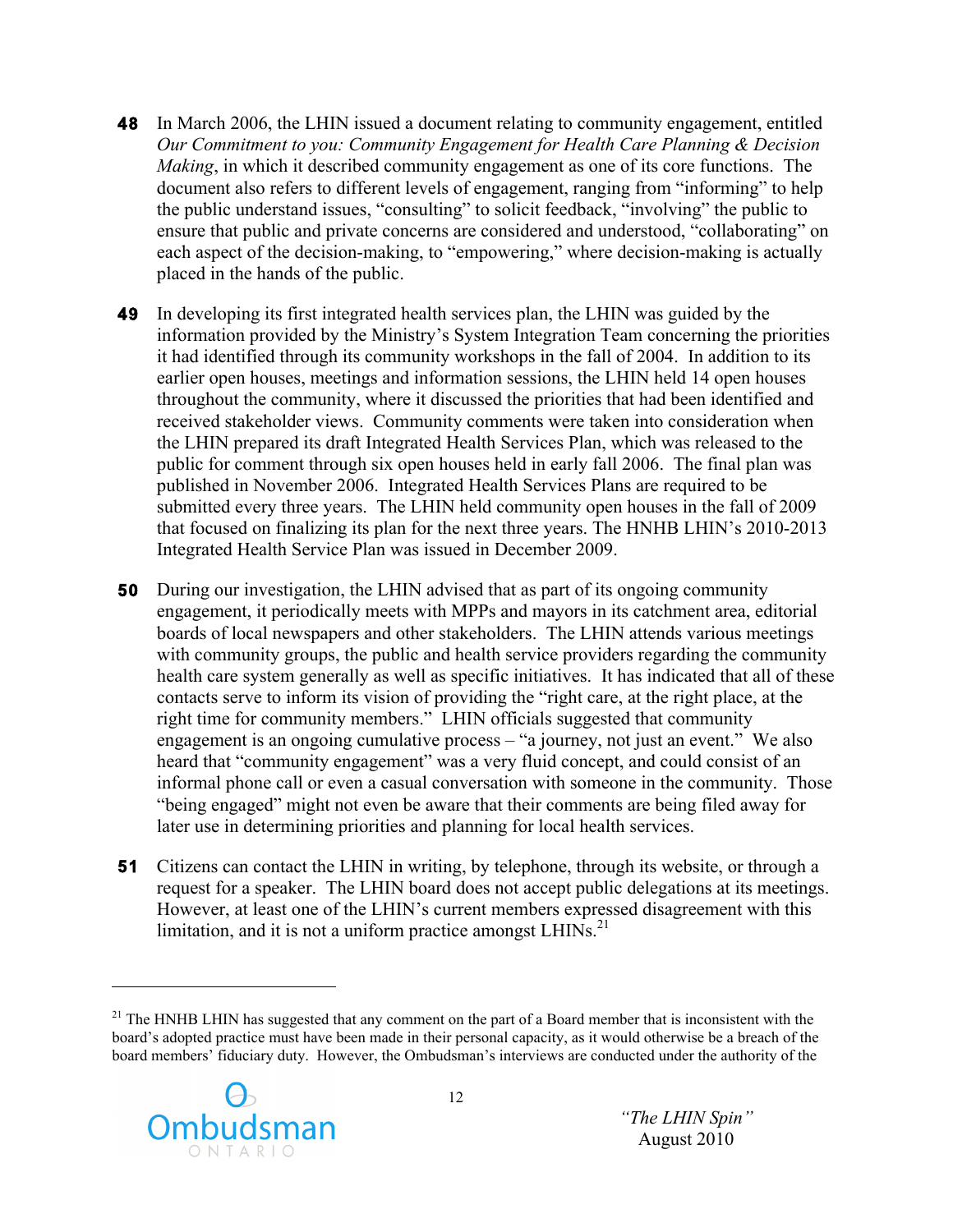- **52** While the Hamilton Niagara Haldimand Brant LHIN does send representatives to attend meetings to which the LHIN is specifically invited, we were advised that the board does not encourage board members to attend community consultation sessions arranged by health service providers.<sup>22</sup> The LHIN's senior representatives consistently advised us that the LHIN is responsible for community engagement from a "system" perspective, at the "10,000-foot level," in contrast to community engagement on specific restructuring plans, which they generally viewed as the purview of the health service provider responsible for developing the plan. We were told that the uninvited presence of the LHIN at a public outreach event conducted by a hospital or other health service provider could interfere with the service provider's ability to engage the community effectively.
- **53** This belief is not shared by all LHINs in Ontario. We learned that a number of LHINs do permit their board members to attend health service provider community sessions, as observers. One senior official for another LHIN remarked that he found this practice very helpful. He explained that in one case where a hospital had been asked by the LHIN to go back and engage in more public sessions, when LHIN officials attended the events, they found a significant discrepancy between what the hospital had advised the LHIN about the community engagements it had undertaken and what LHIN members witnessed first-hand at the additional sessions.
- **54** The 60-plus complaints that my Office received do not relate to the LHIN's general engagement of the public in relation to broad-based systemic planning and priorities. Rather, it is the LHIN's perceived failure to adequately "engage" the community with respect to two specific initiatives that has led to a flurry of complaints to my Office. This is not surprising. It is one thing to engage in blue-sky thinking and philosophical debate about the future of health care in general. It is quite another when concrete proposals have been put forward which may have a direct and significant impact on the services available to citizens in the foreseeable future.

 $^{22}$  However, the LHIN did advise that board members can attend such meetings in their personal capacity as citizens of the community, and that it has recently clarified this to them.



*Ombudsman Act*, which all government officials are required to comply with. Our investigations take place in private to encourage candor and to protect the integrity of our process. All interviews conducted during this investigation were conducted with board members in their official capacity, in accordance with the provisions of the *Ombudsman Act*.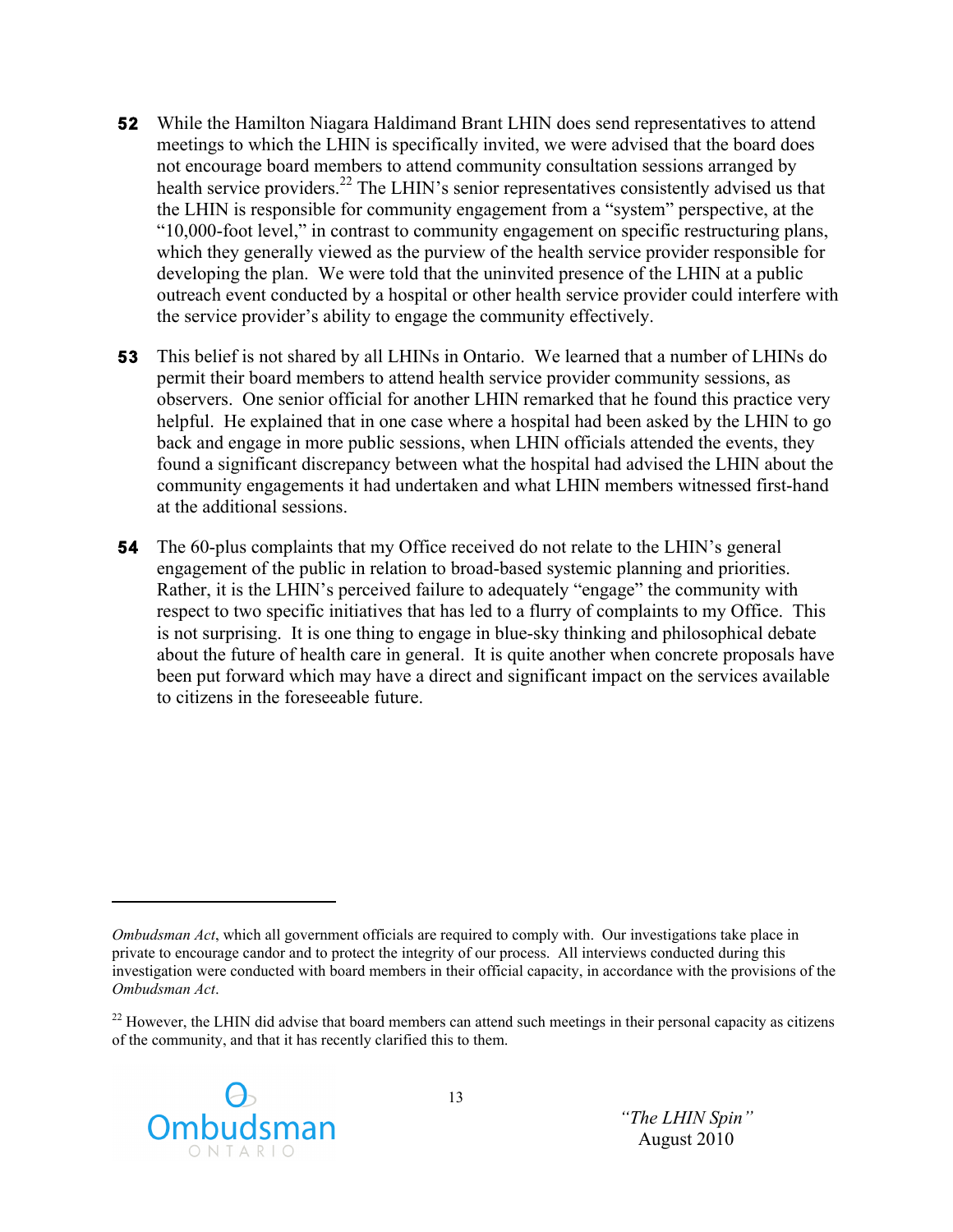## Hamilton Health Sciences "Access to Best Care" Plan

- **55** Hamilton Health Sciences is a multi-site corporation comprised of six hospitals and a cancer centre.<sup>23</sup> On January 15, 2008, Hamilton Health Sciences publicly announced its "Access to Best Care" plan, or the "ABC" plan. The ABC plan proposed a number of changes to health services delivery in the region, including the conversion of McMaster Children's Hospital at the McMaster University Medical Centre to a Pediatric Centre of Excellence, the transfer of adult inpatient services to St. Joseph's Healthcare and other sites of Hamilton Health Sciences, and the creation of a new Urgent Care Centre.
- **56** The ABC plan indicates that it "was created with advice and guidance from a wide range of stakeholders," including Hamilton Health Sciences staff, physicians, directors, academic leaders and partners in the health care system.
- **57** Hamilton Health Sciences held a series of open houses beginning in March 2008 to discuss the proposed integration and its implementation. Many of the complainants to our Office were highly critical of the consultation conducted by Hamilton Health Sciences. They expressed the belief that by the time the plan was unveiled for comment, it was essentially a *fait accompli*. They alleged that Hamilton Health Sciences was really only interested in feedback on how to implement the changes and explain them to the public, not in obtaining stakeholder views for the purpose of plan development.
- **58** Although the proposed changes could have a direct financial impact on Hamilton Emergency Services (EMS) to the tune of about \$1.5 million, Hamilton EMS advised us that it had not been consulted during plan development, and only found out about plan details the same day they were announced to the general public. Critics have suggested that notifying the public after the fact of a fully formed plan is inconsistent with the legislative requirement to "engage the community… when developing plans and setting priorities for the delivery of health services."
- **59** In accordance with the Act, the LHIN had an opportunity to review the ABC plan and to consider the adequacy of the community engagement around it.
- **60** The ABC plan was a "voluntary" integration plan. Under the circumstances, Hamilton Health Sciences was required to give notice of the proposal to the LHIN, which in turn had 60 days to consider the plan. The LHIN had the option within that time frame of issuing a proposed decision to prevent the plan from proceeding. If it chose to go this route, this would trigger a 30-day public right to make written submissions concerning the plan, followed by another 30-day period to allow the LHIN to consider the submissions and

<sup>23</sup> These are: Hamilton General Hospital, Chedoke Hospital, Henderson General Hospital, Juravinski Cancer Centre, McMaster Children's Hospital, McMaster University Medical Centre and St. Peter's Hospital.

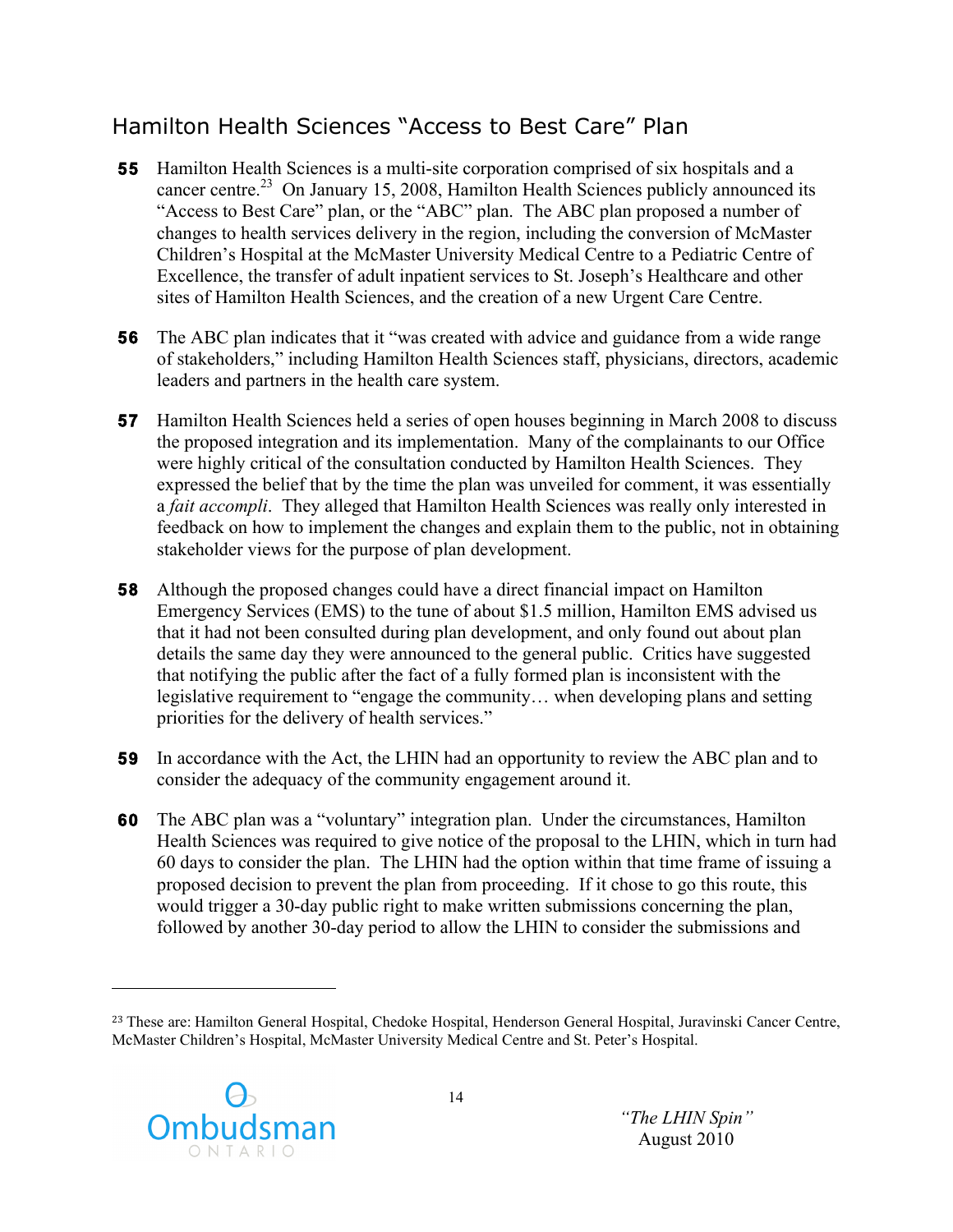reach a final decision. Alternatively, the LHIN could allow the 60 days to pass without issuing a decision, which would result in Hamilton Health Sciences having the go-ahead.

- **61** In considering whether to issue a decision forestalling a voluntary integration plan, a LHIN must consider the public interest, the extent to which the integration is inconsistent with the Integrated Health Service Plan, and any other matter that it considers relevant.  $24$
- **62** The ABC plan was officially submitted to the LHIN on August 6, 2008, and it was discussed at a public LHIN board meeting on August 26, 2008. The minutes of this meeting indicate that LHIN staff presented a summary of the key features of the plan and explained the LHIN's role with respect to the review and approval of the plan*.*
- **63** The LHIN did not specifically invite public comment after receiving the ABC plan for review, but this did not stop citizens from continuing to express concern about the ABC proposals. However, the approximately 40 written submissions from municipal councillors, residents and health care professionals that did make their way directly to the LHIN were rerouted to the corporate hospital board of Hamilton Health Sciences for consideration.
- **64** On September 12, 2008, Hamilton city council formally wrote to the LHIN, requesting that it conduct community engagement on the full ABC plan before making its decision. In a September 24, 2008 response, the LHIN advised that until its board had an opportunity to discuss and/or debate the plan, any commitment to further consultation would be premature. However, five days later, the LHIN board considered the ABC plan for the last time.
- **65** At a board meeting on September 29, 2008, the LHIN viewed a multimedia slide presentation on the ABC plan, which highlighted the roles and responsibilities of the LHIN and of hospitals, identified the problems that the ABC sought to address and its proposed solutions, explained how the proposed changes were in keeping with the public interest, and outlined the options of the board regarding the plan. Two of the 51 slides that were presented contained a very brief summary of concerns raised by the community on the plan, including criticism of the extent of public consultation that had been undertaken. After this presentation, the LHIN board passed a unanimous decision, finding that it was in the "public interest not to issue a decision ordering the parties not to proceed with the integration" – effectively allowing the ABC plan to proceed.<sup>25</sup>
- **66** The following day, a LHIN board member, who had been prevented from considering the plan as a result of a conflict of interest, resigned. In his public letter of resignation, he

<sup>&</sup>lt;sup>25</sup> While the LHIN could have remained silent about the merits of the Plan, it has adopted a practice, where it decides not to prevent a voluntary integration plan, of making a definitive statement in support of the plan.



<sup>24</sup> *Local Health Services Integration Act, supra* note 3, s. 27(7).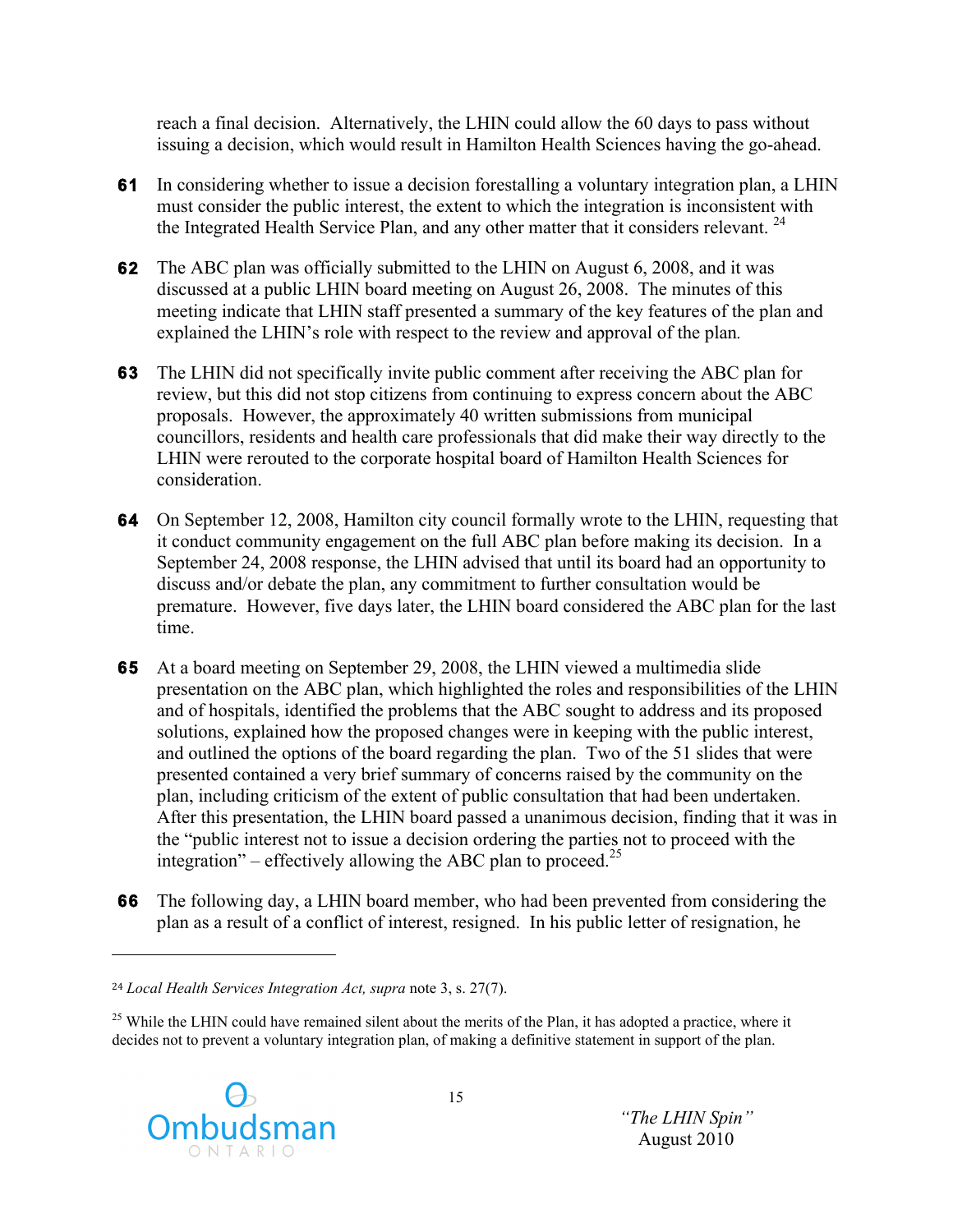criticized the board's decision-making process, the lack of public input into the plan and the lack of attendance by LHIN board members at community meetings held by Hamilton Health Sciences to discuss the plan.

- **67** As the ABC plan was a voluntary integration, and the LHIN did not propose to prevent it from being implemented, there was no formal public right under the *Local Health System Integration Act, 2006* to make submissions on the plan before a final decision was arrived at. However, the distinction between an integration required or restrained by the LHIN, and a voluntary integration that proceeds unabated, was lost on many members of the community, who could not understand why the LHIN had not allowed them an opportunity to be heard on the substance of the plan. Given the general intent behind the *Local Health System Integration Act, 2006*, of allowing health service decision-making at the grassroots level, many citizens – not unreasonably – expected that they would be afforded the chance to voice their views on the specific plan proposals before any decision was made. They were understandably confused and disappointed when the LHIN gave the ABC plan the green light on September 29, 2008 without permitting additional community input.
- **68** Many of the people who complained to our Office criticized the lack of community engagement undertaken by both Hamilton Health Sciences and the LHIN with respect to the ABC plan. Some suggested that the LHIN did not fully consider their comments, as they were essentially "filtered or sterilized" by LHIN staff in the multimedia presentation. Local media also highlighted concerns with respect to the plan proposals, which many found controversial, as well as the sufficiency of community engagement.
- **69** During our investigation, LHIN officials explained that it was up to Hamilton Health Sciences to engage the community around the ABC plan, and that LHIN board members were accordingly discouraged from attending Hamilton Health Sciences' open houses where the plan was discussed. While LHIN officials acknowledged that they do have a role in ensuring that a health service provider conducts stakeholder outreach, they stated that they relied on and trusted the information provided by Hamilton Health Sciences concerning its efforts to obtain public input. In response to public pressure, the LHIN did obtain a long list from Hamilton Health Sciences of the consultations it had undertaken, but did not request any additional documentation on the results of the hospital's public outreach. It is not clear whether the hospital would have been in a position to produce documentation recording public feedback had the LHIN actually asked for it. The *Hamilton Spectator* reported that it had inquired into the public response that had been obtained by the hospital during its open houses. The hospital apparently advised the newspaper that the results of the outreach were recorded in the form of personal and mental notes and had been the subject of debriefing conversations held after the open houses had taken place. $26$

<sup>26</sup> Dana Brown "No rules on input for HHS plan" *The Hamilton Spectator* (16 January 2009) A4.



!!!!!!!!!!!!!!!!!!!!!!!!!!!!!!!!!!!!!!!!!!!!!!!!!!!!!!!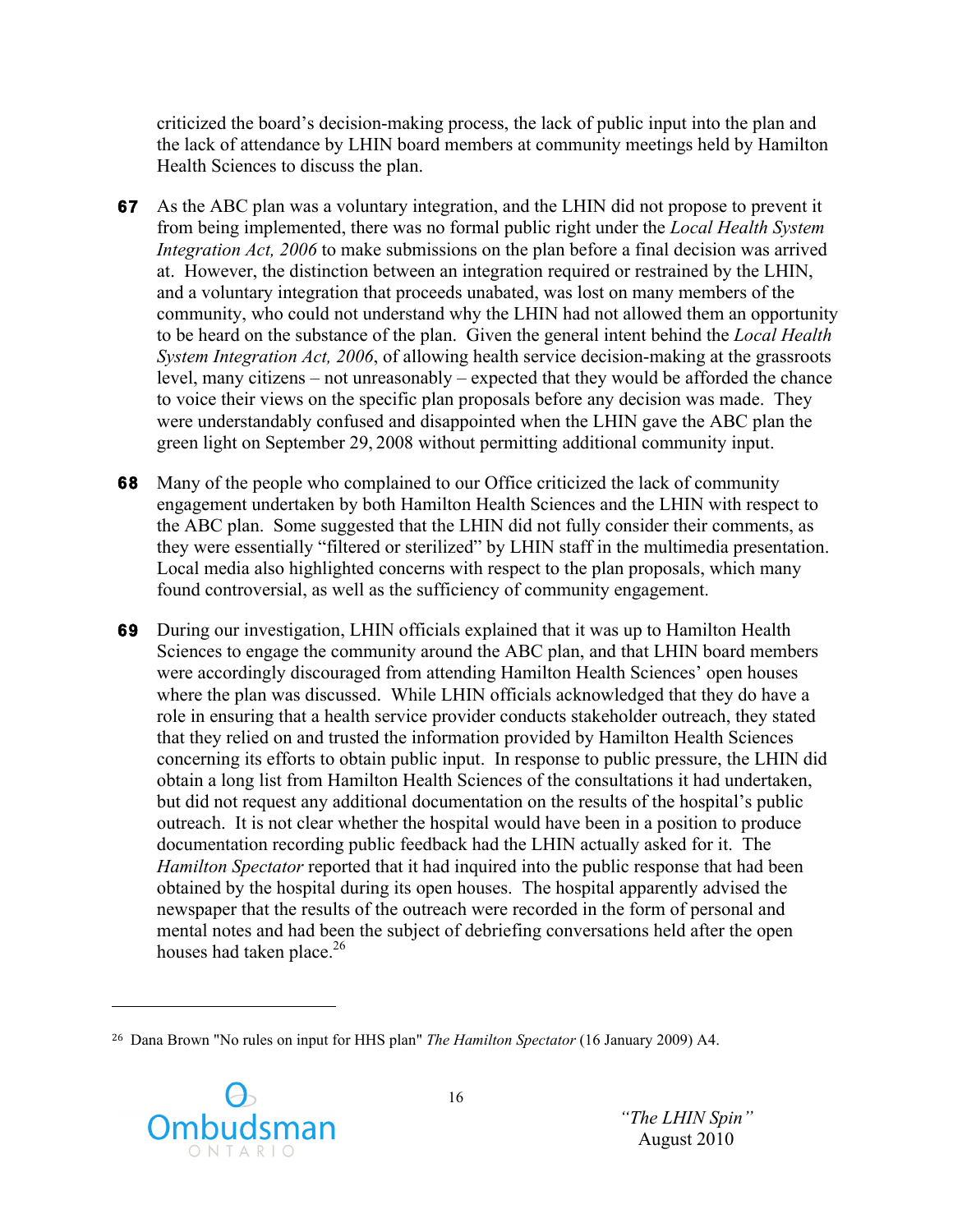- **70** Senior LHIN officials told us that the LHIN did not engage in its own community consultation because it would have been unlikely to elicit any "new information." However, one LHIN board member advised us that he had personally conducted community engagement before casting his vote on the ABC plan. He explained that he had engaged citizens at his golf club, in shopping centres and in line for groceries about their views about creating a dedicated children's hospital. Based on his personal straw poll, he felt that the majority of citizens would be in favour of the proposed integration.
- **71** In addition to raising concerns about the quality of community engagement surrounding the ABC plan, complainants also questioned how the LHIN board could make decisions on such a major plan after very limited discussions at two public meetings. The LHIN chair and other LHIN representatives explained that it often holds "education sessions" in addition to public meetings at which additional information is obtained and discussed. LHIN officials advised us that the LHIN had discussed the ABC plan on a number of occasions behind closed doors, even before it had been formally presented with the plan. During an "education" session on March 27, 2008, the board discussed the hospital's potential voluntary integration, and on April 8, 2008, senior officials from Hamilton Health Sciences made a presentation to the board concerning its proposals. On July 8, 2008, the board discussed the Hamilton Health Sciences Capital Plan – which included reference to the hospital's Master Planning and Access to Best Care – in a closed session. On September 23, 2008, representatives from St. Joseph's Healthcare made a private presentation to the board concerning urgent care centres like the one proposed in the ABC plan.
- **72** Another hospital restructuring plan had also been causing waves in the community, sparking calls for greater opportunities for public participation. This plan involved a proposal for a large-scale overhaul of health services in the Niagara region.

## Niagara Health System "Hospital Improvement Plan"

- **73** The Niagara Health System is the largest multi-site hospital amalgamation in Ontario. It comprises seven sites,  $27$  serving approximately 434,000 residents across the 12 municipalities that make up the Regional Municipality of Niagara.
- **74** Like other hospitals, Niagara Health System is required, as a term of its service accountability agreement with the LHIN, to maintain a balanced budget. The hospital had failed to achieve a balanced budget under the 2007-2008 service accountability agreement.

<sup>27</sup> Douglas Memorial Site in Fort Erie, Greater Niagara General Site in Niagara Falls, Niagara-on-the-Lake Site, Ontario Street Site in St. Catharines, Port Colborne Site, the St. Catharines General Site and the Welland Hospital Site.

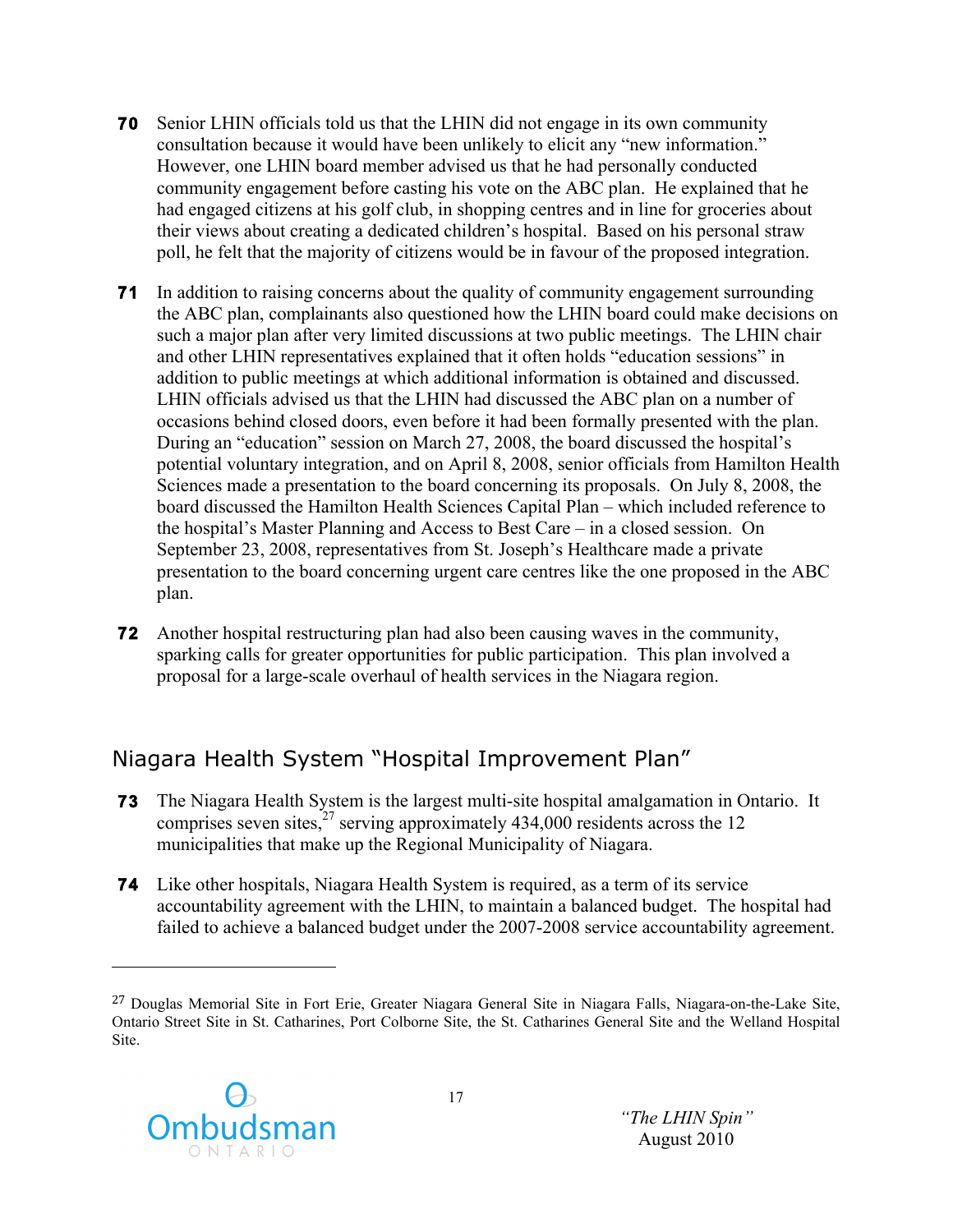On May 20, 2008, the LHIN board held a special meeting to consider what to do about the hospital, which by then had been running a deficit for 2007-2008 and had projected a deficit for 2008-2009 of close to \$18 million. The LHIN determined that Niagara Health System would have to submit a "Hospital Improvement Plan" or HIP, which would then be used to inform the 2009-2010 service accountability agreement. On May 30, 2008, the LHIN formally notified the hospital of this decision. While the service accountability agreement entitled the LHIN to require the hospital to produce a plan within 30 days, the LHIN allowed the hospital until July 15, 2008 to submit its proposal. The LHIN also advised the hospital that it should include information in its submission about the community engagement informing the creation of the plan, but noted, "It is not expected that additional community engagement between receipt of this letter and submission of the HIP to the LHIN be carried out."

- **75** During our investigation, LHIN officials explained that the Niagara Health System had undergone nine reviews in the previous decade, and the LHIN anticipated that the plan would rely on the information that had already been gathered as a result of those reviews. The LHIN also retained an expert adviser, who had experience in amalgamating and running a multi-site hospital in Ottawa, to comment on the merits and feasibility of the plan developed by the hospital. The LHIN's expert adviser was expected to carry out community engagement on behalf of the LHIN as part of his mandate.
- **76** Mindful of its obligations under the *Local Health Services Integration Act, 2006 (LHSIA)*, on June 23, 2008, the Niagara Health System's Chief Executive Officer sent an email to the LHIN, enclosing a briefing note concerning, among other things, community engagement, which commented:

…*LHSIA* provides no details regarding the extent of the engagement to be undertaken by hospitals nor have the courts yet provided any guidance. It is the opinion of our legal counsel, [… ] , that given the materiality and the easily understood nature of some of the changes contemplated as being included in the Improvement Plan, a court would likely expect a robust level of consultation to occur before the hospital board made a firm commitment to implement such a plan. This would likely include one or more public meetings, something that is not possible in the time available. […]

The NHS, due to time constraints, will *not* be in a position to conduct community engagement on the specifics of the HIP, prior to the board meeting of July 15, which is the same day the HIP is due to the LHIN. Accordingly, the HIP should be submitted subject to future consultation to be engaged in by NHS in order to be in compliance with *LHSIA.*

**77** Despite its reservations concerning the ability to engage the public on such short notice, the hospital did undertake some attempts to gauge community views. For instance, on June 26, 2008, the hospital wrote to the LHIN, indicating that a new section of its external website would be going live that day. It explained that this section featured information

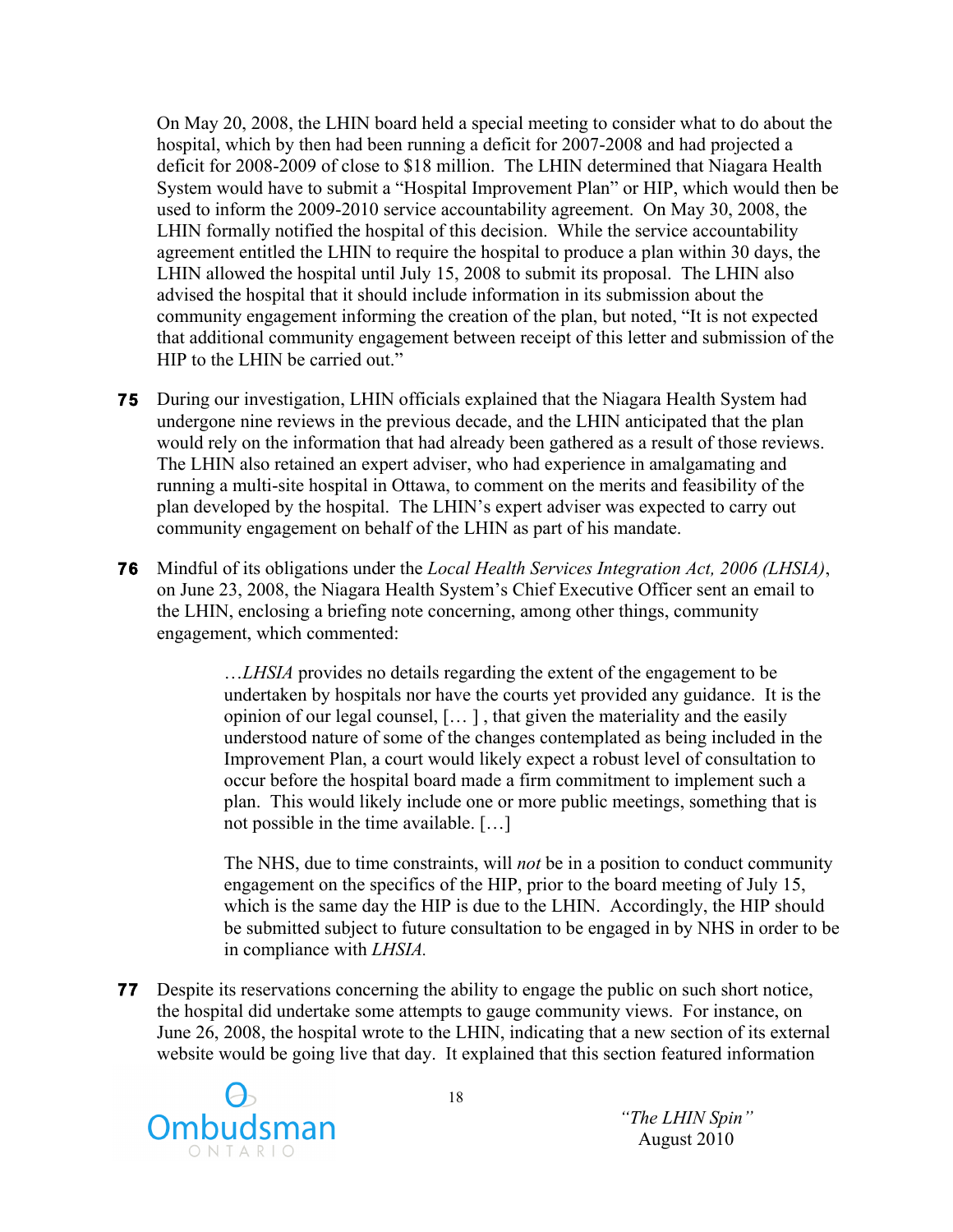and "educational material with a series of questions to seek feedback from the community regarding how services can be delivered differently to inform the HIP submission."

- **78** On July 15, 2008, Niagara Health System submitted its Hospital Improvement Plan to the LHIN.
- **79** The LHIN's expert adviser and his team then held community consultation meetings in Fort Erie, Niagara Falls, St. Catharines, and Port Colborne to discuss the plan with stakeholders. LHIN staff and board members also attended these meetings to observe. Meetings were also held with Niagara Emergency Services, transit leaders, business and philanthropic leaders, and the mayors and councillors of affected communities. The LHIN received 155 submissions and complaints concerning the hospital improvement plan, including a 14,000-signature petition from Fort Erie residents. Fort Erie was particularly vocal regarding its concerns about the plan. At the community consultation meeting held there, more than 5,000 residents showed up to oppose the plan.
- **80** The HIP generated considerable public interest, including strong criticism from many stakeholders about the consultation process. In an attempt to dispel some of the confusion about community engagement, the LHIN chair wrote a letter to the editor that appeared in the *St. Catharines Standard* on September 2, 2008. In that letter, she explained:

The LHIN will receive [its expert adviser's] recommendations on the plan … on October 28… At the same time, the NHS continues to receive feedback on its plan from the communities it serves and the stakeholders it works with. The NHS is developing a report that identifies issues and options proposed by individuals and communities. These findings will be an addition to the plan and will be provided to the review team. The deadline for inclusion in this report is Monday, Oct. 6. … Ideas as to how communities can advance the implementation of the plan and the role they are willing to undertake will be welcome advice to the NHS and the review team.<sup>28</sup>

- **81** At a board meeting on October 28, 2008, the LHIN received its expert adviser's report and recommendations on the plan. The board forwarded the report on to the hospital, with the direction that it be considered along with the hospital's consultation in the preparation of a final Hospital Improvement Plan.
- **82** The Niagara Health System prepared an amended plan, which was provided to its Community Standing Committees for approval. The Fort Erie Community Standing Committee refused to approve the HIP, which included a proposal to convert the Douglas Memorial site to a 24/7 urgent care centre. While the hospital's board of directors did not

<sup>28</sup> "Input important in Hospital Improvement Plan," Letter to the Editor, *The St. Catharines Standard* (2 September 2008) A6.

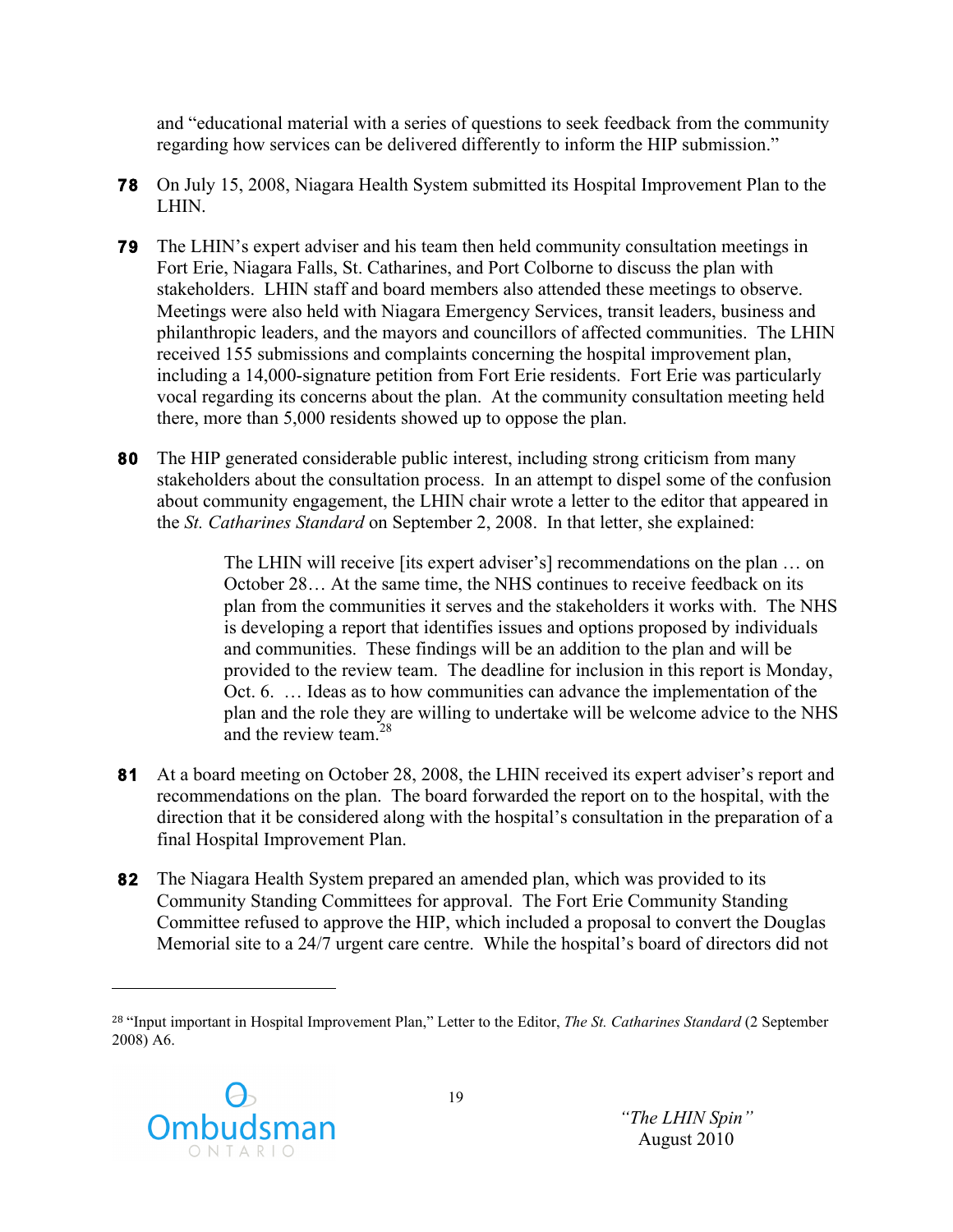consider the Standing Committee's position to be unreasonable, it determined that it would continue to advocate for the implementation of the HIP at all of its sites, including Douglas Memorial. Accordingly, the hospital submitted its amended plan to the LHIN on November 19, 2008.

- **83** At a LHIN board meeting on November 25, 2008, the LHIN asked the hospital to remove those elements of the HIP relating to Fort Erie, so that the LHIN could better assess the implications with respect to the Douglas site. In accordance with this direction, the hospital provided the LHIN with an updated plan on December 10, 2008.
- **84** On December 16, 2008, the LHIN board considered the HIP yet again. At that meeting, the LHIN decided to direct that the Douglas site be converted into an urgent care centre, and that the changes necessary to accomplish this be reflected in the plan.
- **85** In accordance with the Act, the public was given a 30-day period during which additional submissions could be made regarding the LHIN's proposed integration decision. At the end of this period, the LHIN confirmed its decision.
- **86** The Hospital Improvement Plan attracted considerable local controversy. In its consultation summary report, the hospital acknowledged that there had been criticism from some stakeholders concerning the sufficiency of public consultation about the plan, which it attributed to the short time frame for development set by the LHIN. In his report, a member of the expert adviser's team noted that the short time frame to produce the plan left little time for broad consultation and suggested that there was a "price to pay" for limited consultation.
- **87** Once again, we received complaints concerning the fact that the LHIN board only considered the HIP in a few open meetings and decisions were made after limited public discussion, leaving citizens uncertain as to the basis for the board's decision-making. It was alleged by some complainants that at one open meeting, board members asked many questions that were not answered. They wondered how a decision could be made with significant information still outstanding. However, we were told by a LHIN official that answers were eventually obtained in a closed "education" session and that they were later discussed in an open board session. The LHIN has also indicated that answers were provided on its website.
- **88** As in the case of the ABC plan, the LHIN board advised us that it had held private "education" sessions to consider additional information pertinent to its decision-making. Even before it directed that the Niagara Health System prepare a Hospital Improvement Plan, on April 8, 2008, the board met with representatives of the hospital to discuss the previous reviews that had been conducted. Once the planning had begun in earnest, the Chief Executive Officer of Niagara Health System met privately with the board on June 10, 2008, and again on July 7, 2008, to make presentations, which included discussion of HIP proposals. On August 8, 2008, the board met *in camera* to discuss a number of issues relating to the Niagara Health System, including the Hospital Improvement Plan, and on

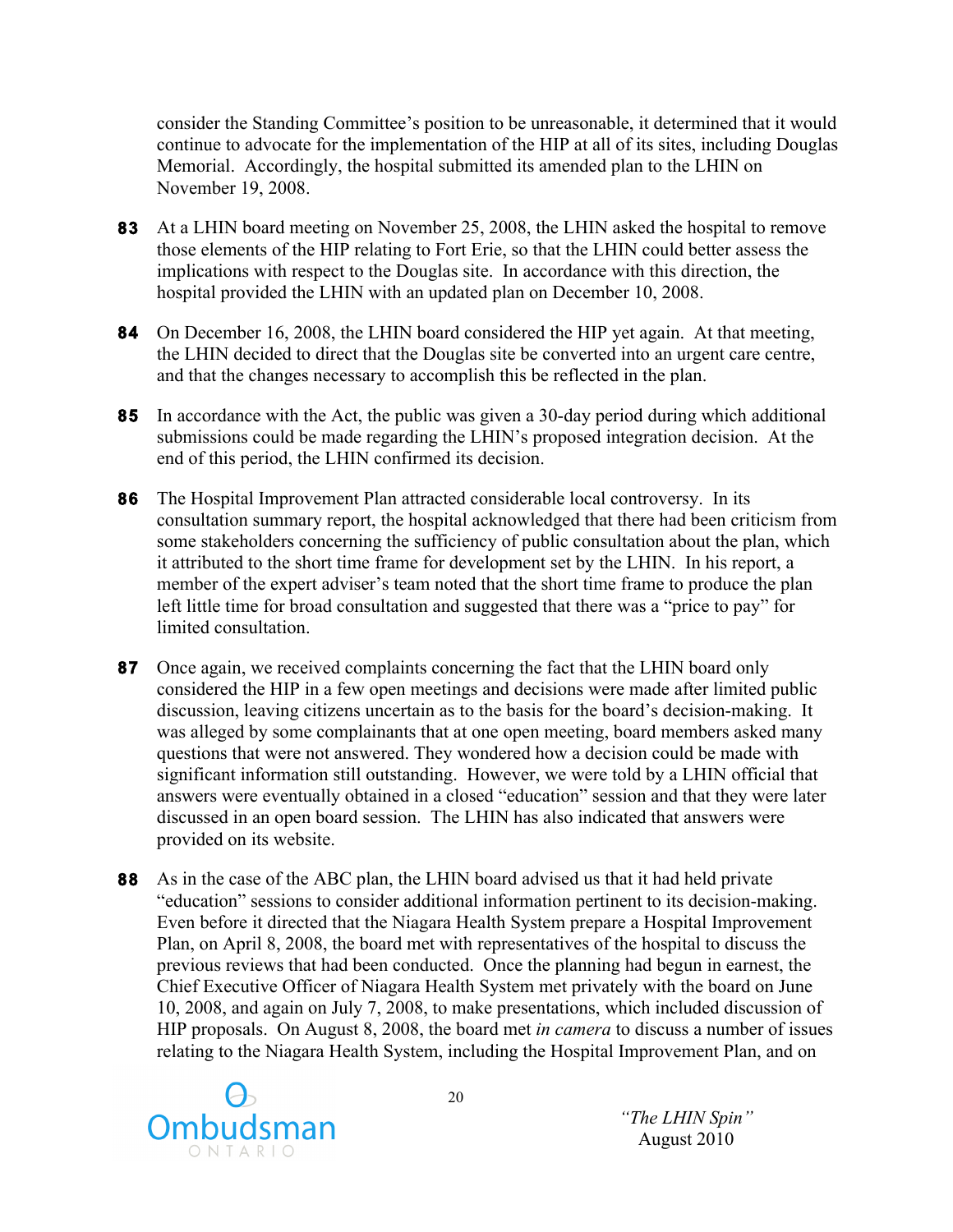August 25, 2008, the board met privately with its expert adviser and his review team. On November 18, 2008, the LHIN board held a closed meeting in which it considered the plan, and also listened to presentations by Niagara Emergency Services and the mayors of Port Colborne and Fort Erie, in which they highlighted their issues and concerns with the plan. Finally, on December 9, 2008, the board conducted a private video conference with its expert adviser.

- **89** To add to the public perplexity surrounding community engagement by the LHIN, in the case of the Niagara Health System Hospital Improvement Plan, it did take part in community outreach in a much more direct way than in the case of the ABC plan. LHIN officials explained that while the LHIN does not generally interfere in the community outreach undertaken by health service providers, the Hospital Improvement Plan had been taken at its initiative and proposed extensive changes to the health services to be provided to residents, while the ABC plan was a voluntary initiative and only involved relocation of services. Unfortunately, these differences were not necessarily obvious to the LHIN's stakeholders and community members.
- **90** During our investigation, the LHIN chair acknowledged that one of the lessons that she had taken away from her experience with the Hamilton Health Sciences ABC plan was that all the work that the board undertook to prepare for its deliberations – including the conversations held with local politicians where support for the plan was privately expressed – should have been made available to the public. She indicated that this learning was applied in the deliberations related to the Niagara Health System HIP decision-making process. LHIN staff also advised us that the LHIN's practice has changed and that now when staff summarizes community feedback, a paragraph from each submission is included to give board members a better flavour of citizen concerns.
- **91** While the LHIN has more recently made efforts to improve the openness of its process, it is clear that significant improvement is required to ensure that community engagement is not just a superficial afterthought, but a genuine and material exercise that assists and informs LHIN decision-making.

## **Rules of Engagement**

- **92** As illustrated by the experience of the Hamilton Niagara Haldimand Brant LHIN, there is considerable uncertainty about what constitutes community engagement under the *Local Health System Integration Act, 2006*. While there is some value in allowing for a flexible process that can be adapted to satisfy local differences, there is also a need for greater definition of what is a founding principle of the LHIN system.
- **93** At a minimum, stakeholders need to know what and what not to expect from health service providers and LHINs when it comes to community engagement. There should be some

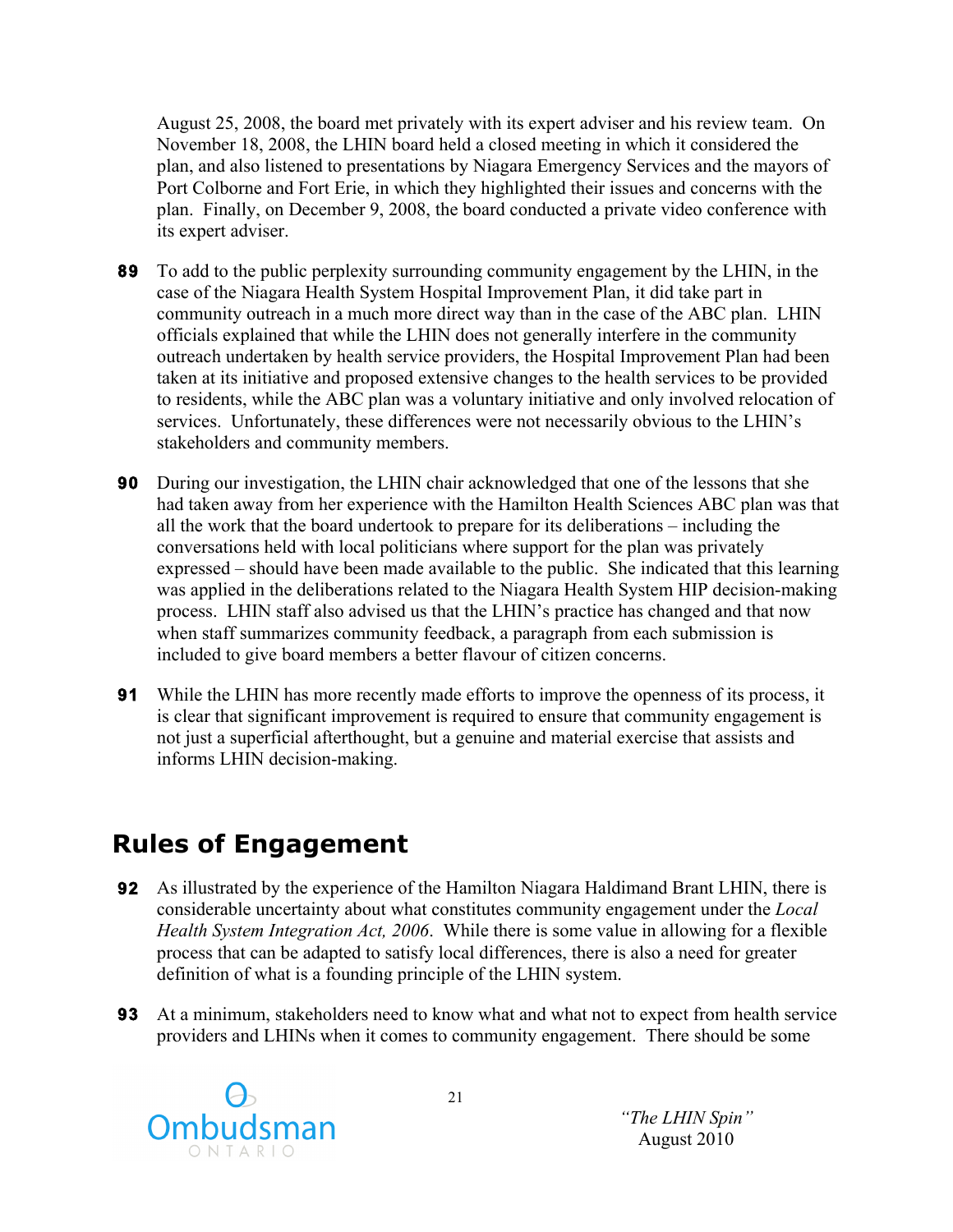basic and consistent ground rules. It should be clear at what stage of the planning process community engagement should take place, and that it is taking place. Community engagement should not happen by surprise or ambush. Stakeholders should know that their views and comments are being sought as part of a community engagement process. They should be given sufficient information about the issue under consideration to allow them to take part in informed discussion. Adequate records of community outreach should also be kept and made available to ensure that stakeholder views are accurately represented. Little weight can be placed on stakeholder views that are obtained in circumstances where stakeholders don't fully realize the reason why their views are being solicited and the purpose to which they will be put.

- **94** Community engagement should also strive to reach a large cross-section of the stakeholder community. It should not be arbitrary or elitist. Everyone should have an equal opportunity to voice his or her views on the future of local health services. Participation should not be dependent on whether a resident can afford to golf at the same club as a LHIN board member or happens to shop at the same stores. While casual conversations with community members will undoubtedly always take place and should not necessarily be discouraged, they should not be seen as satisfying a LHIN's legal obligation to engage the community with respect to regional health services decisions.
- **95** The Ministry has an overarching responsibility for the administration of the Act. In order to fulfill this responsibility, it should take the lead to ensure that community engagement surrounding local health services is robust and real, by helping to establish some basic general standards.
- **96** In the case of the Hamilton Niagara Haldimand Brant LHIN, the LHIN should also use its website, meetings and other methods to educate the community about its general practices relating to community engagement, as well as the nature of engagement to be expected with respect to general systems planning and specific plans under consideration – including clarifying the relative roles of health service providers and the LHIN. Stakeholders will continue to be frustrated unless they are encouraged to develop more realistic expectations of their role in decision-making about local health services.
- **97** In order to engender greater public confidence and comply with the principles of openness and transparency underscoring the Act, the LHIN must also immediately abandon its practice of holding closed meetings for educational purposes. The LHIN board's practice of holding private "education" sessions is a clear contravention of the Act. There is no exception allowing for the board to meet behind closed doors for this purpose. The LHIN's By-law 2, to the extent it attempts to redefine "meeting" to exclude educational sessions, is of no force and effect. Its by-law cannot override the statutory requirement mandating open meetings.
- **98** Had the Legislature intended for LHINs to have the ability to meet in secret for the purposes of education, the Act would have said so. Since 2007, under amendments to the *Municipal Act, 2001,* municipalities have had the express statutory authority to hold

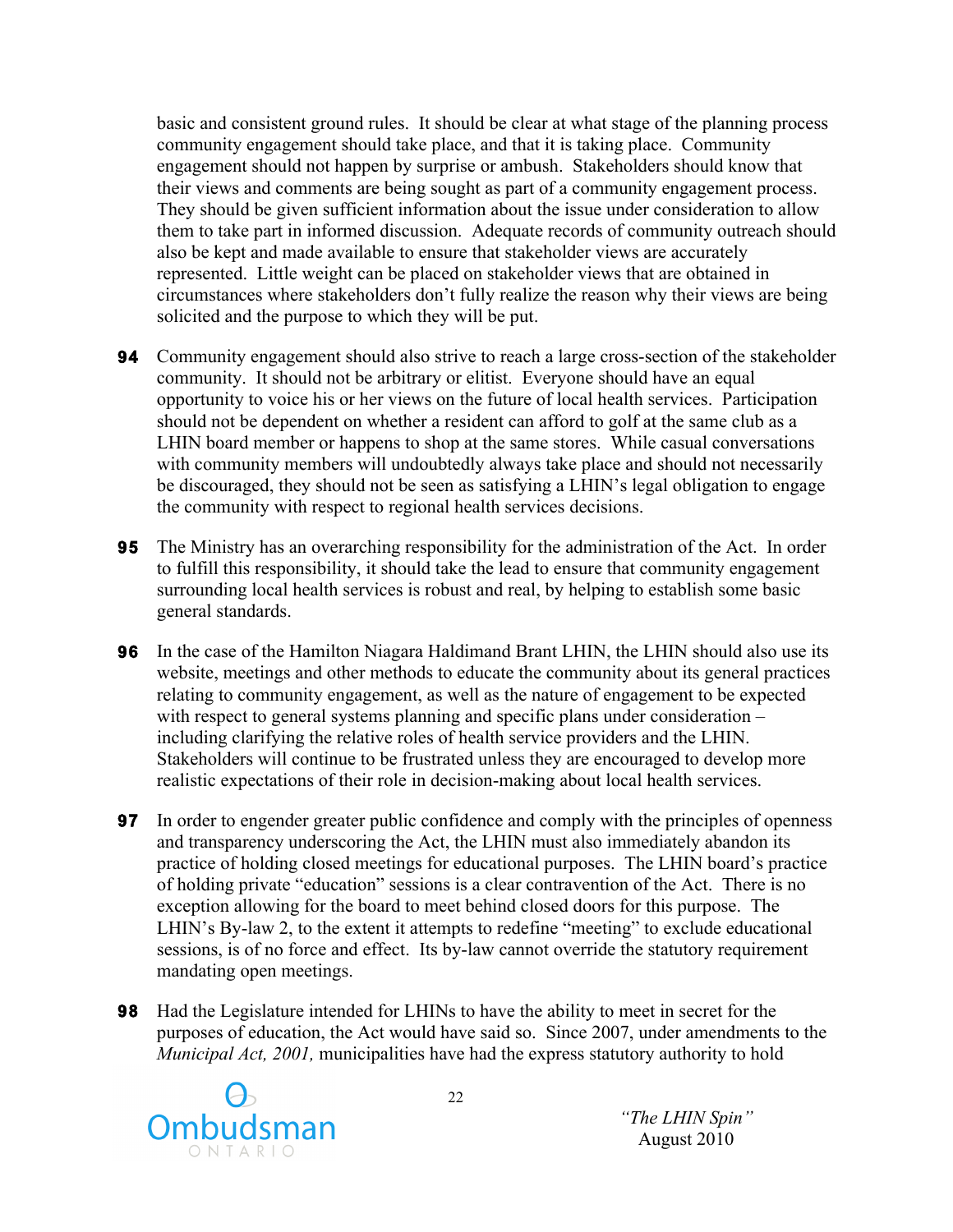education and training sessions in certain circumstances, provided procedural requirements have been met and at the meeting no member discusses or otherwise deals with any matter in a way that materially advances the business or decision-making of the municipal body holding the meeting. Quite properly, there is no similar exception applicable to the LHINs. In the context of decision-making about local health services, private educational sessions are completely inconsistent with the intent of the Act, including its emphasis on community engagement. By its admission, the board often conducts these sessions to obtain information and clarify matters in connection with specific plans under its consideration. In such circumstances, these sessions are not purely educational exercises, but activities directed at moving the deliberative process forward. Similar closed meetings would not be sanctioned under the *Municipal Act*, as they are clearly being held for the purpose of materially advancing business and decision-making. In the LHIN context, this is the very type of conduct that the Act contemplates will take place in full view and with the full knowledge of the public.

- **99** While the LHIN may have been well-intentioned in holding its "education" sessions, these meetings were plainly illegal. It is not surprising that stakeholders were left confused and frustrated by the engagement process when they were left out in the dark about matters directly informing the LHIN's decision-making.
- **100** LHINs must make difficult and sometimes unpopular choices about health services. They will never please everyone. However, I believe that the public response to the Hamilton Niagara Haldimand Brant LHIN's recent consideration of two plans illustrates the danger of following practices that undermine openness and transparency, and in doing so, attract public suspicion and conjecture.

# **Opinion**

- **101** The Hamilton Niagara Haldimand Brant Local Health Integration Network's failure to follow and ensure that health service providers followed a clear and transparent process of community engagement in relation to its consideration of the Hamilton Health Sciences Access to Best Care Plan and the Niagara Health System Hospital Improvement Plan was based, in part, on lack of clarity in the *Local Health System Integration Act, 2006*, which is unreasonable, in accordance with s.21(1)(b) of the *Ombudsman Act*.
- **102** The Hamilton Niagara Haldimand Brant Local Health Integration Network's failure to ensure that the community was adequately educated around the community engagement process was also unreasonable and wrong, in accordance with ss.21(1)(b) and (d) of the *Ombudsman Act*.

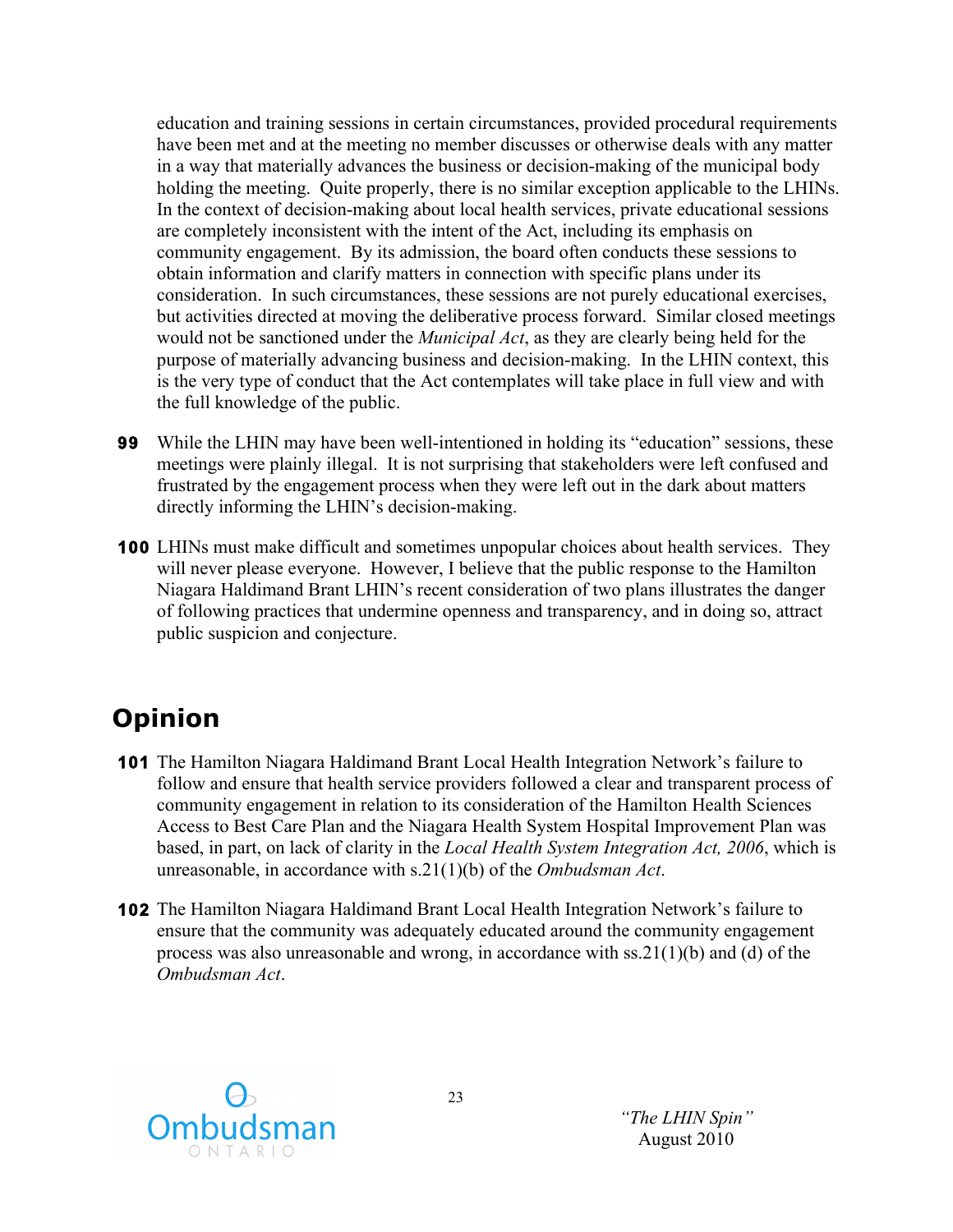**103** Finally, the Hamilton Niagara Haldimand Brant Local Health Integration Network's practice of holding closed education sessions is contrary to law, in accordance with s. 21(1)(a) of the *Ombudsman Act*.

## **Recommendations**

Accordingly, I am making the following recommendations:

#### **Recommendation 1**

The Ministry of Health and Long-Term Care should take all steps necessary to prepare and put forward guidelines setting out basic standards to be met by health service providers and Local Health Integration Networks when conducting community engagement under the *Local Health System Integration Act, 2006*.

Subsection 21(3)(b) *Ombudsman Act*

#### **Recommendation 2**

The Hamilton Niagara Haldimand Brant Local Health Integration Network should take all steps necessary to educate the community about its general practices relating to community engagement, as well as the nature of community engagement to be expected with respect to systems planning and specific integration plans, including clarifying the relative roles of health service providers and the Local Health Integration Network.

Subsection 21(3)(b) *Ombudsman Act*

#### **Recommendation 3**

The Hamilton Niagara Haldimand Brant Local Health Integration Network board of directors should immediately amend its By-law 2 to comply with the open meeting requirements of the *Local Health System Integration Act,* 2006 and cease its practice of holding closed educational meetings.

Subsection 21(3)(b),(g) *Ombudsman Act*

#### **Recommendation 4**

The Ministry of Health and Long-Term Care and the Hamilton Niagara Haldimand Brant Local Health Integration Network should report back to my Office at quarterly intervals on their progress in implementing my recommendations until such time as I am satisfied that adequate steps have been taken to address them.

Subsection 21(3)(b),(g) *Ombudsman Act*

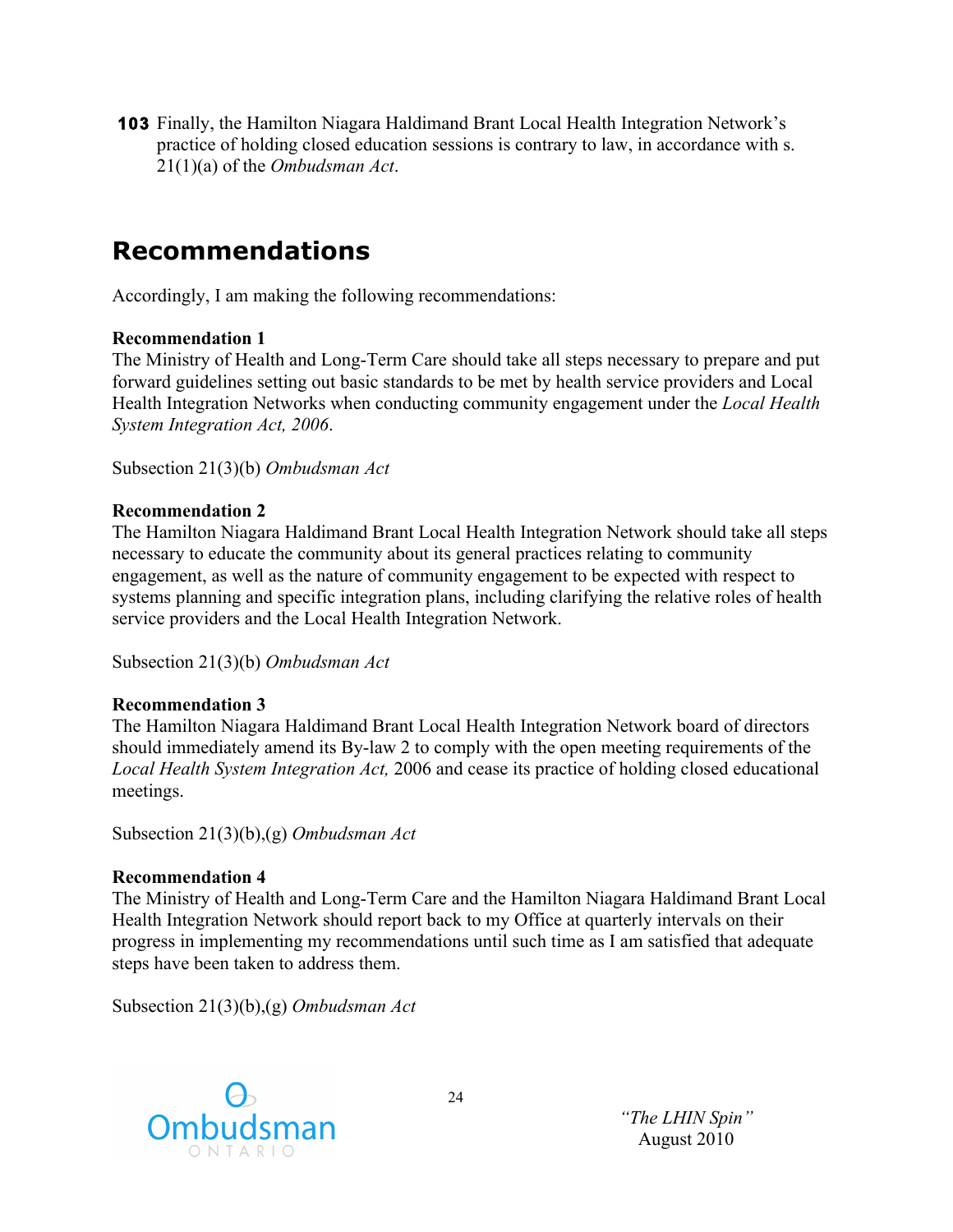## **Responses**

**104** At the conclusion of my investigation, a preliminary report and recommendations were provided to both the Hamilton Niagara Haldimand Brant Local Health Integration Network and the Ministry of Health and Long-Term Care for their review and comment.

#### Ministry Response

- **105** On August 24, 2009, the Ministry of Health and Long-Term Care responded to my preliminary report and recommendations. The Ministry acknowledged that the government would always have the ultimate responsibility for providing Ontarians with high-quality, accessible health care services, and indicated that as Crown agencies, LHINs work in partnership with the Ministry to ensure that unique local health care needs and priorities are addressed.
- **106** The Ministry supported my recommendation for greater clarity and transparency on community engagement and undertook to work with the LHINs to strengthen community engagement obligations under the jointly negotiated Ministry-LHIN Accountability Agreement (**Recommendation 1**). The Ministry noted that it had already worked with the LHINs to develop *Engaging with Impact: Targets and Indicators for Successful Community Engagement by Ontario's Local Integration Networks,* a document that proposes a series of recommendations and indicators that can be used to assess performance and strengthen community engagement between the LHINs, providers and the public. The Ministry also advised that it was working with three LHINs (North West, South East and Central) to develop a strategy for disseminating this information to all LHINs.
- **107** The Ministry also supported my recommendation for the Hamilton Niagara Haldimand Brant LHIN to ensure that it educate its community about engagement with respect to system planning and integration (**Recommendation 2**). It committed to communicate this expectation to the HNHB LHIN and all LHINs to ensure better understanding across the province regarding community engagement.
- **108** In addition, the Ministry undertook to work with all LHINs to clarify expectations concerning public board meetings (**Recommendation 3**). Finally, the Ministry agreed to report back to my Office twice a year over the next two years regarding its progress (**Recommendation 4**).
- **109** On June 22, 2010, our Office obtained an update from the Ministry on the steps that it had taken in response to my recommendations since receiving my preliminary report. We were advised that LHIN and Ministry representatives had been involved in a working group directed at developing core principles relating to community education and best practices. We were told that while the guidelines were not yet finalized, in future the LHINs will be expected to develop a yearly community education plan, evaluate participant awareness

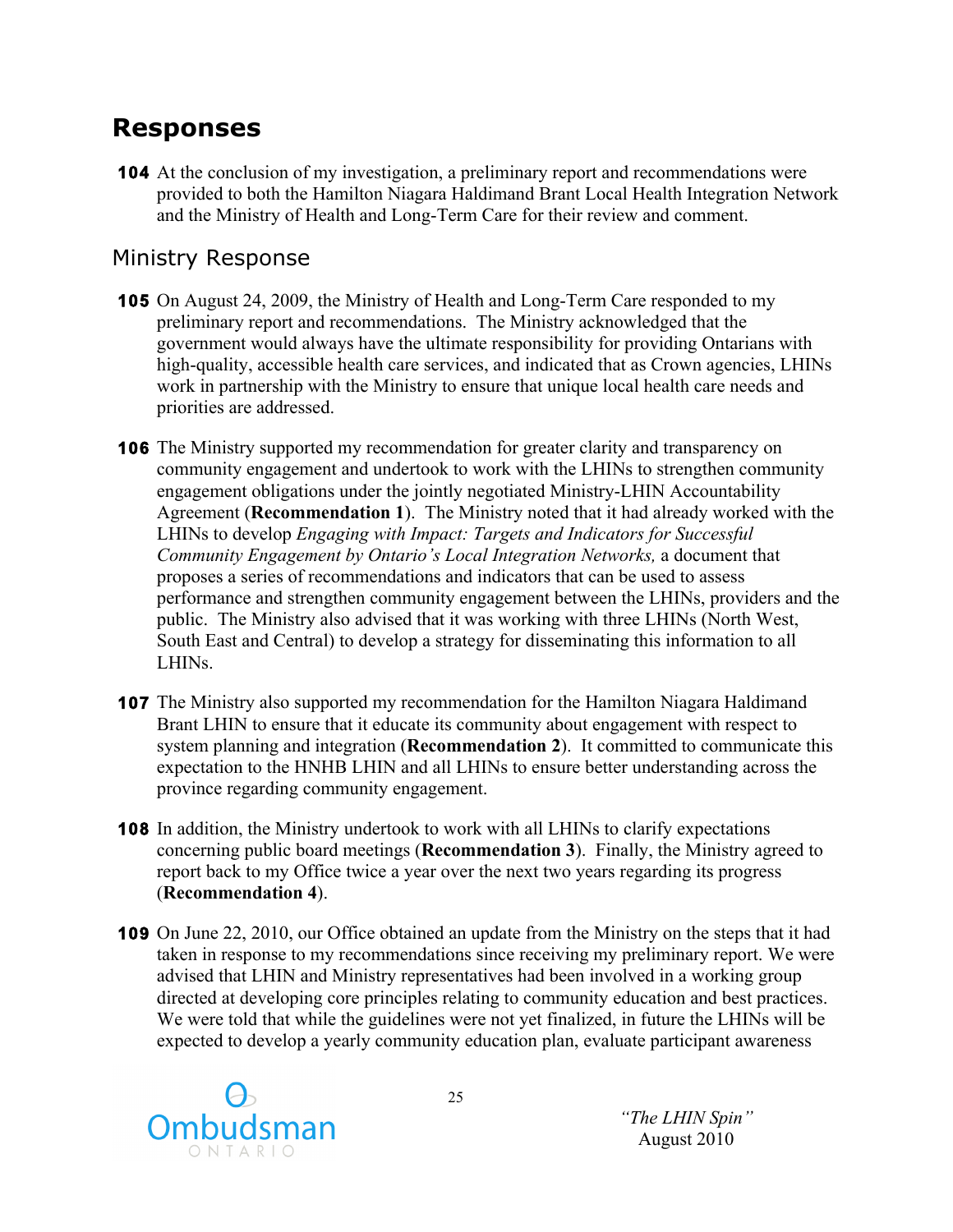through surveys at the end of community education activities, and report to the LHIN boards the community input that has been received. The guidelines will be reviewed annually by a Community Engagement Network, which will update them based on feedback and new information. In addition, each LHIN will establish an evaluation committee composed of external and internal LHIN resources to review community engagement practices to ensure the LHINs are meeting best practices expectations.

- **110** The Ministry also advised that it has retained a consultant to meet with the LHINs to address good governance and has been working with the LHINs on the development of a good governance guide. In addition, it met with the HNHB LHIN and emphasized that the LHIN should not be making decisions during *in camera* meetings, unless specifically provided for in the exceptions to the open meeting requirements, and that it should be more explicit about what it has done in open board meetings.
- **111** On June 22, 2010, the Ministry advised that it was of the view that the LHIN's By-law 2 allowing closed meetings for the purpose of "education" was consistent with the intent of the *Local Health Services Integration Act*. We were told that from the Ministry's perspective, the Act only requires that a LHIN board meet openly if it is actually making a decision.
- **112** I find this flip-flop by the Ministry to be particularly troubling. The requirement for LHINs to hold open meetings is a very significant part of the LHIN process. In respect of open meetings at the municipal level, it has been said:

The democratic legitimacy of municipal decisions does not spring solely from periodic elections, but also from a decision-making process that is transparent, accessible to the public, and mandated by law.

– Hon. Madam Justice Louise Charron, Supreme Court of Canada

- **113** It is a very serious matter to close a LHIN board meeting to the public. The Act expressly sets out only 11 exceptions to the open meeting requirement and prescribes procedural steps that must be followed before a meeting can be closed. Before closing a meeting, a public vote must first be taken, and the nature of the matter to be considered at the closed meeting as well as the general reasons why the public is to be excluded must be clearly stated.
- **114** If the Legislature had intended for there to be another exception to the open meeting requirement for "education" sessions it surely would have said so, as it did in the recent amendment to the *Municipal Act*. The open meeting requirements are remedial and intended to be interpreted broadly, consistent with the public interest in transparency and accountability. The only provisions that are to be narrowly interpreted in this context are those providing for exceptions to the general rule that meetings should be held openly. Accordingly, the open meeting requirements in the *Local Health System Integration Act* should be construed expansively in the public interest rather than improperly constricted for the sake of the LHIN's convenience. There is simply no exception in the Act that

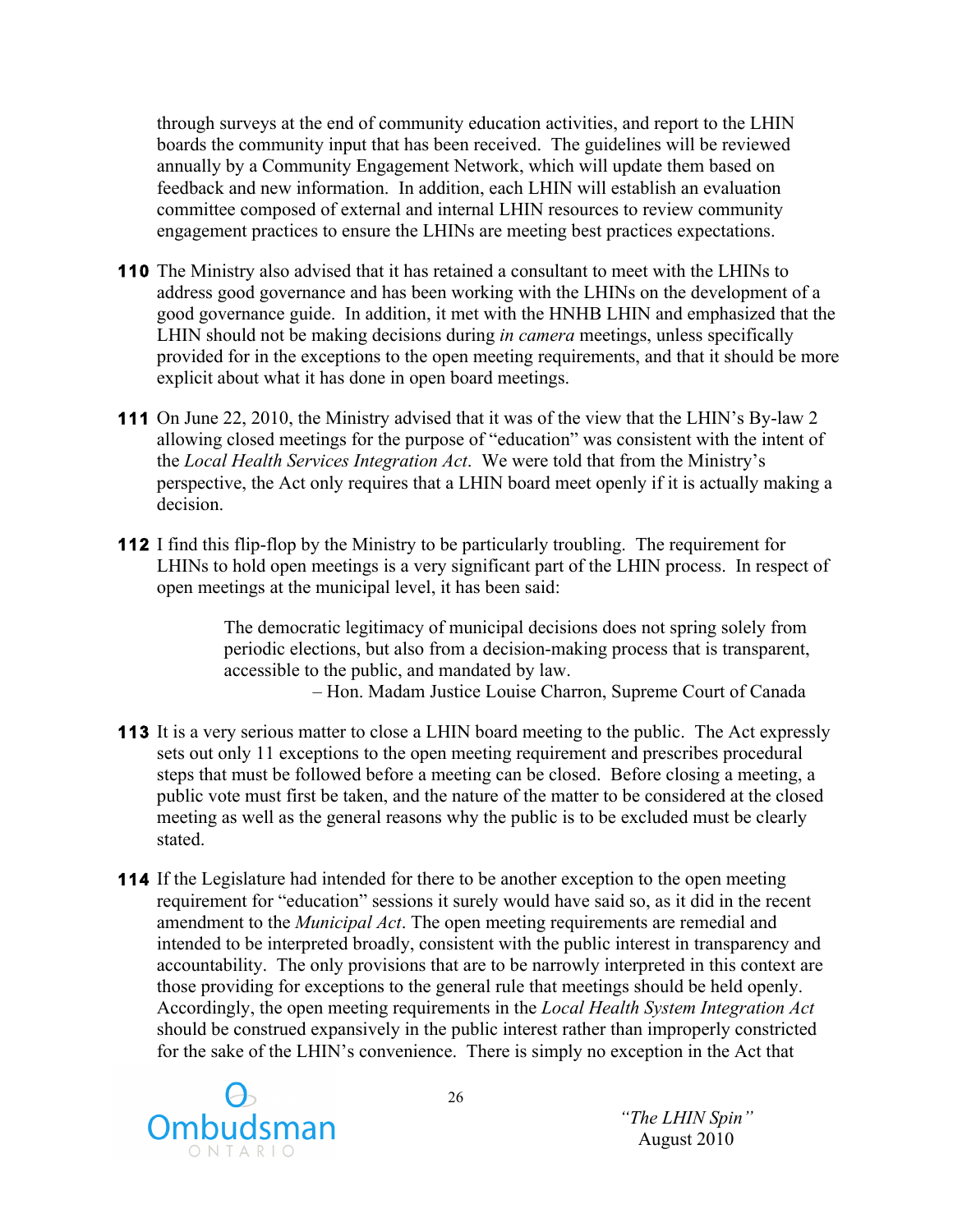would permit this type of closed session to occur, nor should there be.

- **115** I fully agree with the proposition that not all gatherings of the LHIN board of directors will be meetings that should attract the requirement that they be held open to the public; for example, a purely social gathering where no discussion takes place relating to the LHIN's operations would not trigger this obligation. The working definition of "meeting" that I have adopted in the context of municipal open meetings recognizes that, at times, members of an organization will meet in informal circumstances in which there is no need for the public to be present to ensure the "democratic legitimacy" of the organization's operations. I consider that a "meeting" has taken place if members of the body come together for the purpose of exercising their power or authority or for the purpose of doing the groundwork necessary to exercise that power or authority. Gatherings of the LHIN board of directors (or meetings with other entities) held to educate members about matters relating to the exercise of their authority would certainly come within this definition. There is no compelling policy reason to hold these meetings privately; quite the opposite. Any meeting at which matters are discussed that might have a bearing on a future decision or exercise of LHIN authority should be held openly, unless the subject matter to be considered comes squarely within the statutory exceptions.
- **116** My investigation revealed that while considering the ABC plan, the LHIN board of directors met on at least four occasions in private "education" sessions without notice to the public to discuss matters related to the integration – sometimes hearing representations from health service providers. In the case of the Niagara Health System Health Improvement Plan, the board met behind closed doors at least seven times – sometimes with health service providers and specific stakeholders. These meetings were patently held for the purpose of doing the groundwork necessary to exercise the authority of the LHIN. This is the very type of meeting that the legislation intended to keep open to the public.
- **117** Even the education exception applying to municipal meetings does not allow closed sessions to take place that materially advance business or decision-making. It is not just the actual decision-making that must be open, but also the sessions in which information is obtained and considered leading up to that decision. Unless this process is open, the decision may be transparent, but the reasoning behind it will remain opaque and the public will be left confused, frustrated and dissatisfied.

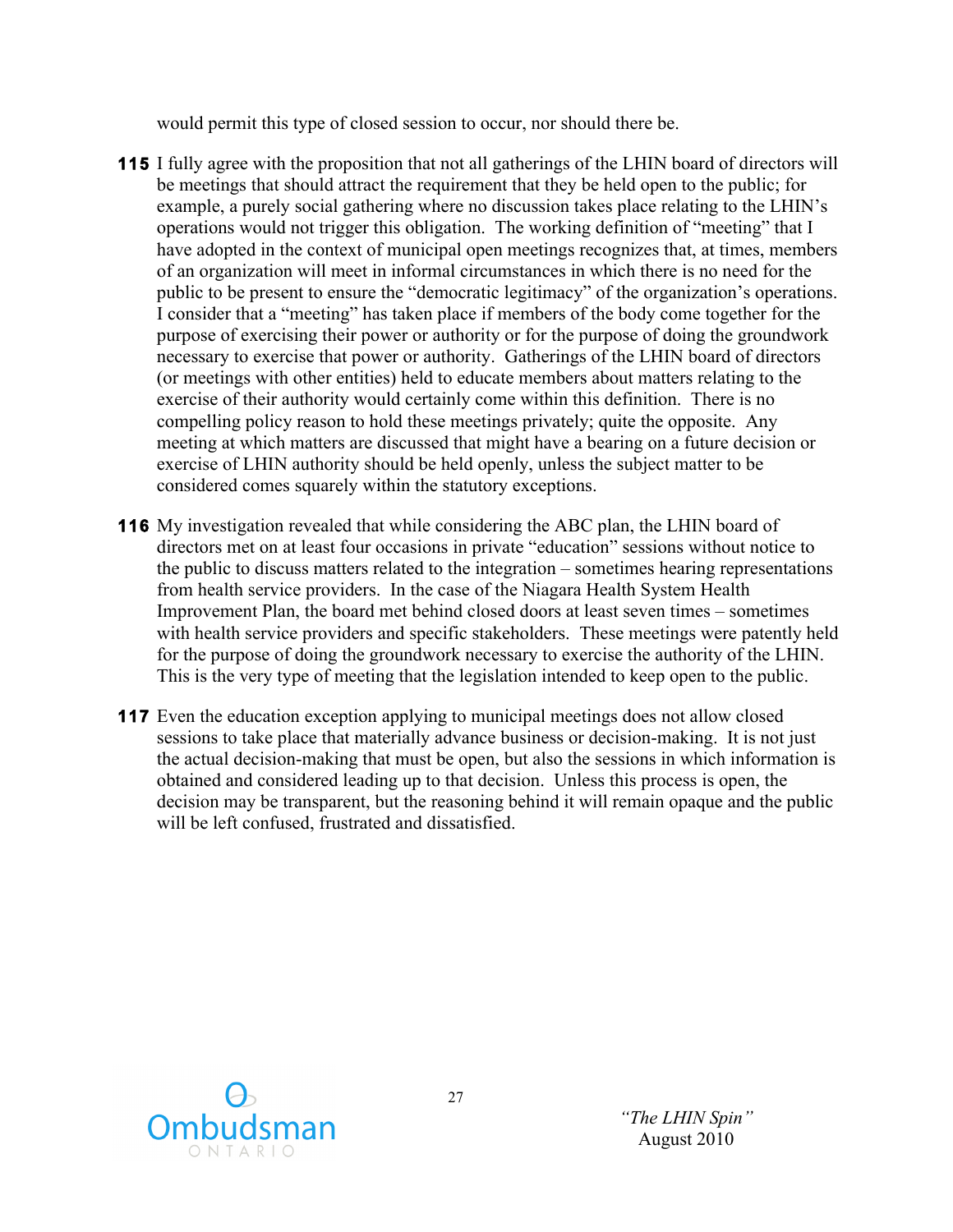**118** I believe the Ministry's position regarding the LHIN practice of holding closed educational meetings is antithetical to the community engagement principles in the Act, wrong in law, and perpetuates a disservice to the people of Ontario, who are entitled to know how decisions affecting community health care are arrived at. The Deputy Minister, in his July 15, 2010 letter, noted that the Ministry is continuing to review the concerns raised by my Office about "educational meetings" and has undertaken that the Ministry "will be taking action to clarify educational meetings and enhance the already extensive regulatory framework designed to foster openness and transparency." I strongly encourage the Ministry to reconsider its position with respect to the open meeting requirements in the Act.

#### LHIN Response

- **119** Unfortunately, the response received from the Hamilton Niagara Haldimand Brant LHIN was also not particularly encouraging.
- **120** The Hamilton Niagara Haldimand Brant LHIN's response to my preliminary report and recommendations was received August 25, 2009. The LHIN provided an 11-page, detailed critique of my report, including factual clarifications and even stylistic suggestions, some of which have been incorporated into this final report. The LHIN did not acknowledge any failings with respect to the community engagement process, and it rejected the conclusions that I had drawn and the recommendations that I had made concerning its community engagement efforts and the conduct of board meetings.
- **121** The LHIN took issue with many of my findings. For instance, the LHIN disputed my reference to there being no minimum standards for community engagement, suggesting that this conclusion contradicted references in the report to specific provisions of the *Local Health System Integration Act, 2006.* It stated that the statutory obligations were "not open to interpretation" and assumed "that the Ombudsman intended to observe that in some circumstances, LHINs may do community engagement beyond their minimum obligations," which it considered, "entirely reasonable as the evidence provided to the Ombudsman indicates that the scope and content of community engagement will vary depending on the purposes for the engagement and the community."
- **122** As the LHIN pointed out in its response, the Act does set out an obligation on the part of LHINs to engage the community with respect to the local health system, including when establishing priorities, and indicates that certain groups must be consulted in this process. It also suggests some methods that can be used for community engagement. In addition, in certain cases, a right to make formal written submissions arises. Health service providers are also required to engage the community when developing plans and setting priorities. However, the provisions concerning community engagement are very general in nature. I remain of the view that there are no clear and consistent standards as to what constitutes

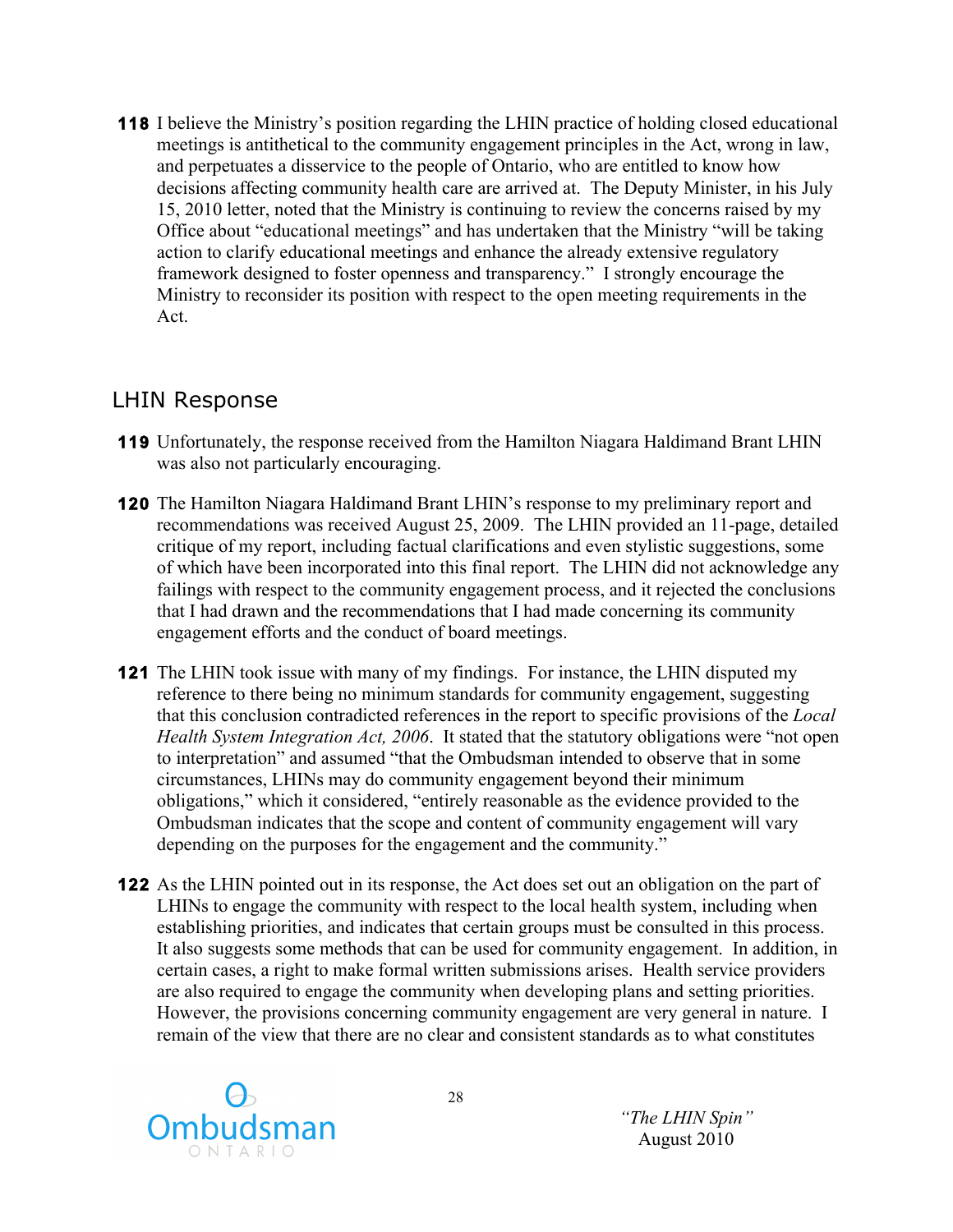community engagement or guidelines as to how it should be accomplished. This position is consistent with the information we received from a Ministry official during the investigation, who advised that the community engagement provisions in the Act had been deliberately drafted in broad terms to enable them to be adapted to local needs. In responding to my report, the Ministry did not dispute my observation that there is a lack of definition surrounding community engagement, and – more importantly – it has undertaken to take steps to achieve greater clarity and transparency with respect to the community engagement efforts of both health service providers and LHINs.

**123** From its response, it appears that the LHIN did not fully grasp the implications of my opinions and recommendations. With respect to my concerns about the LHIN's failure to follow a clear and transparent process of community engagement, and my recommendation (**Recommendation 1**) that the Ministry provide better guidance in this area, it commented:

> While the LHIN understands that it may be the Ombudsman's opinion that the statutory obligations are insufficient, this is very different from it being the Ombudsman's opinion that the LHIN failed to fulfill its obligations. There is no evidence in the report, nor would we expect in the record, that supports an opinion or finding that the LHIN acted improperly or contrary to law in respect of community engagement. If this LHIN is reading this aspect of the Report correctly, the LHIN asks that the Report make it very clear that it is the Ombudsman's opinion that the legislation is lacking, not the actions of the LHIN.

**124** For the benefit of the LHIN, I would like to make it clear that while I believe that greater precision in the legislation would certainly have assisted, and that the lack of standards for community engagement was definitely a problem, I believe that the LHIN had an independent responsibility to ensure that community engagement was conducted in a manner that was open and transparent. Consistent with the accountability relationship existing between the LHIN and health service providers, it was incumbent on the LHIN to take adequate steps to ensure that the community engagement conducted by health service providers relating to local health services planning and priorities was compliant with the spirit of the Act and service accountability agreements. In my view, there is sufficient evidence documented in this report to suggest that the LHIN's conduct with respect to community engagement was deficient.

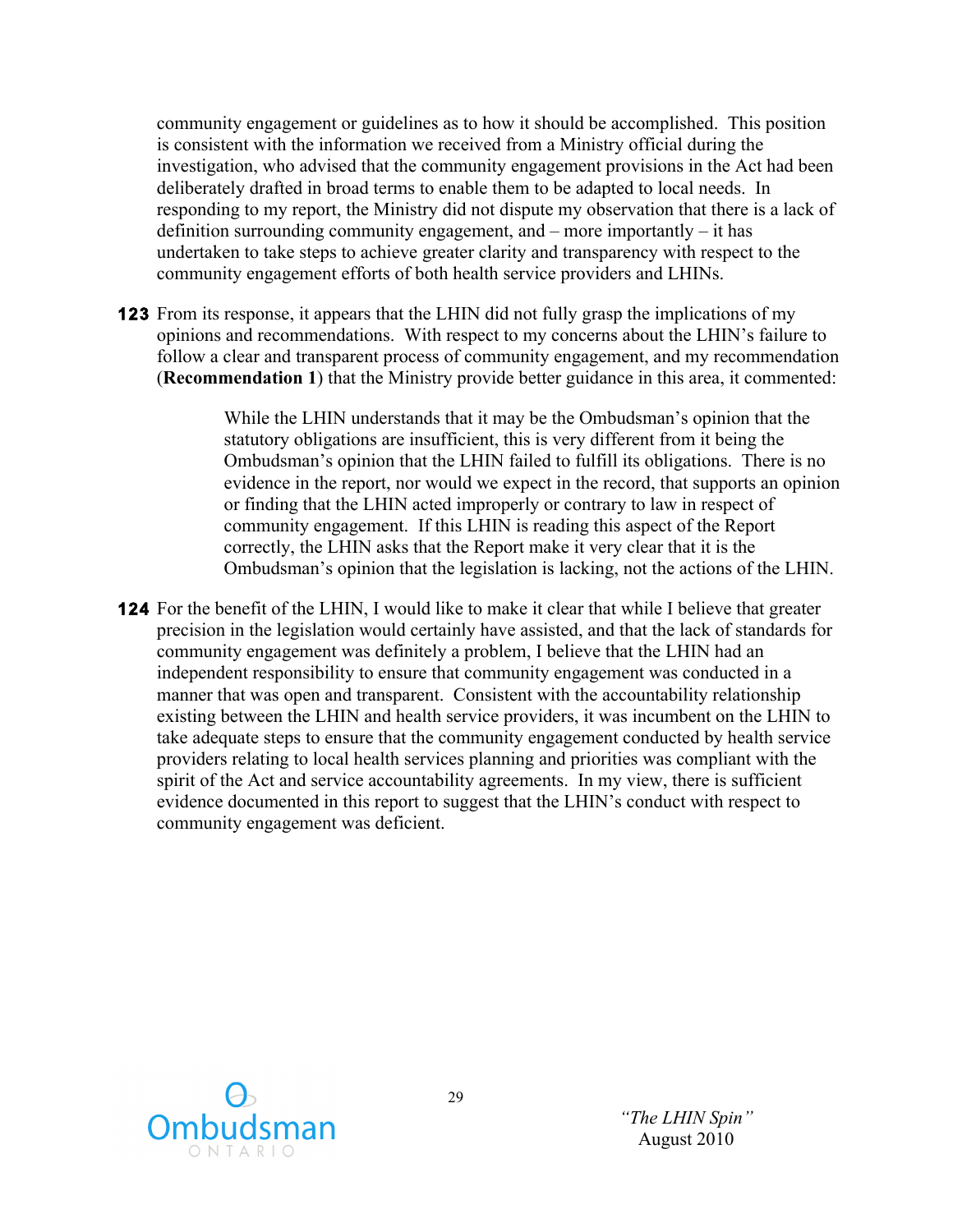- **125** As I have noted elsewhere in this report, I did not investigate the community engagement efforts of the health service providers involved in the integration plans considered in this investigation, and have consequently made no findings relating to the adequacy of the community engagement that they conducted. However, it is evident that in the case of the HNHB LHIN, it was largely content to rely on the word of health service providers as to the degree of community engagement they had conducted. No formal records relating to community engagement were required to be kept, and there was no scrutiny by the LHIN of the results of outreach efforts on the part of health service providers. It was only in response to public concerns that the LHIN actually requested a list of consultations that had been carried out in relation to the Hamilton Health Sciences Access to Best Care Plan. In the case of the Niagara Health System Hospital Improvement Plan, the health service provider itself expressed concern about the adequacy of community engagement – and the LHIN's expert advisory team recognized that there had been limited consultation, given the short time frame set by the LHIN.
- **126** In recognition that there is a systemic element to this issue, and other LHINs throughout Ontario would undoubtedly benefit from a broader remedy, the most direct route to solve this problem was to enlist the Ministry's assistance in ensuring greater clarity, consistency and transparency around the community engagement obligation. I am pleased that the Ministry appears to understand this aspect of my report and has undertaken to work with all Ontario LHINs to address it.
- **127** In its response, the LHIN also questioned my opinion and recommendation related to the need to educate the public about the nature of community engagement (**Recommendation 2**). It remarked:

The LHIN understands that this recommendation arises because some or all of the 60 complainants appear to have indicated to the Ombudsman that if they had understood the scope of the community engagement better, they would not have made the complaint. In short, the complaint was not about the nature of the decision, or even access to the process, but rather a lack of understanding of the legislation. If this is a fair conclusion to draw from the Report, the LHIN would ask that the Ombudsman review the Report and remove any tone, word usage, or statement that implies or would allow a reader to reach an alternate conclusion.

**128** The LHIN reviewed the community engagement activities that it had undertaken with respect to both the Hamilton Health Sciences Access to Best Care Plan and the Niagara Health System Hospital Improvement Plan, and noted:

> Given its current comprehensive approach to community engagement, it would help the LHIN to evaluate and improve its processes as well as target the educational effort the Ombudsman is seeking, if the LHIN better understood the gap that the Ombudsman's recommendation is trying to address.

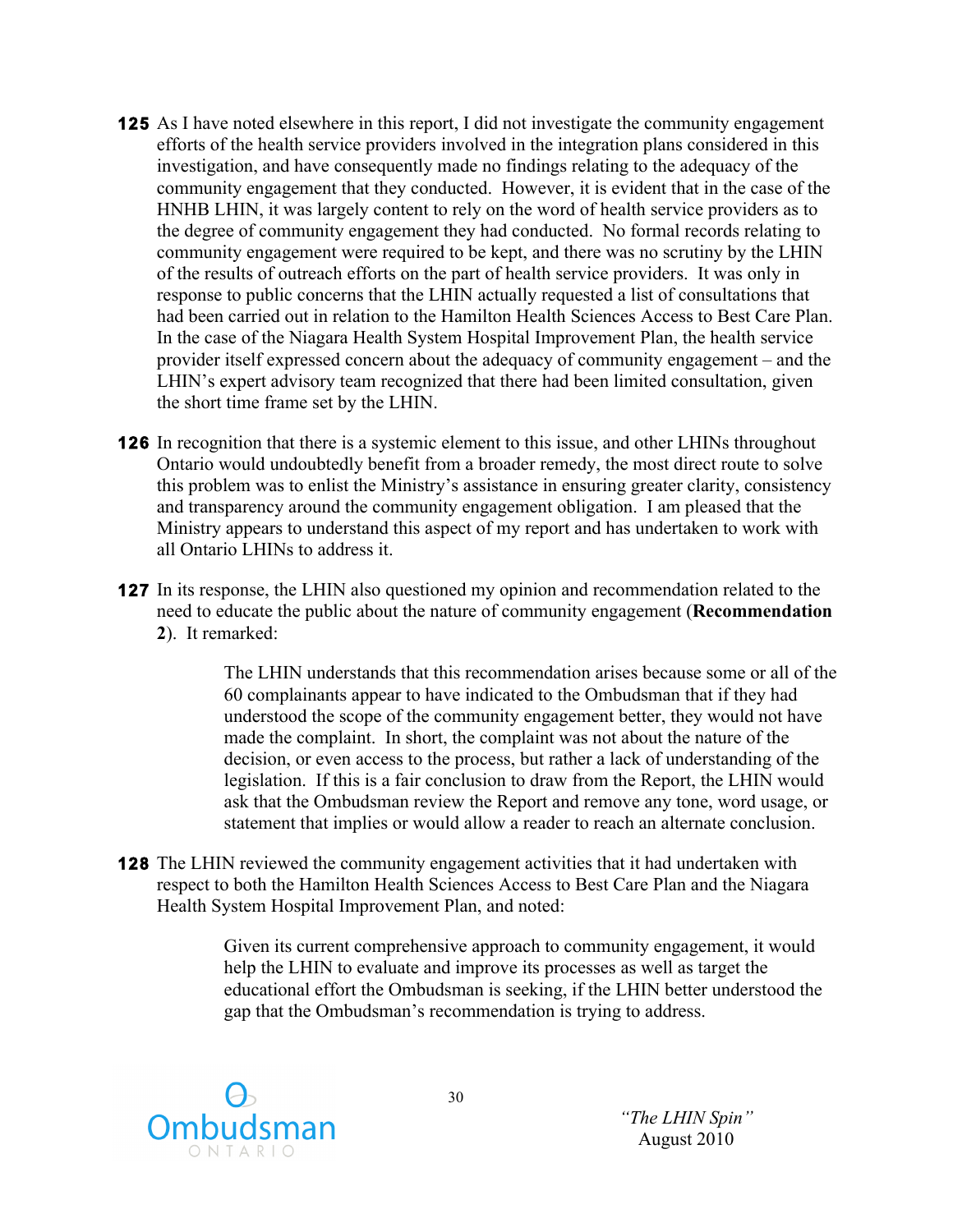The public evidence and that collected by your office, reflects the LHIN's appreciation of community engagement as a "genuine and material exercise, which assists and informs LHIN decision-making." It does not reflect a belief that community engagement is … "just a superficial afterthought." To state otherwise… is simply wrong and an extraordinary disservice to the staff, board members and community of the LHIN. The LHINs are … still learning how to fulfill [their] obligations in an effective and efficient manner and this LHIN practices continuous improvement. If you are not merely recommending that the LHIN educates the public on the legislation, it would be of great value to us to understand how the community engagement processes and opportunities in respect of the more recent NHS integration were unreasonable or otherwise deficient.

- **129** My investigation revealed that the LHIN failed to adequately educate the public about the nature of community engagement that was to be expected with respect to specific integration plans under consideration. The HNHB LHIN did not clearly distinguish the difference between community engagement at the health service provider level and at the LHIN level. In the case of the Niagara Health System Hospital Improvement Plan, the LHIN had to write a letter to the editor of a local paper to try to dispel some of the misunderstandings and concerns that were circulating. Many who complained to our Office were left frustrated, confused and dissatisfied by the public consultation process. I believe it is incumbent on the LHIN to recognize that it is responsible for ensuring that the community is given sufficient information to understand the rules of engagement from the outset.
- **130** With respect to my concerns about the closed "education" sessions held by the LHIN and my recommendation that the LHIN amend its by law and cease its practice of holding closed educational sessions (recommendation 3), the LHIN sought to justify its conduct by virtue of the fact that it has the right to manage and control the board of directors and to pass by-laws and resolutions for conducting and managing the affairs of the LHIN. It observed:

Recognizing that it would not be reasonable to interpret the bare words of the Act to require public notice of an incidental encounter of two or three board members at a local coffee shop, or the presence of several board members on a golf course as a board meeting, the Board took it on itself – as it is permitted to  $do - to$ provide a definition for a board meeting that meets the spirit and intent of the Act. It adopted a definition that incorporates the concept of which a board is properly constituted for the conduct of business and what the conduct of business entails. Specifically:

"Board Meeting" means a meeting of the Board for the purpose of making a decision or recommendation, the taking of an action or the giving of advice in respect of any matter within the Board's jurisdiction. A meeting

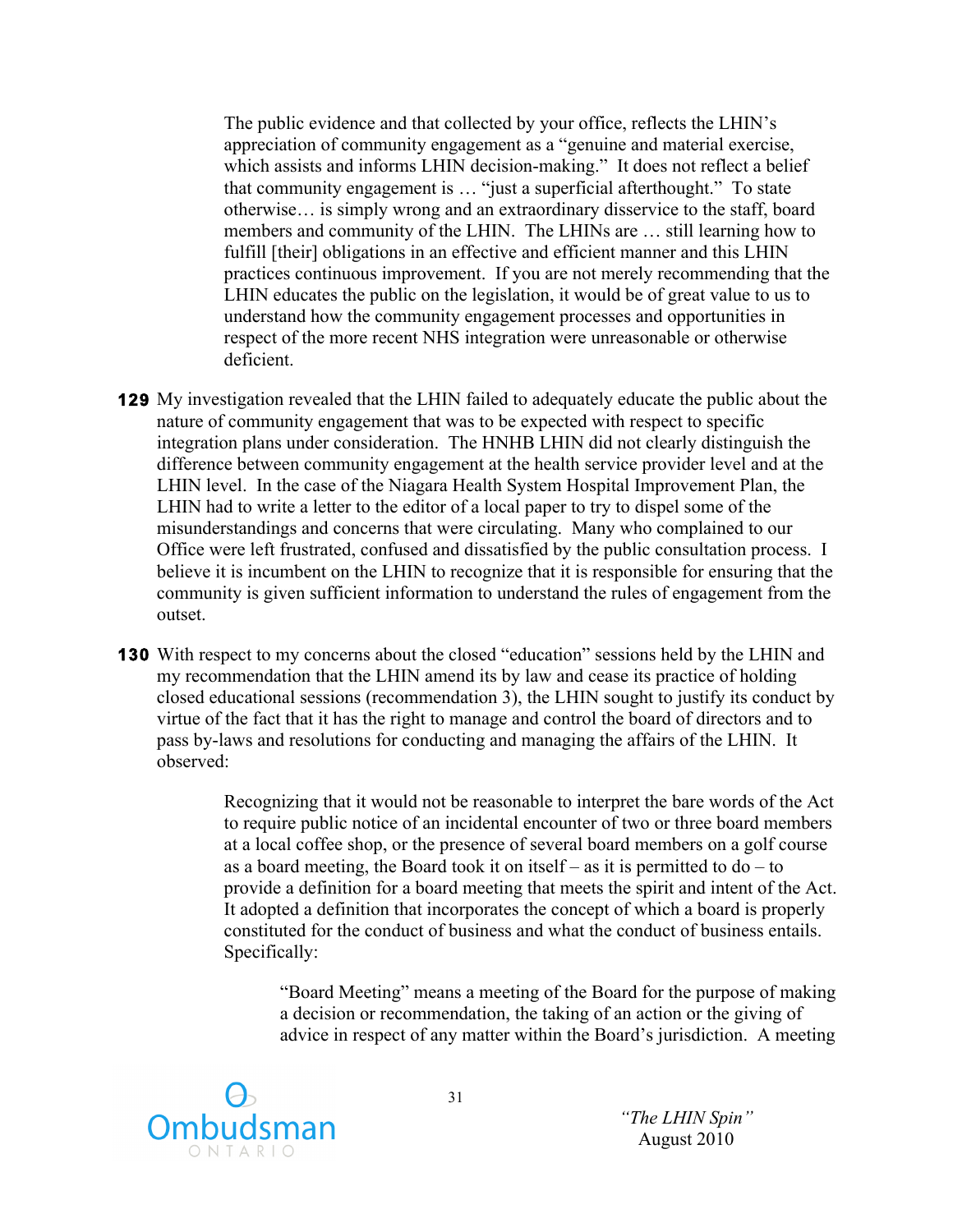of board members for social, educational or purposes other than conducting [LHIN] business is not a Board meeting. Where the Board Members attend a meeting held by another organization or entity, or visit another organization or entity, the meeting will not be considered a Board Meeting subject to this by law, unless the Board members will be making a decision or recommendation, taking an action or giving advice to the [LHIN] in respect of any matter within the Board's jurisdiction.

- **131** As a matter of basic statutory construction, while the LHIN may issue by-laws dealing with its board meetings, it cannot, in doing so, limit the application of its statutory obligation to hold open meetings. The LHIN submits that not all gatherings are meetings and its by-law permits it to meet in private as long as the LHIN board does not conduct business. As I have already discussed with respect to the Ministry's response, while not all gatherings will attract the open meeting requirements, I believe that the closed "education" sessions the LHIN purported to hold in relation to the Hamilton Health Sciences ABC plan and Niagara Health System HIP were required by law to be held openly. In addition, contrary to the LHIN's position, these meetings were clearly held to address board business. They were not held to simply train or educate board members generally and they were certainly not social get-togethers. Despite this, the LHIN disputes my opinion that the practice of holding closed educational sessions in connection with integration plans is illegal and argues that its practice is "fully consistent with the full spirit and intent of the legislation."
- **132** The LHIN expressed the view that our opposing views about the legality of holding these private sessions represent "a reasonable difference of opinion." I disagree. This is not a grey area. The law is not unclear or ambiguous. Despite its arguments to the contrary, in which the Ministry appears to be complicit, I remain confident the LHIN has repeatedly violated the statutory open meeting provisions of the *Local Health System Integration Act, 2006*. Unfortunately, the LHIN's apparent failure to grasp the significance of its transgressions, and its reluctance to alter its practice, do not bode well for the integrity of the LHIN's decision-making in future. Failure to ensure openness and transparency with respect to the LHIN's operations ultimately has the potential to completely undermine the confidence of the local community.
- **133** The HNHB LHIN was critical of much of the content of my report, including the language used and the analysis employed. It commented quite extensively on what were, in its view, "inappropriate omissions, inadvertent innuendo and highly subjective, rather than objective conclusions." I found the LHIN's response overtly defensive rather than introspective in tone. For instance, while not "diminishing the importance" of the complaints I had received, the LHIN emphasized that they did not represent "many" complaints, when the number of citizens serviced by the LHIN was considered. It then proceeded to call on my Office to provide a detailed breakdown of the complaints, including percentages, in relation to the various issues of concern considered in my investigation. The LHIN also questioned several references in the report that simply reflected the evidence obtained from

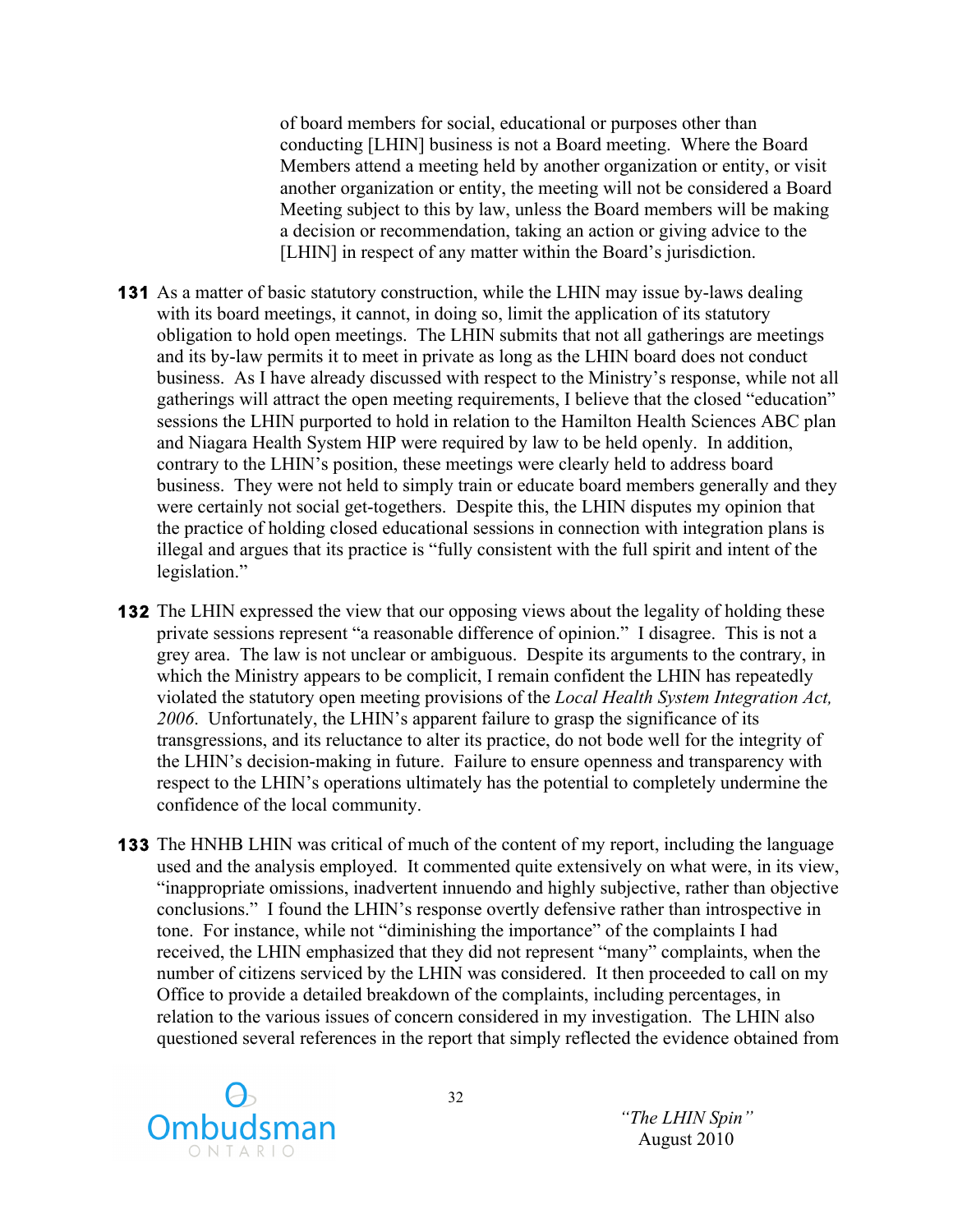stakeholders and official government sources.

**134** Finally, the LHIN ended its response by remarking:

The LHIN understands that the Ombudsman has concluded that there are a number of areas in which improvement could be made. The LHIN also understands that despite its best efforts, it will never be able to please everyone in its community all the time. There will always be disagreements over what is in the best interests of the LHIN as a whole and it will always be left to the LHIN to make that decision. Constant improvement is a goal of this LHIN and the LHIN welcomes constructive criticism and suggestion for improvement that will enable it to improve the accessibility and acceptance of its decisions. To this end, the LHIN does appreciate the spirit in which the Ombudsman's recommendations are made. Moreover, the LHIN respects the effort that was made by the Ombudsman and in particular, the Ombudsman's staff, to understand the LHSIA, the LHIN and the difficult decisions that the LHINs are called upon to make with respect to local health services.

- **135** Unfortunately, while the LHIN purports to welcome constructive criticism, I found its response generally dismissive of my report and recommendations. The LHIN has not accepted that any of my negative findings regarding its conduct are warranted or undertaken to take any concrete steps to improve. While the Ministry acknowledges that change is necessary to ensure the intent of the LHIN system is fully actualized, the Hamilton Niagara Haldimand Brant LHIN appears to remain resolute in its conviction that its conduct was beyond reproach, and seeks to place the onus on my Office to further justify my concerns. The LHIN's lack of insight is regrettable. Frankly, after receiving this response, I was disappointed and worried that unless the LHIN adjusts its attitude and its actions, trust in the LHIN will erode and the integrity of the LHIN system in its community will be undermined.
- **136** On June 23, 2010, my Office spoke with Hamilton Niagara Haldimand Brant LHIN officials, including the Chair, to obtain information on any initiatives it has undertaken since responding to my preliminary report. At that time the LHIN advised that it had enhanced its speakers bureau and had been talking with the public and community groups about community engagement. It has also started including on its meeting agenda a community engagement chart showing all of the community engagement it has conducted. The LHIN has also added a standing item on the public meeting agenda entitled, "Report of the board members on Community Engagement" and time is set aside at each public meeting for any board member who may have participated in community engagement to share information with the rest of the Board and the public. This could include discussions that the member has had with people in shops, on the street or at more formal events.
- **137** The LHIN also advised that it has started to explore using social media to reach a greater demographic and to educate the public about what it is doing in relation to community engagement. In addition, it has launched a bi-weekly electronic publication called

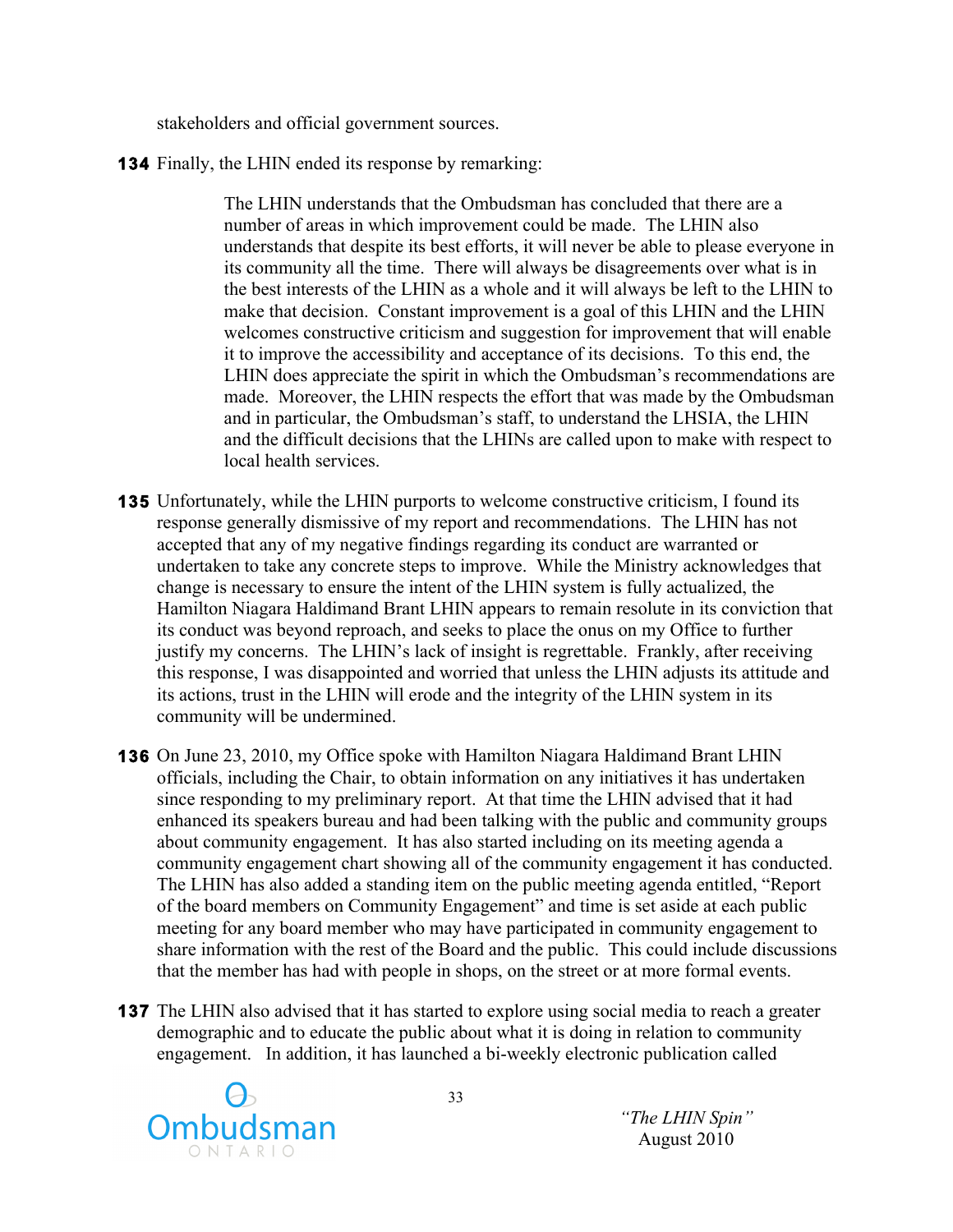"LHINsight" in which it proactively publicizes communication engagement activities. Anyone who is interested may request to be on the electronic mailing list for this publication.

- **138** The LHIN has also been involved in the provincial working group developing tools and performance metrics for community engagement, which will include "ethical planning guidelines" that would formally commit the LHIN to declare what community engagement it is conducting and with whom. The LHIN expressed the view that the guidelines for community engagement that are under development by the Ministry would not represent a change for it, since they would merely formalize the LHIN's current practices.
- **139** The LHIN has been involved as part of a national study group as well, working on addressing what community engagement is, what works and what does not.
- **140** The LHIN indicated that it continues to engage with local media and politicians to discuss community engagement. It has also held meetings with health service providers to talk about the role of the LHIN and its expectations of health service providers with regard to community engagement. The LHIN has recently encouraged greater sharing of information with health service providers. Niagara Health System invited the LHIN to participate in a series of community engagement meetings regarding the implementation of the Hospital Improvement Plan and LHIN board members attended early community sessions and other sessions as observers. The LHIN has also established an advisory working group with Niagara Health System for monitoring implementation of the Hospital Improvement Plan, including with regard to community engagement. A similar working group has been established with Hamilton Health Sciences, and updates on community engagement along with written updates on the implementation of the ABC plan are provided to the LHIN board.
- **141** Finally, the LHIN has also added a section to its website called "Engaging you, our community," which provides general information on community engagement.
- **142** With respect to governance issues generally, the LHIN noted that it participated in a review process, which included consideration of its practices, and that it was recognized as a top performing board.
- **143** While the HNHB LHIN has taken some steps in the last year to provide more structure and information surrounding its community engagement processes and to monitor the community engagement undertaken by health service providers, there is still work to be done in this regard. For instance, its website does not clearly distinguish the obligations with respect to community engagement to be carried out by health service providers and the LHIN itself, nor does it distinguish between instances where a voluntary plan is being considered and those where the board has required a plan to be submitted.
- **144** In addition, I remain concerned that community engagement still appears to be an amorphous concept that continues to include casual conversations in shopping lines or on

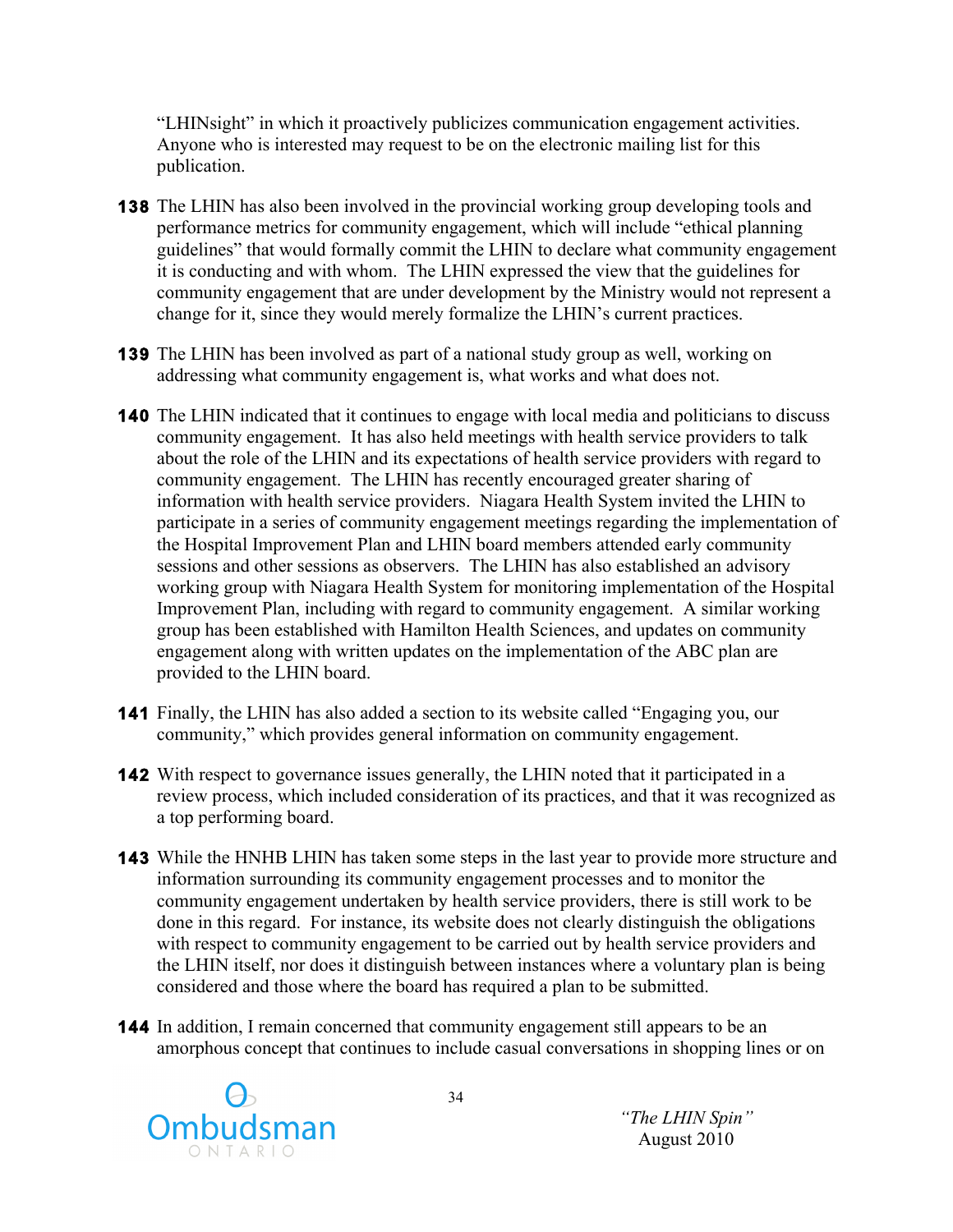the golf course. Community engagement must be informed and not dependent on where you shop or play. It is difficult to see how a casual conversation with the man or woman on the street can be seen as satisfying any aspect of the LHIN's community engagement obligation.

**145** It is possible that the current initiatives undertaken by the Ministry may provide greater definition and certainty with respect to the community engagement obligations. However, this clearly remains a work in progress. I will continue to closely monitor and assess the progress made by the HNHB LHIN specifically, and by the Ministry generally with respect to the broader LHIN community.

 $\pmb{\mathsf{t}}$  $\sqrt{d}$ 

 $\mathcal{L}_\text{max}$ André Marin Ombudsman of Ontario

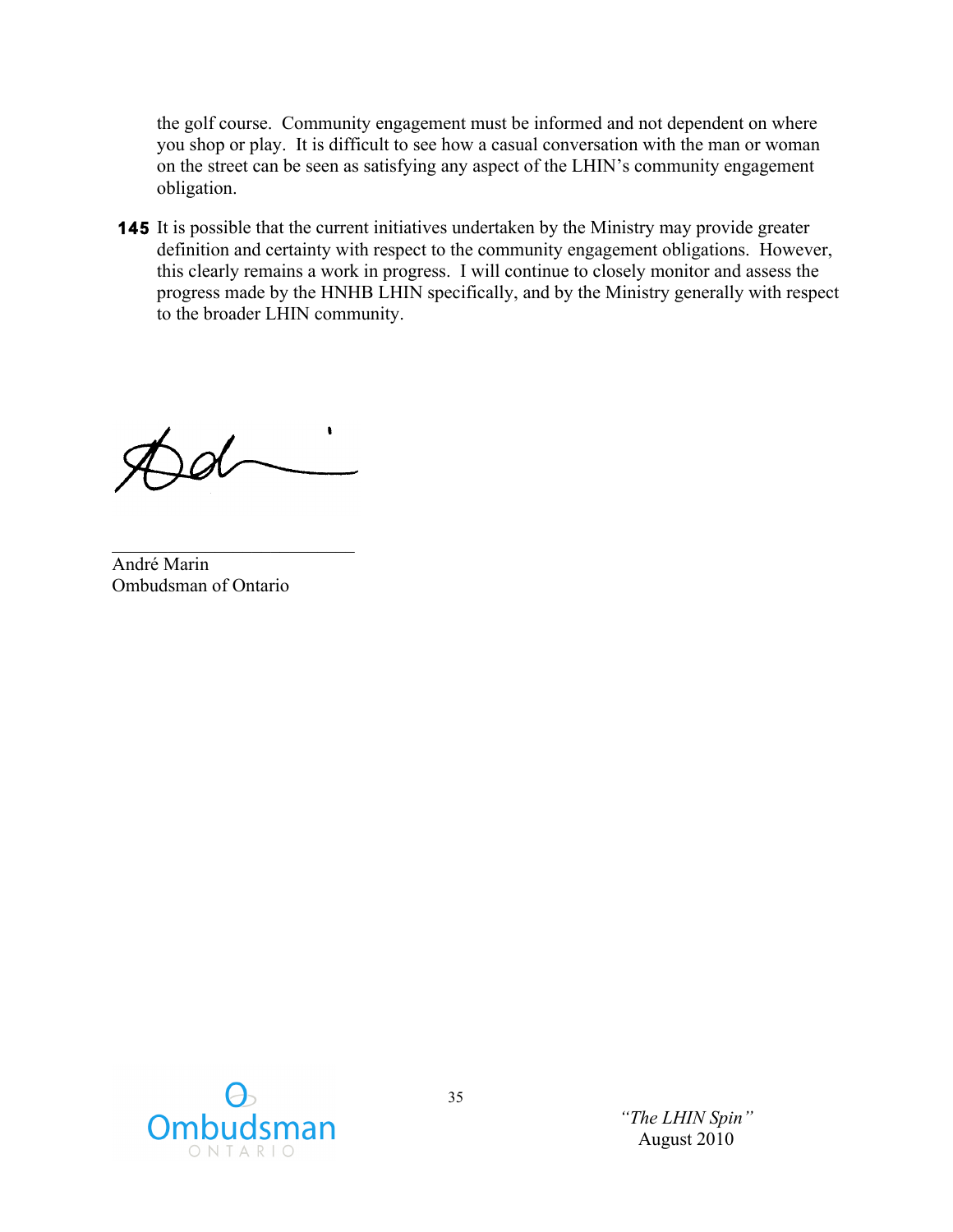# **Appendix**

Final response letters from Ministry of Health and Long-Term Care

and

Hamilton Niagara Haldimand Brant LHIN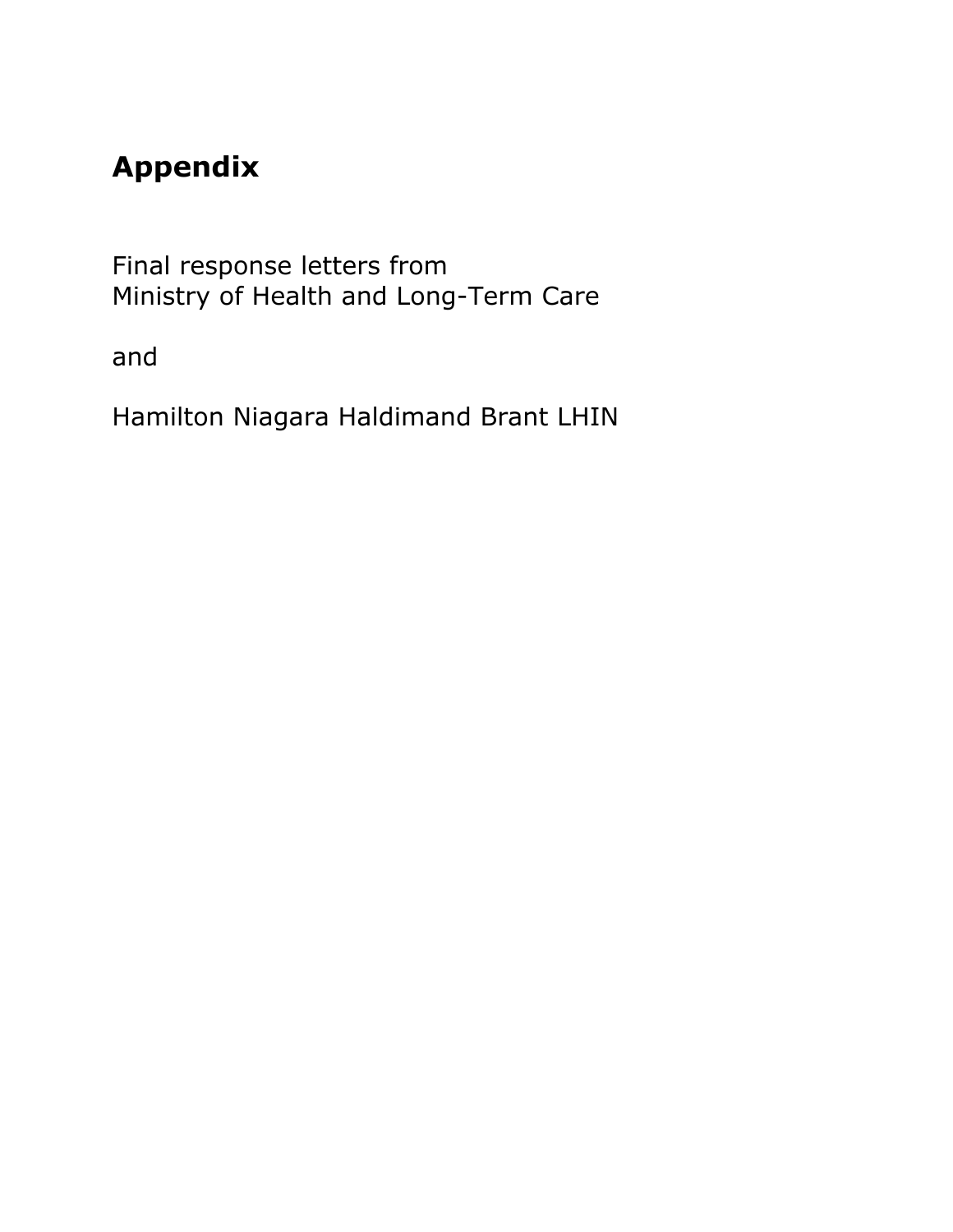**Ministry of Health** and Long-Term Care

Office of the Deputy Minister

Hepburn Block, 10<sup>th</sup> Floor 80 Grosvenor Street Toronto ON M7A 1R3 Tel.: 416 327-4300 Fax: 416 326-1570

Ministère de la Santé et Soins de longue durée

Bureau du sous-ministre



Édifice Hepburn, 10<sup>e</sup> étage 80, rue Grosvenor Toronto ON M7A 1R3 Tél.: 416 327-4300 Téléc.: 416 326-1570

HLTC2980DC-2010-1226

Mr. André Marin Ombudsman of Ontario Office of the Ombudsman of Ontario 483 Bay Street, 10<sup>th</sup> Floor Toronto ON M5G 2C9

Dear Mr. Marin:

I am writing to acknowledge receipt of your letter, dated June 29, 2010, and your report into the investigation of the community engagement decision-making process of the Hamilton Niagara Haldimand Brant (HNHB) Local Health Integration Network (LHIN).

The ministry has carefully reviewed the report and appreciates the concerns identified and the recommended steps to address those concerns. Your report correctly points out the importance of community engagement to the LHIN model and how the public benefits from such engagement. For example, the HNHB LHIN, when developing their clinical services plan, engaged more than 800 Ontarians, including health service providers, stakeholders and residents. Furthermore, over 1,000 community members participated in 12 open houses hosted by the LHIN across their region. The clinical services plan provides a longrange picture of what the health system in the LHIN will look like to meet the current and future needs of residents.

Both the ministry and LHINs are committed to openness and transparency as quiding principles for the LHIN model and continue to work to strengthen and improve community engagement processes.

As was communicated to you in an August 24, 2009 letter, the ministry and LHINs have taken concrete steps to ensure greater clarity, consistency and transparency with respect to community engagement. The ministry and LHINs worked together to develop robust community engagement guidelines that include principles, best practices and indicators for measuring the effectiveness of community engagement. These measures will not only strengthen community engagement processes across the province by establishing a set of minimum specifications for community engagement, but should also improve public accountability and transparency of community engagement practices and products.

The guidelines were distributed to the LHIN CEOs July 15, 2010 for information prior to their implementation. It is expected that the LHINs will begin to implement them shortly thereafter.

 $\ldots$ /2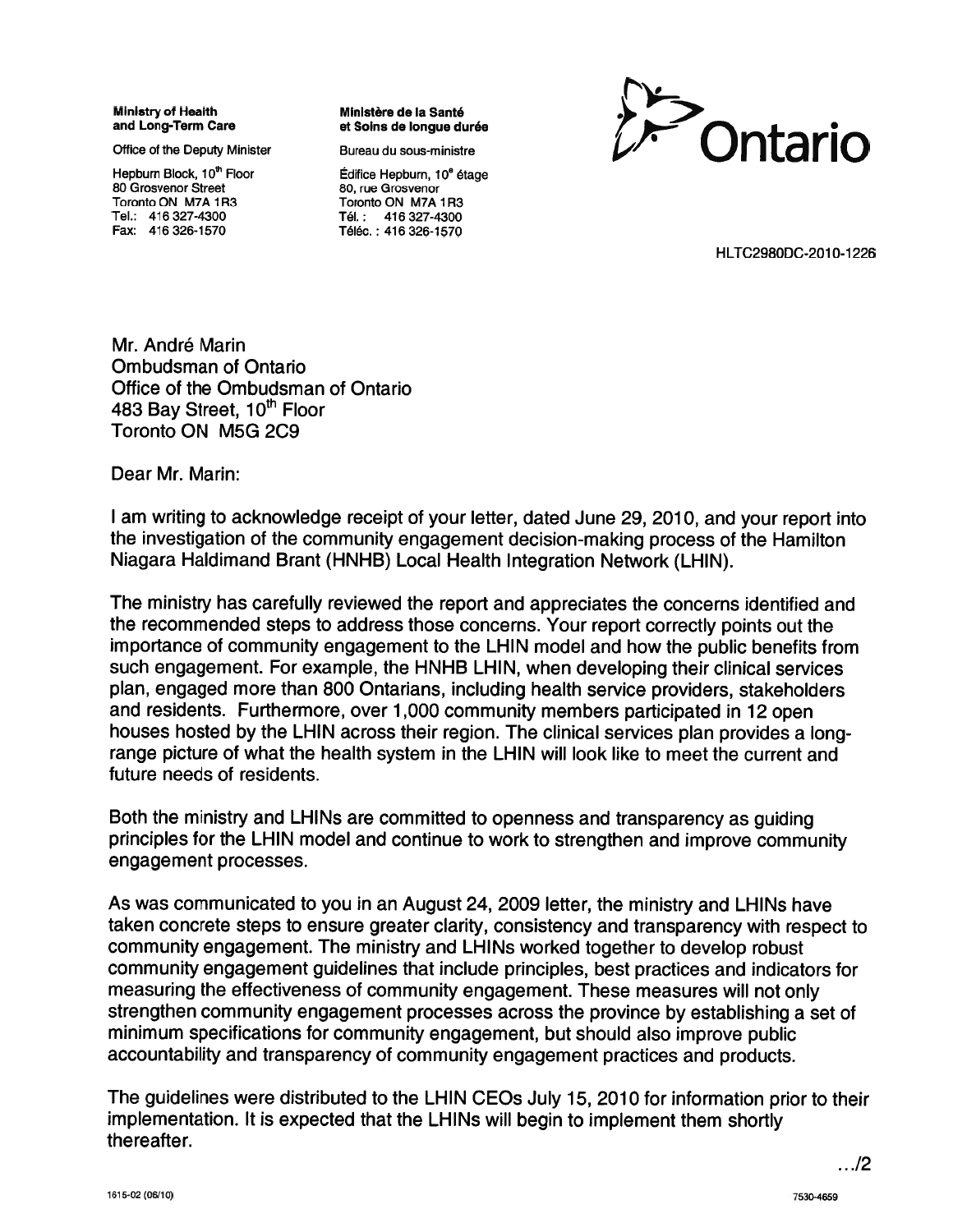#### Mr. André Marin

The ministry is continuing to review the situation with respect to your concerns related to educational meetings. As I mentioned earlier in my letter, we believe that it is important for LHINs to conduct themselves openly and transparently and that the LHINs do work hard to meet this high standard. We believe that it is important to find the appropriate balance between transparency and accountability and the LHIN boards' need to build their knowledge and capacity to effectively manage their local health care system.

We will be taking action to clarify educational meetings and enhance the already extensive regulatory framework designed to foster openness and transparency.

Furthermore, the ministry will report on progress on a quarterly basis while we continue to work through these issues.

Thank you for the opportunity to respond to your report.

Sincerely,

Saäd Rafi **Deputy Minister**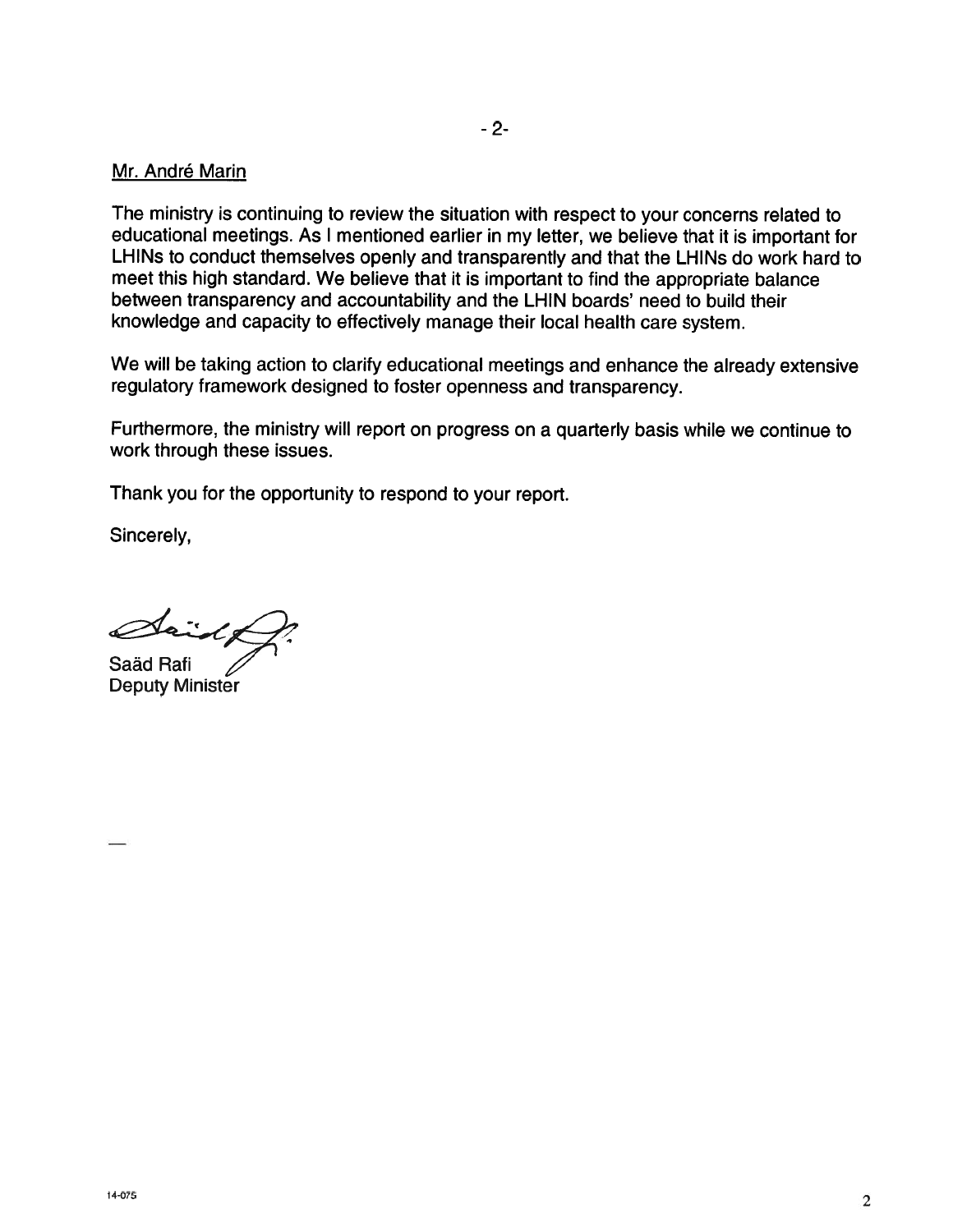Hamilton Niagara Haldimand Brant LHIN **RLISS** de Hamilton Niagara Haldimand Brant

> 264 Main Street East Grimsby, ON L3M 1P8 Tel: 905 945-4930 Toll Free: 1 866 363-5446 Fax: 905 945-1992 www.hnhblhin.on.ca

264, rue Main Est Grimsby ON L3M 1P8 905-945-4930 Tél: 866-363-5446 905-945-1992 Téléc: www.hnhblhin.on.ca

> **Microbinication** Carnotecholines jeuno

July 6, 2010

Mr. André Marin **Ombudsman of Ontario Bell Trinity Square** 483 Bay Street 10<sup>th</sup> Floor, South Tower Toronto ON M5G 2C9



Dear Mr. Marin:

Thank you for your letter of June 29, 2010, providing me with a copy of your final report of the investigation of the Hamilton Niagara Haldimand Brant (HNHB) Local Health Integration Network (LHIN).

I would like to assure you that the HNHB LHIN has carefully considered all of your findings, and while I appreciate having another opportunity to respond to your report, my letter and submission dated August 25, 2009, which is attached to this letter, accurately portrays the LHIN's response to your comments and recommendations.

We have further considered your response regarding meetings; however, we do not believe that the Board Education sessions are illegal. All deliberations and decisions have and continue to be made in the open Board Meetings and/or appropriately constituted closed sessions.

We remain committed to community engagement and to the spirit and intent of the legislation and its tenets of transparency and accountability.

We thank you for the opportunity to review this final report and to provide comments to it.

Sincerely,

Juanita G. Gledhill Chair

Attach.